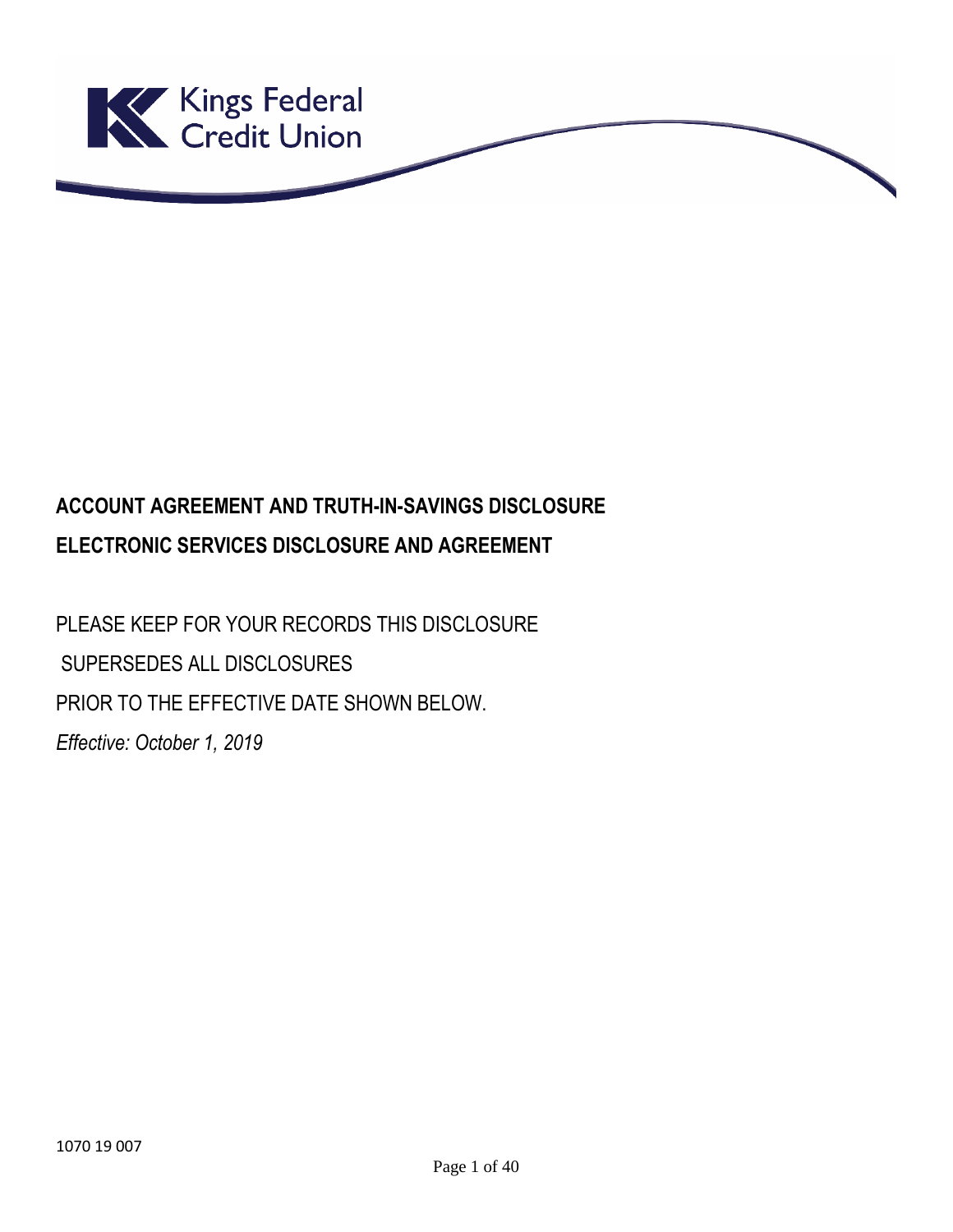## **-SECTION ONE-**

# **ACCOUNT AGREEMENT AND TRUTH-IN-SAVINGS DISCLOSURE**

In the following Agreement and Disclosure, the words "I," "me," "mine," "my," "us," and "our" mean each and all of those (whether one or more persons) who are subject to this Agreement and Disclosure as a result of signing an Account Signature Card or opening one or more account(s) with you. The words "you," "your," "yours," "Credit Union," and "KFCU" mean Kings Federal Credit Union. I understand and agree, for myself (and any person or entity I represent if I sign as a representative of another person or entity) to the terms of this Agreement and Disclosure and the enclosed Rate Sheet and Fee Schedule.

I understand and agree that this Agreement and Disclosure, along with any other documents you give me pertaining to my account(s), is a binding contract between the Credit Union and me, whether in my individual or representative capacity, or both, that establishes the rules that control my account(s) with you and which sets forth my rights, obligations, and responsibilities and the rights and obligations of the Credit Union. When I sign a Signature Card or open or continue to use an account, I agree to follow these rules.

The purpose of this Agreement and Disclosure is to:

- 1. Explain some laws that apply to common transactions;
- 2. Establish rules to cover transactions or events that the law does not regulate;
- 3. Establish rules for certain transactions or events that the law regulates but for which it permits variations by agreement; and
- 4. Provide disclosures of some Credit Union policies to which I am subject or in which I might be interested.

I understand and agree that if any provision of this Agreement and Disclosure is found to be unenforceable according to its terms, all remaining provisions will remain in full force and effect. You may permit some variations from this Agreement and Disclosure, but you will only agree to do so in writing and such permitted variation will be in effect only as to the particular transaction(s) described in such writing.

### **I. PAYMENT OF DIVIDENDS**

DIVIDEND RATES: The frequency and conditions upon which dividends are paid on all accounts are in accordance with the Bylaws of this Credit Union, applicable state law, the Federal Credit Union Act, and the Truth-in-Savings Act and Regulations. Dividends are paid from current income and available earnings, after required transfers to reserves at the end of a dividend period.

For all accounts except term share (certificate) accounts, the Dividend Rate and Annual Percentage Yield (APY) may change at any time as determined by the Credit Union's Board of Directors. For specific dividend rate(s) for each type of dividend bearing account, I will refer to the attached Rate Sheet, which is incorporated by this reference.

DIVIDEND COMPOUNDING AND CREDITING: For all accounts except term share (certificate) accounts, dividends will be compounded monthly and will be credited monthly. Dividends on term share (certificate) accounts are compounded monthly and will be credited monthly and at maturity. For all account types, the dividend period is monthly, for example, the beginning date of the first dividend period of the calendar year is January 1 and the ending date of such dividend period is January 31. All other dividend periods follow this same pattern of dates. The dividend declaration date is the ending date of a dividend period, and for the example is January 31.

If I close my Account before dividends are credited, I will not receive the accrued dividends.

BALANCE COMPUTATION METHOD: For all accounts except Mobile Plus-Rewards accounts, dividends are calculated by the daily balance method which applies a daily periodic rate to the balance in the account each day. For Mobile Plus-Rewards accounts, dividends are calculated by the average daily balance method which is disclosed more fully in the Mobile Plus–Rewards section below.

Dividends will begin to accrue on the business day I deposit cash or noncash items (e.g., checks) to my Account. I must open a Regular Savings Account to open any subsequent Accounts. I must maintain the Regular Savings Account to avoid closure of that Account and any subsequent Accounts.

#### **II. TERMS AND CONDITIONS**

1. BYLAW REQUIREMENTS: The maximum amount of shares which may be held by any one member shall be established from time to time by resolution of the board. Membership is established in the Credit Union as follows:

Account Owner/Member – Membership is established by opening a Regular Savings Account with an initial deposit of \$1. A Member has voting rights and full access to Credit Union Products and Services.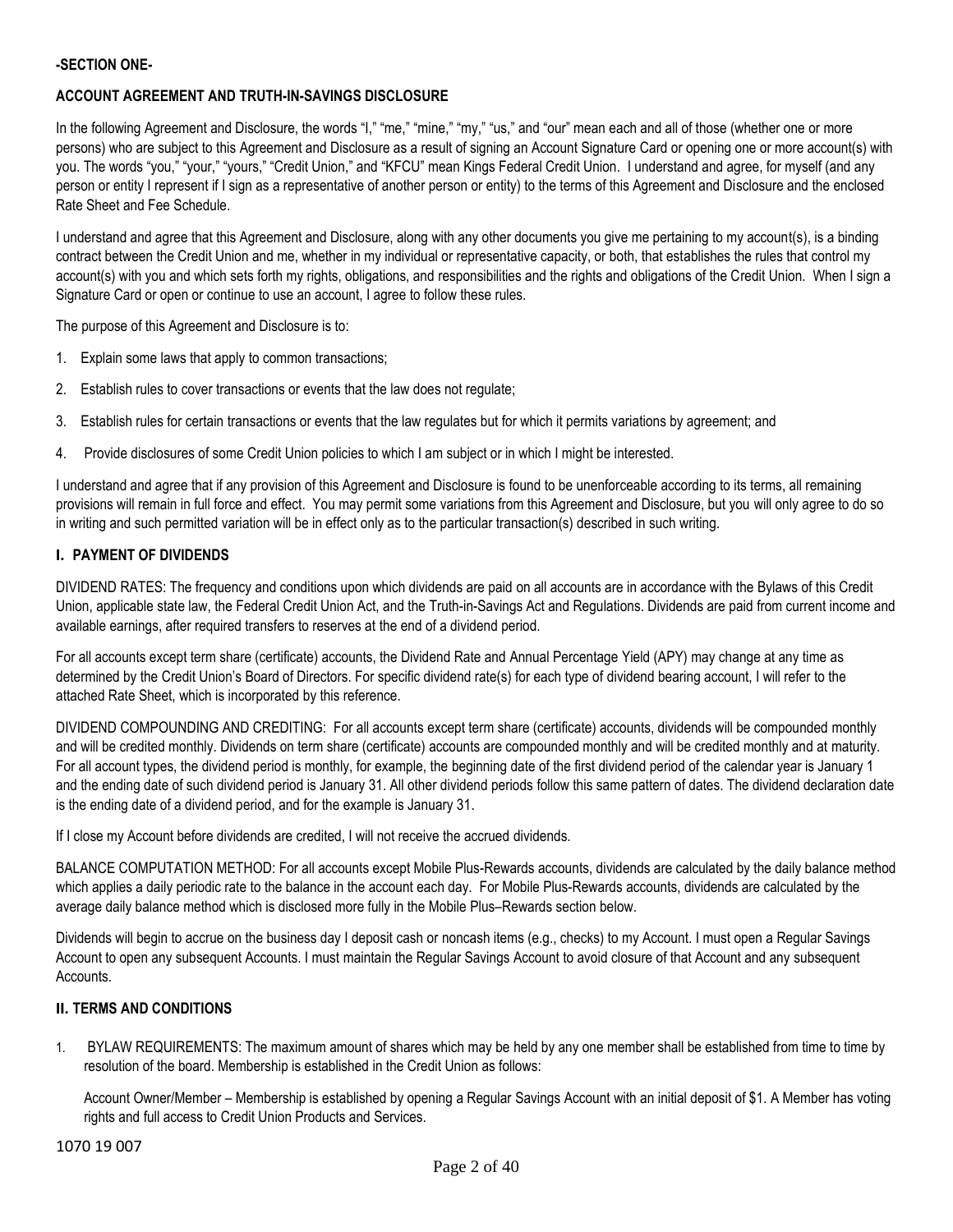Joint Owner/Member – An Account Owner/Member may add a Joint Owner to the account who is also a Member with an additional initial deposit of \$1. A Joint Owner/Member has all the same rights and obligations related to the account as the Account Owner and must qualify under the Credit Union's Field of Membership. A Joint Owner/Member has voting rights and full access to Credit Union products and services.

Joint Owner/Non-Member – An Account Owner/Member may add a Joint Owner to the account who is a non-member with no additional deposit required. A Joint Owner has all the same rights and obligations related to the account as the Account Owner. However, a non-member has no voting rights and no access to other Credit Union products and services. A Joint Owner/Non-Member retains the ability to establish his or her separate, individual membership if he or she qualifies under the Credit Union's Field of Membership.

The par value of a share is currently \$1. If I fail to complete the purchase of one (1) share within 6 months of my admission to membership or within 6 months from the increase in the par value in shares, or if I reduce my Regular Savings Account balance below the par value of one (1) share and I do not increase the balance to at least the par value of one (1) share within 6 months of the reduction, I may be terminated from membership at the end of a dividend period. I must be and remain a member in good standing to maintain any account. I must maintain the par value of a share in a Regular Savings Account to open other accounts.

Shares may be transferred only from one member to another, by written instrument in such form as the Credit Union may prescribe. The Credit Union reserves the right, at any time, to require members to give, in writing, not less than 7 days and not more than 60 days' notice of intention to withdraw the whole or any part of the amounts so paid in by them.

No member may withdraw shareholdings that are pledged as required for security on loans without the written approval of a loan officer, except to the extent that such savings exceed the member's total primary and contingent liability to the Credit Union.

No member may withdraw any shareholdings below the amount of his/her primary or contingent liability to the Credit Union if he/she is delinquent as a borrower, or if borrowers for whom he/she is co-maker, endorser, or guarantor are delinquent, without the written consent of a loan officer.

- 2. All accounts (except checking accounts) are not transferable except as defined in 12 CFR, Part 204.
- 3. Your delay in enforcing any of the terms and conditions of this Agreement and disclosure shall not prohibit you from enforcing such terms and conditions at a later date.
- 4. You reserve the right, upon thirty (30) days written notice, to change, add to, delete from, or modify any provision of, or to establish new provisions within, this Agreement and Disclosure. My continued use or maintenance of any of my account(s) or if I open any new accounts after the effective date of such change, addition, deletion, modification, or establishment of any new provision shall constitute my acceptance thereof.
- 5. You may refuse to follow any of my instructions that, in your sole judgment, are illegal or could expose you to potential liability. Alternatively, you may require adequate security or invoke other security measures to protect you from all losses and expenses incurred if you follow my instructions. I agree to reimburse you for any damages, losses, liabilities, expenses, and fees (including, but not limited to, reasonable attorneys' fees) that you incur in connection with my account if you take an action in accordance with my or what purports to be my oral, written, or electronic instructions.
- 6. You reserve the right to refuse to open any account or to provide any service or to accept additional deposits to an existing account.
- 7. You may endorse and/or collect items deposited to my account without my endorsement, but may require my personal endorsement prior to accepting an item for deposit. If I deposit items which bear the endorsement of more than one person or persons that are not known to you or that require endorsement of more than one payee, you may refuse the item or require all endorsers to be present or to have their endorsements guaranteed before you accept the item. You may require the thumbprint of any payee or depositor prior to the deposit or cashing of any check. The Credit Union will treat all checks as though the checks were written on the date presented.
- 8. I authorize you to accept items payable to any account owner for deposit to such account from any source without questioning the authority of the person making the deposit, and to give cash back to any authorized signer(s) or designated agent on any check payable to any one or more of the account owners, whether or not it is endorsed by me. You are not responsible for items lost while not in your possession.
- 9. I understand and agree that you may utilize automated means to process checks and other items written on or deposited to my account. Although you may manually review checks or other items drawn on my account, I understand and agree reasonable commercial standards do not require you to do so.
- 1070 19 007 10. You will mail all statements and other notices only to the persons whose signatures appear on the Account Signature Card. I shall exercise reasonable care and promptness examining my statements and must promptly notify you of any error or unauthorized payment including, but not limited to, an altered item or an unauthorized signature. If I fail to uphold these duties, I understand and agree that I am precluded from asserting the error or unauthorized payment against you if: 1) you suffer a loss on the item because of my failure; or 2) you pay on another item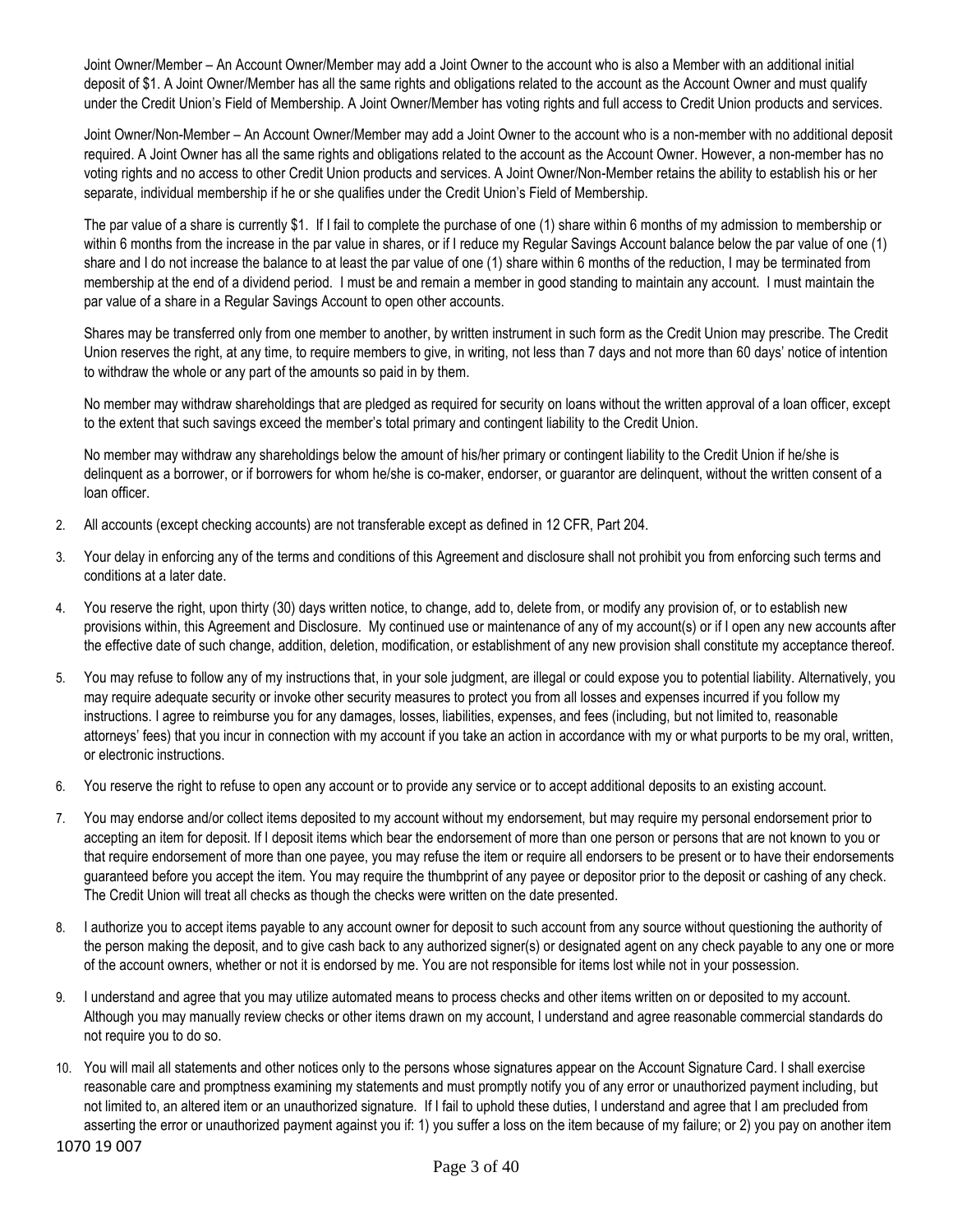presented by the same wrongdoer if the payment was made before I properly notified you. Except as otherwise set forth in this Agreement and Disclosure or with respect to errors involving electronic fund transfers (including, but not limited to, ATM transactions, point-of-sale transactions, direct deposits or withdrawals of funds, transfers initiated by telephone, and transfers resulting from debit card transactions, whether or not initiated through an electronic terminal), notification must be made within thirty (30) days of the date of the statement. I will see the Electronic Services Disclosure section of this Agreement for information about procedures for resolving errors involving electronic fund transfers. If I fail to uphold my duties but I can prove that you failed to exercise ordinary care in the payment of the relevant items, then the above preclusion will not apply and the loss on the items will be allocated between you and me to the extent our respective actions contributed to the loss. If I have failed to examine my statement and report any unauthorized item within one (1) year after my statement or the item has been made available to me, I cannot recover from you even if you failed to exercise ordinary care in paying the item.

- 11. You or I may terminate an account(s) at any time. I understand, and agree, however, that your authority to effectuate transactions as requested by accountholder(s) may not be changed or terminated except by written notice to you which will not affect prior transactions. Moreover, if you receive conflicting claims to funds in an account you hold, you may, at your discretion, restrict the account and deny access to all; close the account and send the funds to the owner or owners of the account, according to your records, at the statement mailing address; interplead all or any portion of the funds from an account to the court; or hold (i.e., freeze) the funds, without liability to anyone, pending resolution of the claim to your satisfaction. I also understand and agree that you may, at your discretion, freeze the funds in an account you hold, without liability to anyone, if, under the circumstances, you have reason to believe that doing so is necessary or prudent to avoid incurring potential liability, costs, or expenses, or to avoid potential loss of such funds, until the situation is resolved to your satisfaction or until you receive an order of a court instructing you concerning the disposition of such funds. I agree to indemnify and hold you harmless from and against all claims, actions, damages, liabilities, costs, and expenses, including reasonable attorneys' fees and expenses, arising out of or related to any action or inaction related to the matters described in this paragraph.
- 12. You reserve the right to close any account(s) discovered to be deliberately manipulated by me to your detriment, any other account holder's detriment, and/or any other member's detriment. "Manipulation" includes, but is not limited to, kiting and repeated patterns of transactions which have no apparent business reason other than to take advantage of Regulation "CC" hold periods and/or "interest float" to your detriment.
- 13. I acknowledge that you are obligated to report cases of actual or suspected financial abuse of elders or dependent care adults to the proper authorities empowered to investigate such cases. If you suspect such financial abuse, I understand and agree that, in addition to reporting such abuse as may be required under law, you have the right to freeze the account, refuse to complete transactions on the account, or to take any other action(s) that you deem appropriate under the circumstances, including providing relevant information and documentation concerning my accounts and other transactions to the proper authorities empowered to investigate such cases. I agree to indemnify and hold you harmless from and against all claims, actions, damages, liabilities, costs, and expenses, including reasonable attorneys' fees and expenses, arising out of or related to any action or inaction related to the matters described in this paragraph.
- 14. You may recognize the manual or digital signature of anyone who signed an Account Signature Card as authorized to transact business on that account. Any payment made on my account by you in good faith and in reliance on the terms and conditions of this Agreement and Disclosure, any Term Share (Certificate) Agreement and Disclosure, the Account Signature Card, and/or any other writing signed by me shall be valid and discharge you from liability. Without limitation to the foregoing, you may honor checks drawn against my account by authorized signers, even if the checks are made payable to them, to cash, or for deposit to their personal accounts. You have no duty to investigate or question withdrawals or the application of funds.
- 15. I understand and agree that Individual, Joint, and Pay-on-Death accounts may be subject to Multiple Party Accounts Law, Division 5 of the California Probate Code, as now in effect or hereafter amended.
- 16. Ownership for the Primary Account and all sub-accounts shall be established and determined by the most recent Account Signature Card, Membership Invitation, or other document(s) evidencing such account(s). A different form of ownership may be established by executing a new Signature Card(s). The word "owner(s)" means the owner of the funds in the case of an individual account and it means the joint owner (both as an individual and as a group) in the case of a joint or other account with multiple parties. Owner(s) agree that any and all sums heretofore or hereafter on deposit shall be subject to withdrawal or receipt of any owner and any such payment shall be valid and discharge you from any liability.
- 17. I agree to notify you promptly of any change of address. I may notify you in person at your office or by sending a written and signed notice to Kings Federal Credit Union, 1415 West Lacey Blvd., Hanford, CA 93230. In the event that I fail to do this, you may continue to utilize my address on file with you without liability until you receive a change of address notification from me. You may charge my account for the cost incurred in determining my address. This charge will be imposed in accordance with your Bylaws and as set forth in the Schedule of Fees.
- 18. I agree to notify you immediately of the death or court-declared incompetence of any owner of my account. I agree to inform each owner of my account to notify you of such an event as well. If I fail to provide such notice or if I die or am declared legally incompetent, you can continue to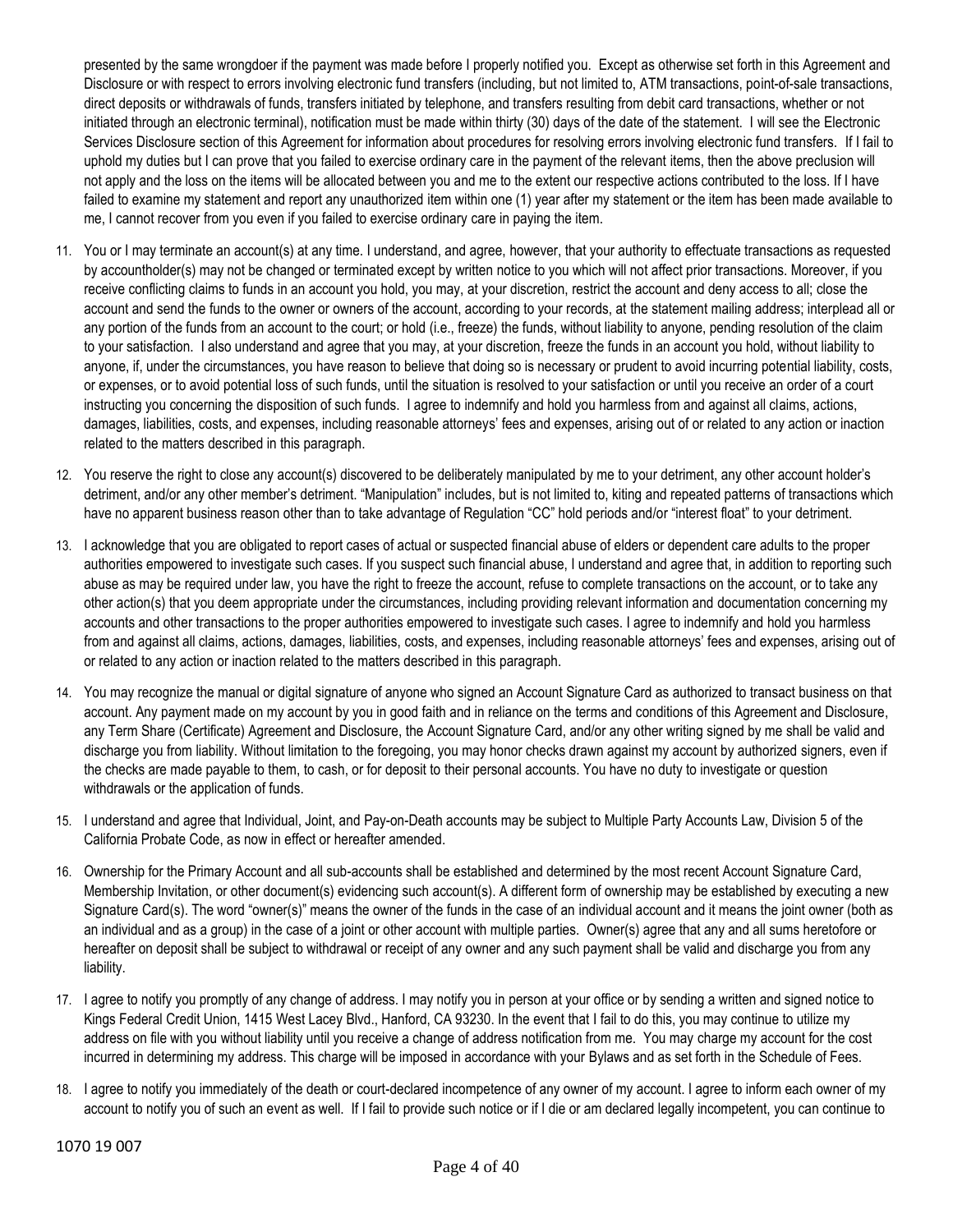accept and collect items deposited to my account until you know of my death or adjudication of incompetency and have a reasonable opportunity to act.

- 19. All non-cash payments shall be credited subject to final payment on the day of deposit. My right to withdraw the funds represented by certain checks, savings, or other items I deposit may be delayed for several days. I will be notified if my right to withdraw will be delayed. I will refer to the Credit Union's Disclosure of Funds Availability Policy for further details.
- 20. If a check or other item which you cash for me or which I deposit to my account is returned to you as unpaid for any reason, you may charge my account for the amount of the check or other item. This may include, among other circumstances, checks which were paid originally and later are returned to you accompanied by documentation indicating that the endorsement is forged or unauthorized or that the item has been altered in any way. You may charge my account for the amount without questioning the truth of such documentation. You may also charge back any amount of accrued or paid dividends related to the returned check. You may re-present a returned check for payment by the financial institution upon which it is drawn if there were insufficient funds to initially pay the item, but you are not required to do so. If you choose to re-present the check, you may do so without telling me the check was not paid or that you are presenting it again. You may charge a fee for each deposited or cashed check charged back to my account. You may, at your option, notify me, by telephone or in writing, if a check has been returned unpaid and the fee charged.
- 21. I agree that you will not be responsible for any damages I incur in the event I deposit an item with you which is subsequently returned unpaid by the paying bank and that return is "late" due to markings on the back of the item caused by me or a prior endorser.
- 22. Although you are not obligated to, you may pay or accept checks and other items bearing restrictions or notations (e.g., "Void after 6 months," "Void over \$50.00," "Payment in Full," and the like), whether on the front or back, in any form or format. If I cash or deposit an item or write a check with such notation, I agree that, except as otherwise set forth in any agreement with you or in applicable law, it applies only between me and the payee or maker, the notation will have no effect on you, and I agree to accept responsibility for payment of the item. In the event that I deposit any item or check to any of my accounts with you using your mobile or remote deposit capture services, I agree to conform to the terms and conditions set forth in your Remote Deposit Capture Agreement and I agree to endorse the item or check and make a notation on the back of the item or check indicating that it is "for mobile deposit only at Kings Federal Credit Union." I agree to indemnify and hold you harmless from any claim or alleged loss of any maker, payee, or financial institution involving such notations or deposits, including my failure to endorse and/or make the notation set forth herein, whether I am the maker or payee or the funds are otherwise deposited into an account in which I have an interest.
- 23. You reserve the right to reverse any credit for any deposited item or charge my account for cashed items should they become lost while in the process of collection. If you do not reverse a credit, I agree to assist you in collecting the amount of any lost item by providing you with such information and other assistance as you may request. You may charge my account when a photocopy of a check I have written is presented to you for payment in place of a lost original, unless a stop payment order is in effect for that check.
- 24. You are under no obligation to pay a check which is presented more than six (6) months after its date, but you may do so at your discretion and charge my account without liability, even if the presentation occurs after the expiration of a stop payment order or notice of postdated change. I agree that you are not required to identify stale dated checks or seek my permission to pay them.
- 25. All accounts are subject to your Schedule of Fees and Charges, which accompanies this Agreement and Disclosure and is incorporated by this reference. I agree to pay any additional reasonable charges for services I request that are not covered by this Agreement and Disclosure should you decide to honor my request. You shall debit such charges against any account I own (including accounts on which I am a joint owner) except my IRA Accounts. Only fees related to an IRA Account will be debited from an IRA Account. If sufficient funds are not available, the charges are payable on demand and, for checking accounts, will be treated as an overdraft.

I agree that I am individually liable and, for joint accounts, the joint accountholders are jointly and severally liable, for any account shortage resulting from charges or overdrafts whether caused by me or by another person or entity with access to the account(s). This liability shall be due immediately and can be deducted directly from account balances whenever sufficient funds are available. I understand and agree that I have no right to defer payment of this liability regardless of whether or not I signed the item or benefitted from the charge or overdraft. I also understand and agree that I will also be liable for your costs to collect any deficit as well as for your reasonable attorneys' fees, to the extent permitted by law, whether incurred as a result of collection or in any other dispute involving my account(s) including, but not limited to, disputes between me and another joint owner, between me and an authorized signer, or between me and a third party claiming an interest in my account(s).

26. California law states that inactive account balances in savings, checking, and matured Term Share (Certificate) accounts must be turned over to the state after a period of three (3) years since the last time I: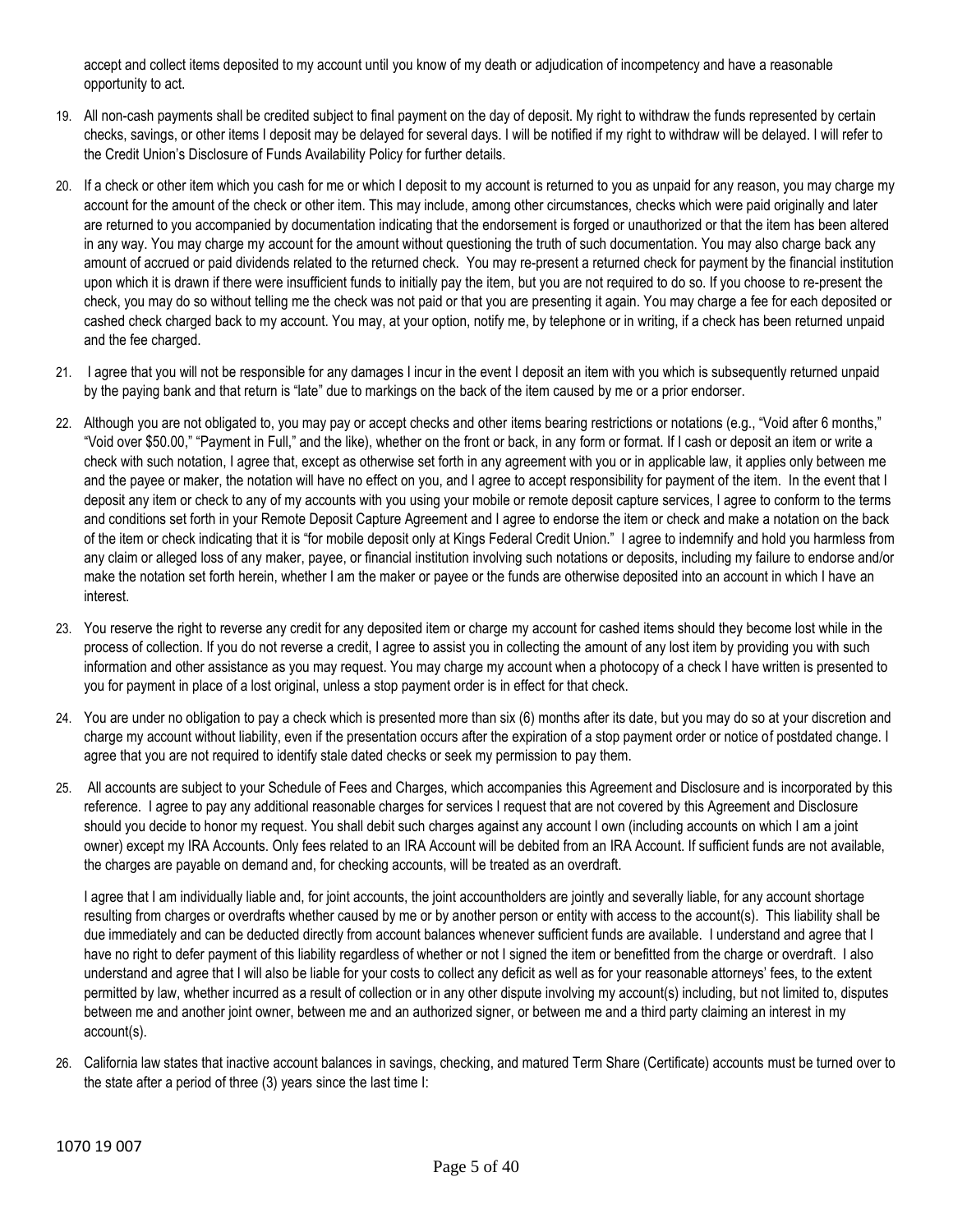- a. Increased or decreased the amount of funds on deposit with you or presented an appropriate record for crediting of dividends or cashed a dividend check from any of my accounts with you; or
- b. Corresponded in writing or electronically with you concerning the funds on deposit; or
- c. Otherwise indicated an interest in the funds on deposit as evidenced by a memorandum on file with you.

My deposit account will not escheat to the state, however, if, during the previous three (3) years, I have owned another deposit account with the Credit Union and, with respect to that deposit account, I have done any of the acts described in paragraphs (a), (b), or (c) above, and, with regard to the deposit account that would otherwise escheat, you have "communicated" (i.e., sent account statements or statements of interest paid for federal and state income tax purposes) electronically or in writing with me at the address to which communications regarding the other deposit account are regularly sent.

You may charge a fee for mailing an escheat notice. To recover funds turned over to the state, I must file a claim with the state.

- 27. You may, but are not obligated to, transfer funds from my Savings, Checking, or Loan Accounts on my written, electronic, or oral request. I understand and agree that no transfer will be made unless there are sufficient available funds on deposit or sufficient credit available at the time of transfer. I agree that any such transfer(s) shall be in the exact amount authorized and will be processed only on your "business days." If a transfer is to occur on a day other than a business day, such transfer will occur on the next business day. Moreover, if funds are not available for the transfer on the day authorized, the transfer will not occur.
- 28. Federal law requires you to report certain domestic currency transactions and foreign transactions. This reporting applies to all member accounts at the Credit Union.
- 29. You agree to retain and furnish to me, if requested, copies of certain records pertaining to my account and that these records will be available to me for the time frame required by law. I agree that the determination of which records I am entitled to shall be determined solely by you, if not otherwise specifically described under applicable law. I agree to pay applicable fees as listed in your Schedule of Fees for those copies.
- 30. You may comply with any writ of attachment, execution, garnishment, tax levy, restraining order, subpoena, warrant, or other legal process which you believe (correctly or otherwise) to be valid. You may notify me of such process by telephone, electronically, or in writing, unless you are prohibited by law from notifying me. If you are not fully reimbursed for your record research, photocopying, and handling costs by the party that served the process, you may charge such costs to any account I have with you, in addition to your minimum legal process fee, unless you are prohibited from doing so under applicable law. I agree to reimburse you for any cost or expense, including attorneys' fees, which you may incur in responding to legal process related to my accounts.
- 31. In the event that a cashier's, teller's, or certified check is lost or stolen, I must execute and deliver to you a written Declaration of Loss and Claim for Reimbursement in a form acceptable to you and in time for you to have a reasonable time to act thereon. I further understand and agree that the Declaration of Loss and Claim for Reimbursement is not enforceable until the later of (i) the time Declaration of Loss and Claim for Reimbursement is properly delivered to you or (ii) the 90th day following the date of the cashier's or teller's check, or the 90th day following the date of the acceptance of a certified check. I agree to indemnify you for any loss or claim occasioned by your attempting to, or stopping, payment on such check.
- 32. I authorize you to gather whatever financial, credit, checking account, and employment information you consider appropriate from time to time. I understand that this will assist you, for example, in determining my initial and ongoing eligibility for my account and/or in connection with making future credit opportunities available to me. I authorize you to give information concerning your experiences with me to others.
- 33. You are not responsible for any loss or damage which results from my negligence, including, without limitation, my failure to adequately safeguard my blank checks or other personal information or means of access to my account.
- 34. If I am a U.S. person, Federal law requires that you obtain and have certified by me a Taxpayer Identification Number (TIN) on all accounts. You will not open an account without this identification number. For additional information on this requirement, I will read "INSTRUCTIONS TO PAYER'S REQUEST FOR TAXPAYER IDENTIFICATION NUMBER AND CERTIFICATION (IRS FORM W-9)". These instructions will be provided to me by the Credit Union upon request. If I am not a U.S. Person, I will use the appropriate Form W-8 or Form 8233, Exemption From Withholding on Compensation for Independent (and Certain Dependent) Personal Services of a Nonresident Alien Individual.
- 35. In the event that a negative balance is created in my account (whether due to ATM activity, nonsufficient funds activity, Credit Union imposed fees and charges, or otherwise) or I have other outstanding financial obligations of any kind owed to you, which are in default, I understand and agree that you may transfer funds to such account from any other deposit account (excluding IRA accounts), including account(s) upon which I am a joint owner, in an amount equal to the negative account balance or withdraw funds to offset the outstanding financial obligation that is in default, plus any applicable fees. In addition to any other rights that you may have, I agree that any deposits or future deposits in or other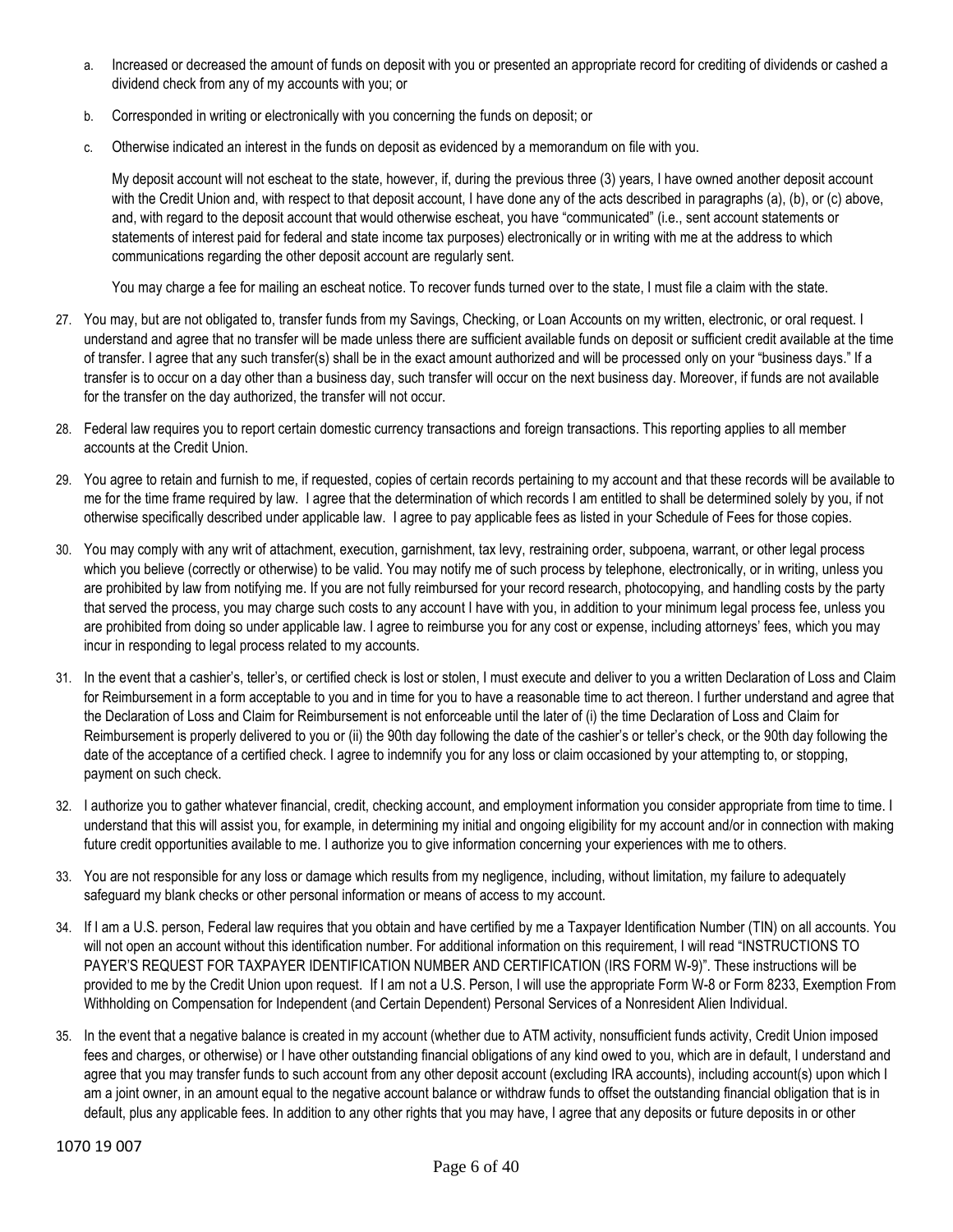credits to any account in which I may now or in the future may have an interest are subject to your right of offset for any liabilities, obligations, or other amounts owed to you by me (e.g., overdrafts and any permissible fees and charges) unless otherwise prohibited by law and such is applicable irrespective of any contribution to the account or source of funds in the account. Moreover, I knowingly consent and expressly agree that the application of an offset of funds in any includes the offset of government benefits (such as Social Security and other public benefit funds) deposited in my account to the fullest extent permissible under applicable law.

36. No more than six preauthorized, automatic, or telephone transfers may be made from my Savings Account or Money Market Deposit Account to another account at the Credit Union or to a third party in any calendar month. If I exceed, or attempt to exceed, these transfer limits, the excess transfer requests may be refused or reversed, a fee may be imposed on the excess transfer request, and the Credit Union may reclassify or close my Account.

However, I may make unlimited number of withdrawals from or transfers among my own Share Account(s) by mail, messenger, or in person. I may also make unlimited number of withdrawals from my Share Account(s) through the Credit Union's Audio Response, KFCU Anytime Access, and Home Banking System or by telephoning a Credit Union Representative if I request a check payable to me. See Transaction Limitations as to specific withdrawal limitations from Savings Accounts.

- 37. Pursuant to federal law, the Credit Union must verify the identity of any person seeking to open or add a joint owner or signer to any account and must maintain records of the information used to verify the person's identity. For the purposes of this paragraph, "account" means "each formal banking or business relationship established to provide ongoing services, dealings, or other financial transactions." For example, a share account, a transaction or asset account, and a credit account or other extension of credit would each constitute an "account" for these purposes.
- 38. I understand and agree that telephone conversations with the Credit Union are not confidential and may be randomly monitored by Credit Union personnel. I also understand, consent, and agree that my telephone conversations with Credit Union personnel may be recorded by the Credit Union.
- 39. I understand that you may report information about my account to credit bureaus. Late payments, missed payments, negative balances, and other defaults on my account(s) may be reflected in my credit report.
- 40. Member accounts in this Credit Union are federally-insured by the National Credit Union Share Insurance Fund.
- 41. Any action or proceeding by me to enforce an obligation, duty, or right arising under this Agreement and Disclosure or by law with respect to my account must be commenced within one (1) year after the cause of action occurs.
- 42. I agree to indemnify, defend, and hold you and your employees and volunteers harmless from and against every claim, demand, action, cost, loss, liability, and expense including, without limitation, attorneys' fees, which you incur by acting in accordance with this Agreement and Disclosure or as a result of my failure to abide by its terms.
- 43. My account will be governed by California law, to the extent that California law is not inconsistent with controlling federal law. However, California's choice of law rules shall not be applied if that would result in the application of non-California law.
- 44. I acknowledge that if I give anyone access to my account (such as, for example, providing any person with my check card, ATM card, ATM or home banking PIN, or granting any person power to act as my agent under a power of attorney or trustee for a trust account), I understand that any transaction completed by such person shall be considered authorized by me.

## **TERMS AND CONDITIONS APPLICABLE TO ALL INDIVIDUAL AND JOINT ACCOUNTS:**

- 1. If there is more than one owner, all agree with each other and with you that all sums now paid in or hereafter paid in by anyone or by any account owner(s), including all dividends thereon, if any, are and shall be owned by all account owner(s) jointly and equally regardless of their net contributions with a right of survivorship, and shall be subject to withdrawal or receipt by any of the surviving account owner(s). Any such payment shall be valid and shall discharge you from any liability.
- 2. You are not obligated to inquire as to the source of funds received for deposit to a joint account or to inquire as to the proposed use of any sums withdrawn from the account for the purpose of establishing net contributions.
- 3. No transfer of voting rights or other membership privileges is permitted by virtue of a transfer of funds.
- 4. Joint ownership of an account does not constitute credit union membership. Joint owners may be non-members.
- 5. Except as set forth herein or in the applicable loan agreement(s), I may pledge any or all of the funds on deposit in an account as security for any loan(s) subject to then current loan policies. Further, a pledge of funds by any one of us shall be binding on all of us. I may not withdraw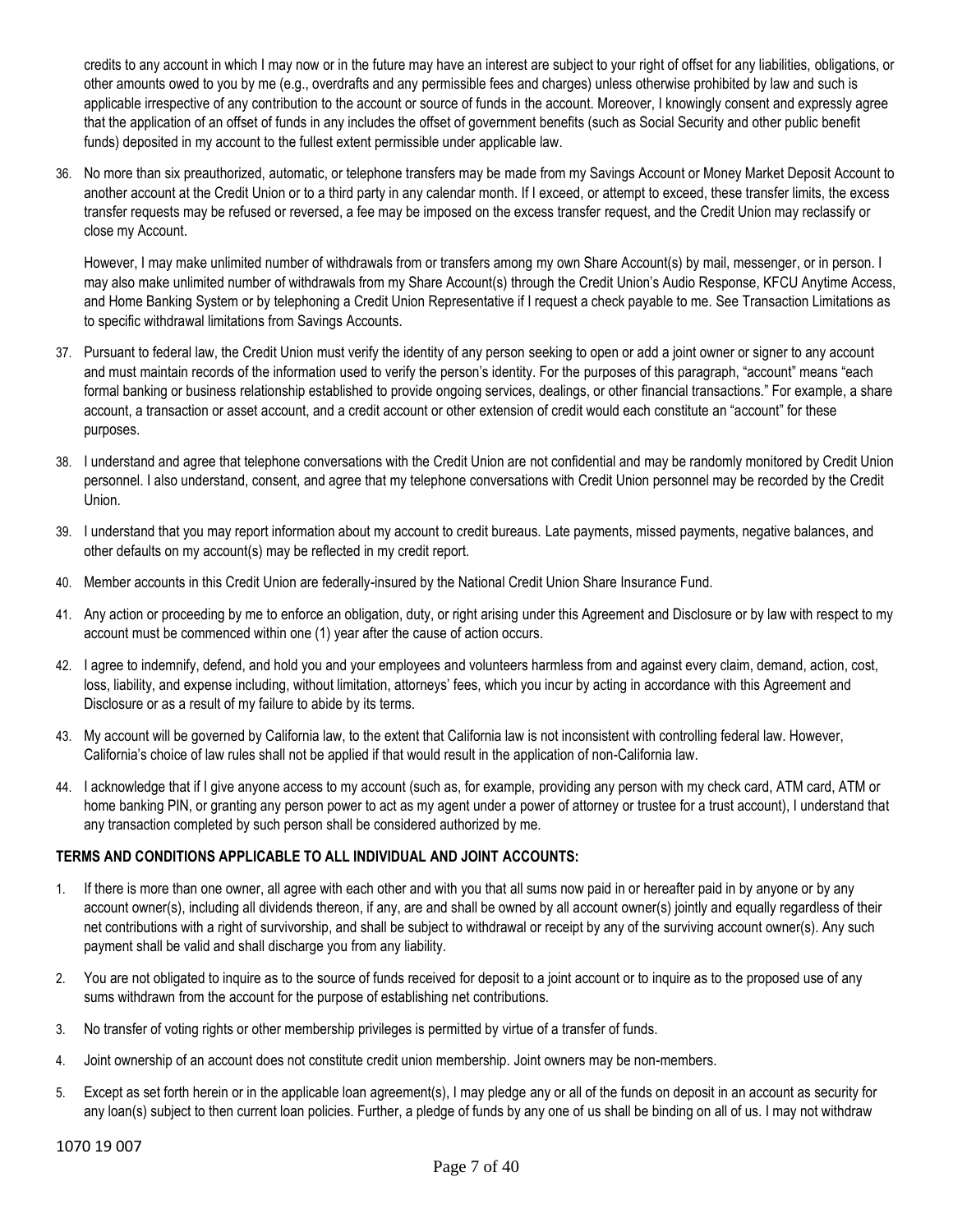funds that are pledged as security on loan(s) without the written approval of the credit committee or a loan officer, except to the extent that such funds exceed my total primary and contingent liability to you. I may not withdraw any funds below the amount of my primary or contingent liability to you if I am delinquent as a borrower, or if borrowers for whom I am comaker, endorser, or guarantor are delinquent, without the written approval of the credit committee or a loan officer.

- 6. A right of survivorship arising from the express terms of a joint account cannot be changed by will.
- 7. Each person on this account agrees with each other and with the Credit Union that they will be jointly and severally liable for any transactions, fees, and charges of any other owner.

### **TERMS AND CONDITIONS APPLICABLE TO ALL PAY-ON-DEATH (P.O.D.) DESIGNATIONS:**

- 1. If I have made a Pay-On-Death (P.O.D.) designation, all sums are payable on request to me during my lifetime and, upon my death, first to you to the extent of any outstanding matured or unmatured debts owed to you by me and second to my designated P.O.D. payee(s). If the account is jointly owned, all sums are payable to one or more account owner(s) during their lives and, on the death of all of them, first to you to the extent of any outstanding matured or unmatured debts owed to you by any of us and second to one or more payees then surviving in equal and individual shares, unless a different distribution percentage is set forth on the account Signature Card. If a P.O.D. payee dies before all of the account owner(s), then, upon the death of all of the owner(s), all sums are payable first to you to the extent of any outstanding matured or unmatured debts owed to you by any of us and the remaining funds shall be divided equally among the surviving P.O.D. payees, if any.
- 2. A Pay-on-Death designation cannot be changed by will.

### **TERMS AND CONDITIONS APPLICABLE TO LIVING TRUST ACCOUNTS:**

- 1. If I am a trustor/trustee and want to establish an account in connection with a written trust, you may require me to provide you with a notarized trust certification confirming my power as a trustee prior to opening the account.
- 2. You are not required to know, understand, interpret, or enforce the terms of the Trust Instrument.
- 3. I acknowledge that the account is governed by the applicable terms and conditions set forth in this Agreement and Disclosure and by the terms and conditions set forth in my "Signature Card for Trust, UTMA, and Other Fiduciary Accounts."
- 4. The trustee(s), on behalf of the trust, and with the trustor(s) named in the Signature Card, agree to conform to the Credit Union's bylaws, the terms and conditions of the Signature Card, as well as this Account Agreement and Truth-in-Savings Disclosure, receipt of which is incorporated herein by this reference.
- 5. If the account is for a revocable trust, one or more trustor(s) must be member(s) of the Credit Union. If the account is for an irrevocable trust, either the trustor or beneficiary must be members or, in the case of multiple trustors or beneficiaries, all the trustors or all of the beneficiaries must be members in the Credit Union. All accounts opened in the name of the trust belong solely to the trust. No transfer of voting rights or other membership privilege is permitted by virtue of a transfer of shares. Accounts are not transferable, as defined in 12 CFR Part 204. It is understood that the trust under the Signature Card has no voting rights at any membership meeting, although the individual member/trustor(s) retain their personal voting rights if they retain individual membership at the Credit Union.
- 6. THE CREDIT UNION HAS NOT RECEIVED A COPY OF THE TRUST INSTRUMENT AND SHALL IN NO EVENT BE LIABLE FOR KNOWLEDGE OF ITS CONTENTS.
- 7, Trustee(s) and not the Credit Union assume full responsibility for enforcing the provisions of the Trust Instrument.
- 8. In the event that all named trustee(s) and successor trustee(s) die, resign, become incapacitated, refuse to act, or the Credit Union receives conflicting instructions, the Credit Union reserves the right to freeze or interplead any and all funds held in accounts opened under the Signature Card and to deduct its attorneys' fees for any interpleader action from the trust account funds.
- 9. If there is a change in the parties or terms of the trust, including, but not limited to, a change in trustors or trustees, all trustor(s) and trustee(s) agree to execute a new Signature Card. Such change shall not be effective until the Credit Union has received a properly completed and executed Signature Card and has had a reasonable opportunity to act on it. In the event of a change of address of trustors/trustees, the trustee(s) agree to notify the Credit Union promptly of such change(s).
- 10. The trustee(s) certify that they are duly appointed under the Trust Instrument and that, by the authority vested in them under the Trust Instrument, any trustee, acting alone or jointly, is authorized and empowered to transact business of any kind in connection with the trust's accounts at the Credit Union. It is agreed that any transaction by the trustee(s), acting alone or jointly, shall be valid and discharge the Credit Union from any liability. The trustee(s) may authorize the transaction of any business on accounts held at the Credit Union in the name of the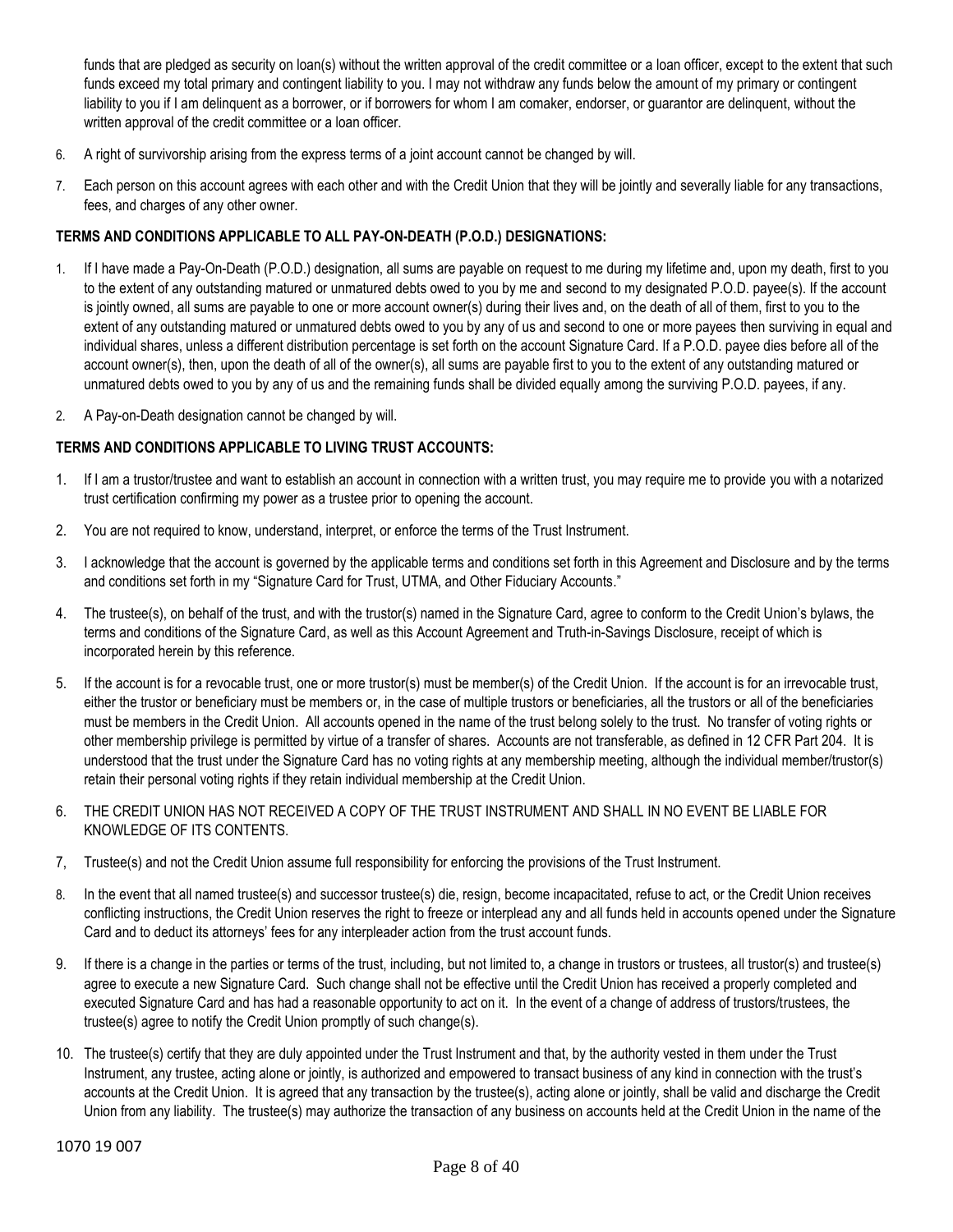trust by their verbal or written instruction to the Credit Union. Trustee(s) may obtain funds from the trust's accounts in their names or the names of third parties upon trustee's(s') verbal or written instruction.

- 11. Trustee(s) certify that the Trust Instrument provides that the trustee(s) may receive, take possession of, release, assign, mortgage, pledge, hypothecate, or otherwise use assets of the trust as security for a loan from the Credit Union or any other purpose except as specifically set forth in the Signature Card.
- 12. If the trustee(s) named on the Signature Card borrow from the Credit Union and the Trust Instrument must be examined by a third party (for example, a title company), the Credit Union agrees to forward a copy of the Trust Instrument from the trustee(s) to the third party only if trustee(s) present a sealed envelope containing the Trust Instrument to the Credit Union. The Credit Union will not accept copies of the Trust Instrument that are not in a sealed envelope. Further, the Credit Union will not keep any Trust Instrument in its files or be liable for the contents of a Trust Instrument. The trustee(s) shall sign on a form designated by the Credit Union that the Credit Union has received the Trust Instrument in a sealed envelope when the trustee(s) present(s) the Trust Instrument to the Credit Union.
- 13. Trustee(s) agree that if they borrow from the Credit Union and use trust assets as collateral, then the trustor(s) or the trustee(s), as members of the Credit Union, will, by signing all documents relating to the loan, obligate themselves as individuals in addition to the signatures of the trustee(s) on behalf of the trust.
- 14. Trustee(s) agree to promptly notify the Credit Union if any of the trustor(s) or trustee(s) die or become incapacitated. Prior to any successor trustee(s) transacting business on accounts held at the Credit Union in the name of the trust (including any withdrawal), the successor trustee(s) must provide the Credit Union with either a notarized letter of resignation signed by the existing trustee(s), a certified copy of the death certificate for the trustee(s), or any physician(s) letter(s) (or judicial declaration(s)) regarding the trustee's(s') incompetency. The successor trustee(s) must complete a new Signature Card as well as a new Certification of Trust. Death, resignation, or incapacity of any trustee or trustor shall not revoke the authority of the Credit Union to act under the Signature Card until written notice of the death, resignation, or incapacity has been presented to the Credit Union and the Credit Union has reasonable opportunity to act on it. However, upon presentation of a certified copy of trustee's(s') death certificate(s), notarized resignation letter, or physician(s) letter(s) (or judicial declaration(s)) regarding the trustee's(s') incompetency, the Credit Union is authorized to act upon designated successor trustee(s) instructions in accordance with the terms of the Signature Card.
- 15. Successor trustee(s) shall close all accounts opened under the Signature Card within 90 days after receiving notification of death, resignation, or incapacity of the trustee(s). The Credit Union is authorized, but not required, to close any accounts opened under the Signature Card upon the 9lst day after receiving notice of the trustee's(s') death(s), and mail a check to the designated successor trustee(s), for the balance of the account and made payable to the designated successor trustee(s) as trustee(s) for the above-named trust. The parties may be able to maintain the trust accounts at the Credit Union under a new Signature Card. See a Credit Union account representative for eligibility.
- 16. Trustor(s) and trustee(s) acknowledge and agree that the Credit Union's sole obligation to the trustor(s)/trustee(s) is as a depository institution and is a debtor/creditor relationship and nothing in the Signature Card or in the Trust Instrument shall be construed to impose any duties or obligations whatsoever upon the Credit Union as a trustee or other fiduciary under the Trust Instrument or otherwise.
- 17. The trustor(s) and trustee(s) hereby agree for the trust, themselves, and all trust beneficiaries to indemnify and hold harmless the Credit Union from any and all claims, suits, actions, damages, judgments, costs, charges, and expenses, including, but not limited to, court costs and attorneys' fees, resulting from any and all liability, loss, or damage of any nature whatsoever that the Credit Union shall or may sustain resulting from the establishment, maintenance, or transaction of any business on any trust account at the Credit Union. The trustor(s) and trustee(s), on behalf of the trust, agree to pay any necessary expenses, attorneys' fees, or costs incurred by the Credit Union in the enforcement of the Signature Card.
- 18. Trustor(s) and trustee(s) acknowledge and agree that the Credit Union is relying upon the statements, representations, and warranties made by the trustor(s) and trustee(s) contained in the Signature Card, and that the Credit Union shall not be responsible in any way for verifying either the existence, validity, or legality of the trust itself or the authority or powers of the trustee(s) under the governing Trust Instrument to establish, maintain, or transact any business on the trust accounts. The Credit Union reserves the right, at any time, to require the trustee(s) to execute and provide a Certification of Trust pursuant to California Probate Code Section 18100.5, in form and substance acceptable to the Credit Union, affirming the existence of the trust and the authority and powers of the trustee(s) thereunder.
- 19. The Signature Card and this Agreement and Disclosure incorporates the full and complete understanding concerning the accounts, and the transaction of business thereon, at the Credit Union for the trust.
- 20. Living trust accounts are not subject to the California Multiple Party Accounts Law.

## **TERMS AND CONDITIONS APPLICABLE TO ALL UNIFORM TRANSFERS TO MINORS ACT ACCOUNTS:**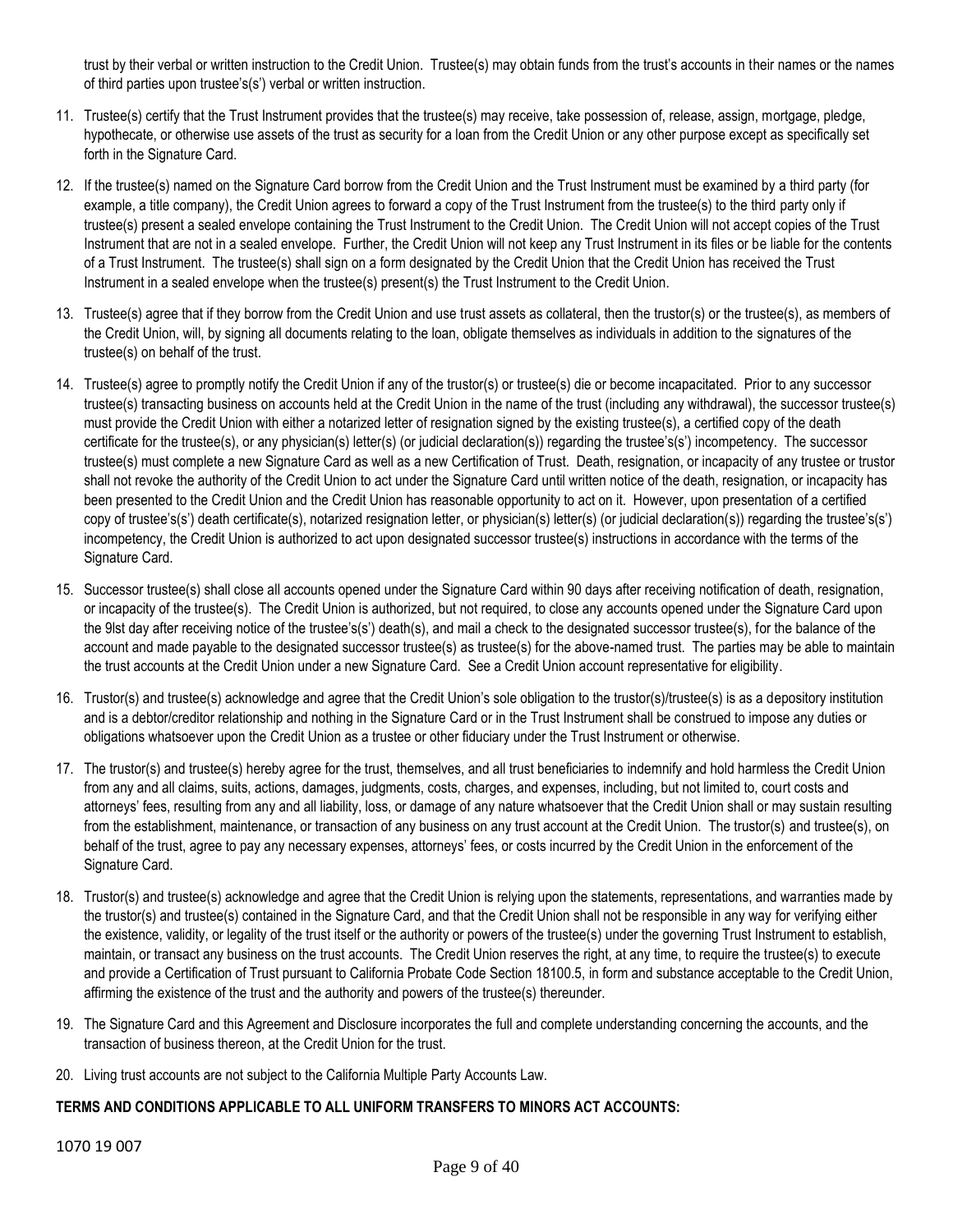- 1. The transferor/custodian is opening an account as custodian for the minor named on the Account Signature Card under the Uniform Transfers to Minors Act. The transfer of money to the minor named on the Account Signature Card, which transfer shall be deemed to include all dividends and any future deposits or other additions thereto, is irrevocable and is made in accordance with and to include all provisions of the said statute of the State of California now in effect or hereinafter amended.
- 2. I acknowledge that by signing the Account Signature Card, I have received the funds deposited to the account as custodian for the minor named therein under the Uniform Transfers to Minors Act and I agree to the applicable terms and conditions set forth in this Agreement and Disclosure as well as the terms and conditions of the Account Signature Card.
- 3. The successor custodian named on the Account Signature Card shall serve if I should be unable to act as custodian because I resign, die, or become legally incapacitated.
- 4. I may not pledge any or all of the funds on deposit in the account as security for any loan(s).
- 5. Custodial accounts are not subject to the California Multiple Party Accounts Law.

## **TERMS AND CONDITIONS APPLICABLE TO ALL FIDUCIARY ACCOUNTS:**

- 1. I am duly appointed and acting in the capacity of Executor/Executrix, Administrator/Administratrix, Guardian, Conservator, Personal Representative, or Social Security Representative Payee. By the authority vested in me, I, acting individually or jointly, am authorized and empowered to transact business of any character in connection with this account. My authority shall continue in force until written notice to the contrary is received by you.
- 2. If the account is blocked, I understand and agree that I shall file with the court a written receipt, including an agreement with you that the funds in the account, including any dividends, shall not be withdrawn or pledged except upon court order.
- 3. I may pledge any or all funds on deposit in the account as security for any loan(s) subject to then current loan policies. Further, a pledge of funds by any one of us shall be binding on all of us.
- 4. Fiduciary accounts are not subject to the California Multiple Party Accounts Law.

## **TERMS AND CONDITIONS APPLICABLE TO ALL BUSINESS ACCOUNTS**

- 1. As used in this Section, the term "Agreement" includes, but is not limited to, these Terms and Conditions, the Membership and Account Agreement, the Account Application, and any other agreement that is applicable to a specific account or service offered by the Credit Union. These Agreements, Disclosures, Applications, and Schedules, together with specific terms and conditions governing my Account(s), provided together or separately, detail your relationship with us.
- 2. In this Agreement, each and all of the account owners, account signers, authorized users, representatives, agents, and successors of the business or organization may be referred to as "me," "I," "Account Signer," or "Account Owner." The Credit Union may be referred to as "you," "your," "yours," "Credit Union," and "KFCU." This Agreement is the contract that governs your business or organization account with the Credit Union.
- 3. This Agreement also refers to and includes other disclosures you may provide to me, including but not limited to: (1) product information; (2) rate information; (3) services and fees; and (4) other disclosures, agreements, and amendments that you may provide to me. All may contain information on fees that apply to my accounts. The term "Business Account" means any Account maintained or opened by or in the name of any corporation, partnership, sole proprietorship, unincorporated association or club, limited liability company, or any other organization. In the event of a conflict between the terms in the Agreement and other parts of the Membership and Account Agreement, the terms and conditions in this Section shall control.
- 4. I expressly represent that: (i) the business or organization named on any Application is duly organized, validly existing, and in good standing under the laws of the state where organized and has filed the necessary organizational documents with the Secretary of State's office or County office in a manner sufficient to ensure that no other person or entity shall conduct business under the same name or any name deceptively similar to that of the Account Owner; (ii) each officer, partner, agent, representative, or other party who signs on any Application as an Authorized Signer is qualified and authorized to sign in the capacity represented and is empowered to so act on behalf of the Account Owner named; and (iii) the Account Owner named on any Application is either presently a member of the Credit Union or is eligible to apply for membership in keeping with the membership requirement set forth in this Agreement.
- 5. Any of the Authorized Signers on any Application shall be authorized to transact business on behalf of the Account Owner with respect to the Business Account(s) designated on the Application and are authorized to: (i) deposit and withdraw any of the funds of the Account Owner in such Business Account(s), whether represented by cash, checks, notes, any electronic transactions, or other evidences of debit or credit; (ii)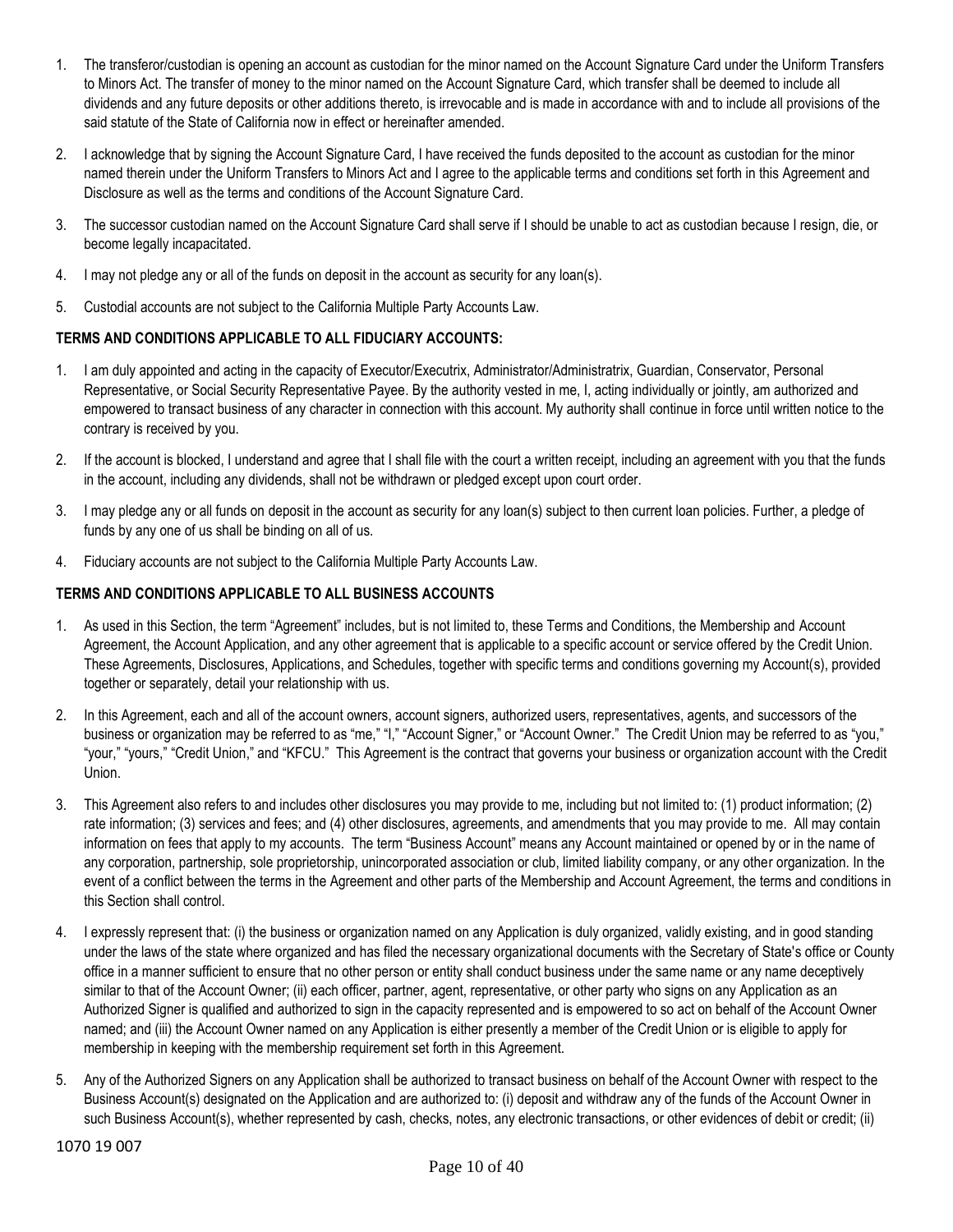sign for and receive the statements and records of the Account Owner with respect to any such Business Account(s); (iii) stop payment against checks or other payment orders; (iv) make withdrawals or transfers from any such Business Account(s) for the purpose of purchasing Certificates; and (v) make any other agreements and stipulations with you with respect to such Business Account(s) and to bind the Account Owner thereto.

- 6. The endorsement of the Account Owner of items for deposit may be written or stamped without designation of the party making the endorsement.
- 7. You are authorized to honor any and all withdrawals of the Account Owner's funds by any of the Authorized Signers, whether such withdrawals are presented for cash or for credit to the personal account of such party, and you need make no inquiry concerning any such action. I acknowledge that I may not stipulate that withdrawals and other actions be performed and signed by two or more Authorized Signers. I agree that any designation by me requiring the signatures of two or more persons is for my internal business purposes only and is not binding on you.
- 8. You will not be liable for any loss occasioned by the fraud, negligence, or misapplication of funds by any of the Authorized Signers. The Account Owner and all of the Authorized Signers, jointly and individually, agree to defend, indemnify, and hold KFCU harmless of any claims, demands, expenses, losses or damages, resulting from or directly or indirectly related to any such activity of such parties with regard to any Business Account maintained with you.
- 9. The Account Owner and the Authorized Signers agree to execute or provide such additional documentation as you may require or deem appropriate in connection with the opening and maintaining of any Business Account.
- 10. The Account Owner and all Authorized Signers authorize the Credit Union to recognize the facsimile signature(s) appearing on any Application and to charge the Account Owner for all checks, withdrawals, or similar orders drawn on business accounts maintained by the Account Owner. You will be so authorized so long as any facsimile signature reasonably resembles the facsimile signature appearing on any Application.
- 11. You may adopt policies from time to time under which you may issue Debit Cards, other electronic access devices, or personal identification numbers (PINs) to persons designated by the Account Owner, at the Account Owner's request. I acknowledge and agree that the issuance of any access device or PIN in connection with a Business Account affords ready access to the Business Account by the person or persons authorized by the Account Owner, as well as other persons who are provided access to the access device or PIN, or who otherwise obtain the access device or PIN whether by way of negligence, theft, collusion, or otherwise. As a result, I acknowledge and agree that the Account Owner and the persons authorized by the Account Owner to receive any access device or PIN are solely responsible for their use. In addition to the foregoing provisions, electronic funds transfers to and from a Business Account are subject to any additional terms and conditions provided to me at the time my request for an electronic funds transfer service is approved.
- 12. Check cashing is not available on Business Accounts. Business Accounts must deposit checks and then withdraw funds.
- 13. We do not accept Business Accounts for businesses engaged in a Money Service Business. I certify that neither I nor the business or organization is engaged in activity that would qualify as a Money Service Business and I agree to notify you immediately if, at any time, the Account Owner's business changes in any way that causes my certification to be inaccurate. A Money Service Business is generally defined as: (i) a currency dealer or exchanger; (ii) a check casher; (iii) an ATM service provider; (iv) an issuer, seller, or redeemer of traveler's checks, money orders, or stored value cards; or (v) a money transmitter. The Credit Union reserves the right to close any account engaged in the above activity. The Credit Union may elect to close the checking account and restrict the savings account to "mail only" access.
- 14. You are prohibited from processing illegal transactions through my Accounts or through my relationship with you, including Internet gambling transactions or marijuana-related business transactions. I may not use my Account in any manner or for any transaction that you believe poses an undue risk of illegality, and you may refuse to process or authorize any such use or transaction. If I engage in any unlawful activity, you may impose restrictions on my Account, including restricting my access to Account services. If I use my Account relationship or engage in a transaction in a way that is determined to be illegal, I will be liable to you for any losses, damages, costs, expenses, and/or attorneys' fees that you may suffer. I waive any right to take legal action against the Credit Union for any illegal use or transactions and I agree to indemnify, defend, and hold harmless the Credit Union, its employees, agents, volunteers, attorneys, and any third-party processors from and against any lawsuits, other legal action, or losses, damages, costs, expenses, and/or attorneys' fees or other liability that results directly or indirectly from such illegal use or transactions. I agree to certify to you at Account opening and, if requested, annually that I do not engage in an Internet gambling business or marijuana-related business transactions. I authorize you to investigate the Account Owners', the principals', and the Authorized Signers' background, including, without limitation, any financial institution and payment processor references. I also agree to notify you immediately if at any time the Account Owner's business changes in any way that causes any prior certification to be inaccurate. If I certify to you that the Account Owner has legal authority to engage in an Internet gambling business or marijuana-related business transactions, I acknowledge that you may choose to close the Account at your sole and absolute discretion.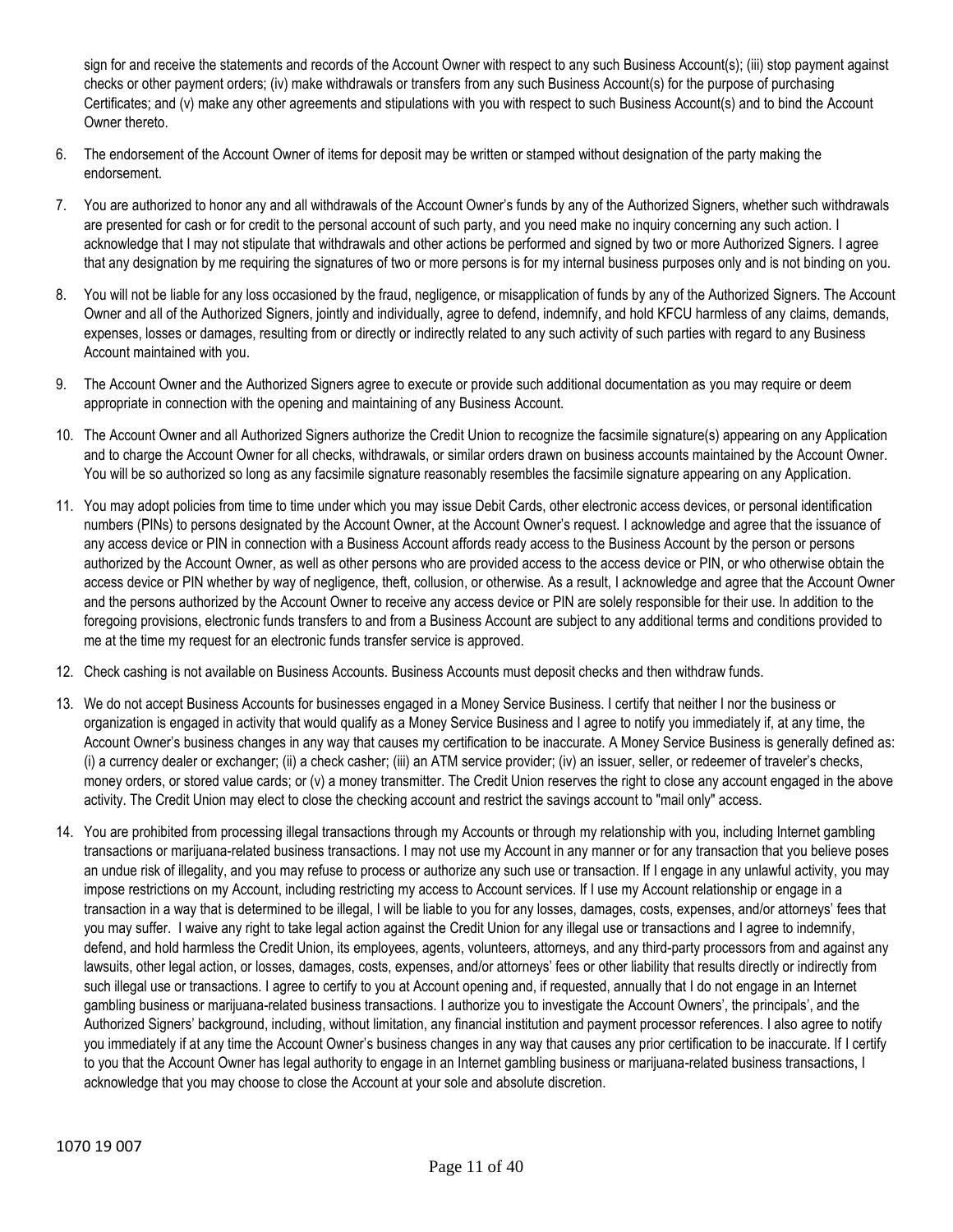- 15. **Membership Eligibility.** A Business Account may be established if the Account Owner is a member or is eligible for membership in the Credit Union. A business may be eligible for Credit Union membership if the business is listed in your field of membership or is physically located within geographical areas that have been approved by the National Credit Union Administration as being in your field of membership. For sole proprietorships, the individual owner(s) must be within your field of membership. For corporations, all of the corporate shareholders must be within your field of membership. For partnerships, all of the partners must be within your field of membership. For unincorporated associations, limited liability companies, and other businesses and organizations, all of the members of any such association, organization, or company must be within your field of membership. The organization/association must be assigned a taxpayer identification number through the IRS. Currently, no debit card is issued to Organizational Accounts.
- 16. **Business Account Maintenance.** In order to add or delete Authorized Signers from any Business Account: (i) the Account Owner may close the Business Account and open a new Business Account through the execution of a new Non-Personal Membership Application; or (ii) the Account Owner may modify the Business Account to provide for any such addition or deletion by completing a new Membership Application or such other forms as you may require, bearing the signatures of all persons who thereafter are authorized to sign on behalf of the Account Owner. You reserve the right to require that a new Business Account be opened when adding or deleting Authorized Signers. In order to add or delete Authorized Signers on any Business Account, whether by way of Account closure or modification, you may require the presentment of a new certificate of corporate resolution or a new certification and authorization in the case of a sole proprietorship, partnership, association, or other business entity, specifying the action to be taken and setting forth those individuals who thereafter will be authorized to transact business on behalf of the Account Owner. I acknowledge and agree that, if the Account Owner elects to add or delete Authorized Signers by way of Account modification rather than by closing the Business Account(s), you may not be able to verify effectively whether any check presented is signed by an Authorized Signer, and I agree that you are not required to examine any instruments presented. In the event of any Business Account modification, I agree that the Account Owner is solely responsible for denying any deleted signers access to the Business Account and that you will not be liable for the payment of checks or orders signed or made by any deleted signer.
- 17. **Business Account Fees.** Business Accounts are subject to the rates and fees set forth periodically in the Dividend Rate Sheet and Fee Schedule. I acknowledge and agree that any Truth-in-Savings Account Disclosures, other than the Rate and Fee Schedule, and Electronic Fund Transfer Agreement that may be provided to you in connection with a Business Account are made for the benefit of, and are applicable only to natural-person members of the Credit Union who hold an Account primarily for personal, family, or household purposes. To the extent that those disclosures are also accurate with respect to Business Accounts, they are provided for informational purposes only and without any corresponding intent to extend coverage of the Truth-in-Savings Act and implementing regulations to Business Accounts. I understand that the provisions related to error resolution and limitations on liability on the back of periodic statements do not apply to Business Accounts or to accounts that are not used primarily for personal, family, or household purposes. The following error resolution and limitations on liability apply to Business Accounts:

I agree to notify you immediately if I discover: (a) any error or discrepancy between my records and the information you provide to me about my Accounts or transactions (e.g., in a statement, confirmation, or electronic report); (b) unauthorized transactions involving any account; (c) a breach in the confidentiality of any PIN; or (d) other problems related to the products and/or services you provide to me. I must send you a written notice of any discrepancy or other problem, including a statement of the relevant facts, within fourteen (14) days from the date I first discover the problem or receive information reflecting the problem, whichever occurs first. If I notify you within fourteen (14) days from the date I first discover the problem or receive information reflecting the problem, whichever occurs first, I may not be responsible for the amount of the transaction. If I fail to notify you within fourteen (14) days, I agree that, in addition to any other limitations on your liability: (a) in the case of an erroneous funds transfer, I will be liable for all losses up to the amount thereof (as well as any loss of interest) that result from my failure to give you such notice or that might have been prevented by my giving you such notice; and (b) in the case of an unauthorized funds transfer, you will not be liable for any loss of interest that results from my failure to give you such notice or which might have been prevented by my giving you such notice.

### **IN NO EVENT WILL YOU BE LIABLE FOR ANY LOST REVENUE OR PROFIT, OR FOR SPECIAL, INDIRECT, CONSEQUENTIAL, INCIDENTAL, OR PUNITIVE DAMAGES, HOWEVER CAUSED, REGARDLESS OF THE THEORY OF LIABILITY, ARISING OUT OF OR RELATED TO ANY TRANSACTION GOVERNED BY THIS AGREEMENT, EVEN IF YOU HAVE BEEN ADVISED OF THE POSSIBILITY OF SUCH DAMAGES.**

18. **Business ACH Transactions.** I agree and understand the KFCU does not offer or support ACH origination, which means that you cannot originate any ACH direct deposits to my employee accounts or debit ACH transactions for amounts owed to the business or organization.

## **TERMS AND CONDITIONS APPLICABLE TO ALL SOLE PROPRIETORSHIP ACCOUNTS:**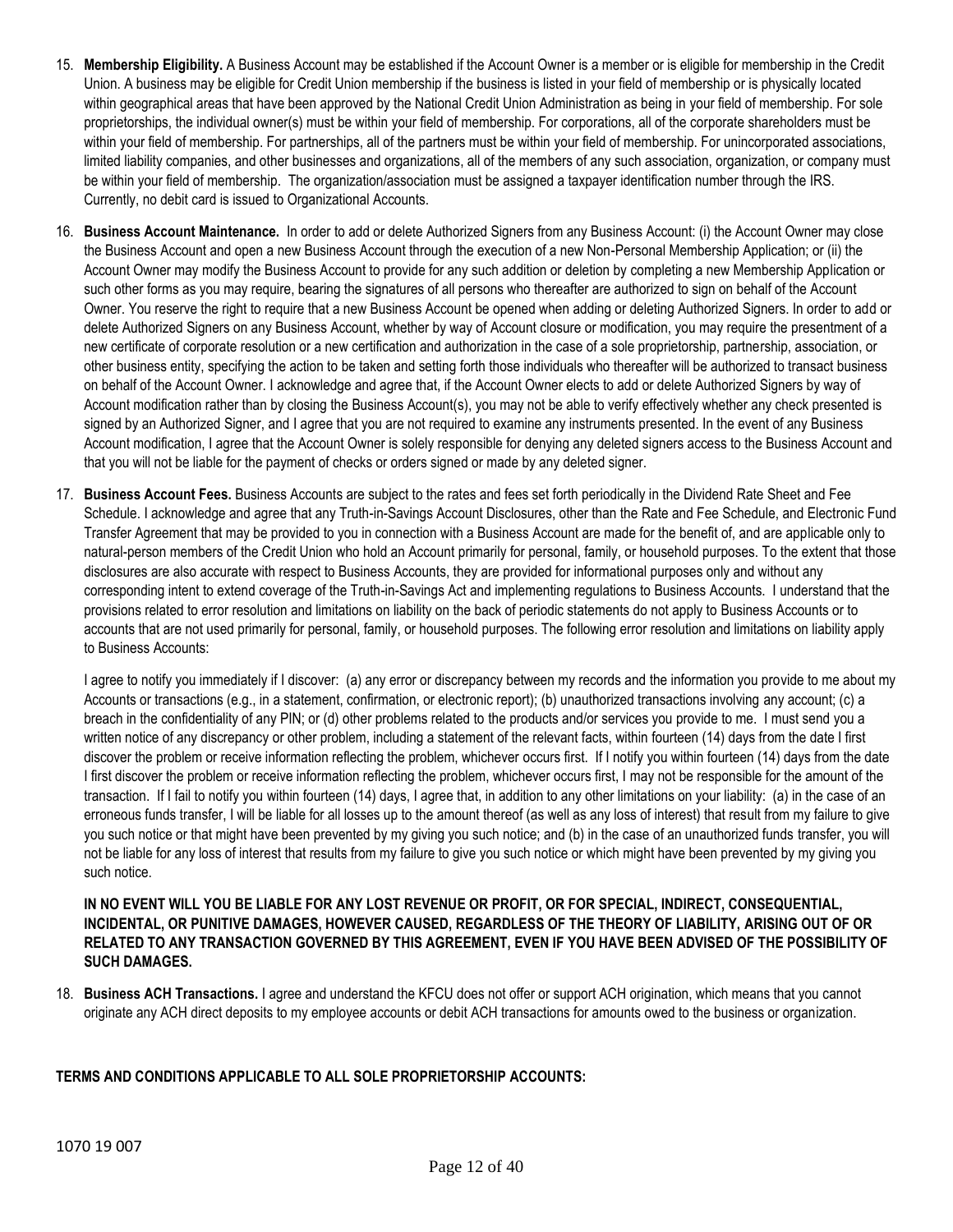- 1. I affirm that I am the sole proprietor of the sole proprietorship named on the Account Signature Card. You may pay out funds with my signature or an authorized signer designated by me. You may accept and/or endorse checks made payable to me or the sole proprietorship named on the Account Signature Card which you receive for deposit. Funds received are not withdrawable until collected.
- 2. I may not pledge any part of the funds on deposit in this Account as security for any loan(s).
- 3. Sole proprietorship accounts are not subject to the California Multiple Party Accounts Law.

## **TERMS AND CONDITIONS APPLICABLE TO ALL CORPORATE, PARTNERSHIP, AND UNINCORPORATED ASSOCIATION ACCOUNTS:**

- 1. The person(s) named or authorized on the Account Signature Card, duly authorized to make the certification, certify that, at a regularly held meeting, the person(s) named were elected or appointed officers of said corporation or organization or are duly acting partners of said partnership, and that, by virtue of the authority vested in me by the bylaws or otherwise, any one (1) of the signators, as named on the Account Signature Card, is authorized and empowered to transact business of any character whatsoever in connection with the account. I certify that the signature(s) appearing on the Account Signature Card are the genuine signature(s) of said authorized person(s) and that the authority of the authorized signers shall continue in force until written notice to the contrary is received by you.
- 2. I may pledge any or all of the funds on deposit in the Account as security for any loan(s).
- 3. Corporate, partnership, and unincorporated association accounts are not subject to the California Multiple Party Accounts Law.

### **TERMS AND CONDITIONS APPLICABLE TO MY SAVINGS ACCOUNTS:**

- 1. Your Savings Accounts are called Regular Savings, Minor Savings, Christmas Club, Money Market, and IRA Savings Accounts.
- 2. The minimum balance required to open any Savings Account is as disclosed on the Rate Sheet accompanying this disclosure. To be a member in good standing, to be eligible for other Credit Union accounts and services, and to avoid closure of my other accounts with you, I must maintain the minimum Regular Savings balance as disclosed on the Rate Sheet accompanying this disclosure.
- 3. I must maintain a minimum daily balance as disclosed on the Rate Sheet accompanying this disclosure in my Account(s) to obtain the disclosed Annual Percentage Yield (APY).
- 4. There is no monthly service fee required to maintain my Savings Accounts. Other fees and charges may apply as set forth in this Account Agreement and Truth-in-Savings Disclosure and in your Schedule of Fees.
- 5. The dividend rate and Annual Percentage Yield may change at any time, as determined by the Credit Union's Board of Directors. The dividend rate and Annual Percentage Yield for Savings Accounts as of the last dividend declaration date are set forth in your Rate Schedule.

#### TRANSACTION LIMITATIONS – SAVINGS ACCOUNTS

- 1. REGULAR SAVINGS ACCOUNT I may take up to 4 withdrawals per quarter without being charged a fee. If I exceed the transfer/withdrawal limitations in any quarter, my Account will be subject to the excessive withdrawal fee stated on the accompanying Schedule of Fees.
- 2. MINOR SAVINGS ACCOUNT This Account is for members aged 18 years or less. Minor Savings Accounts will be converted to Regular Savings Accounts on the account owner's eighteenth birthday. I may make up to 4 withdrawals per quarter without being charged a fee. If I exceed the transfer/withdrawal limitations in any quarter, my Account will be subject to the excessive withdrawal fee stated on the accompanying Schedule of Fees.
- 3. CHRISTMAS CLUB ACCOUNT The Christmas Club Account may be opened at any time. Funds on deposit as of October 31 will be disbursed to me on or about November 1 of each year. If a withdrawal is requested prior to October 31, the full balance must be withdrawn and the Account will be closed until November 1, when the Account may be reopened.
- 4. IRA SAVINGS ACCOUNTS I must open a Regular Savings Account to open my IRA Savings Account. I must maintain the Regular Savings Account to avoid closure of the IRA Savings Account.
- 5. MONEY MARKET ACCOUNT The minimum deposit required to open my Money Market Account and the minimum balance required to obtain the Annual Percentage Yield is stated on the accompanying Rate Schedule.

The Credit Union will assess a fee for withdrawals from my IRA Savings Account if I am under 59 1/2 years of age. The Credit Union does not assess fees for withdrawals from my IRA Savings Account if I am over 59 1/2 years of age. All other terms and disclosures for the Individual Retirement Accounts are contained in the Credit Union's Individual Retirement Account Agreement and Disclosure Statement, which by this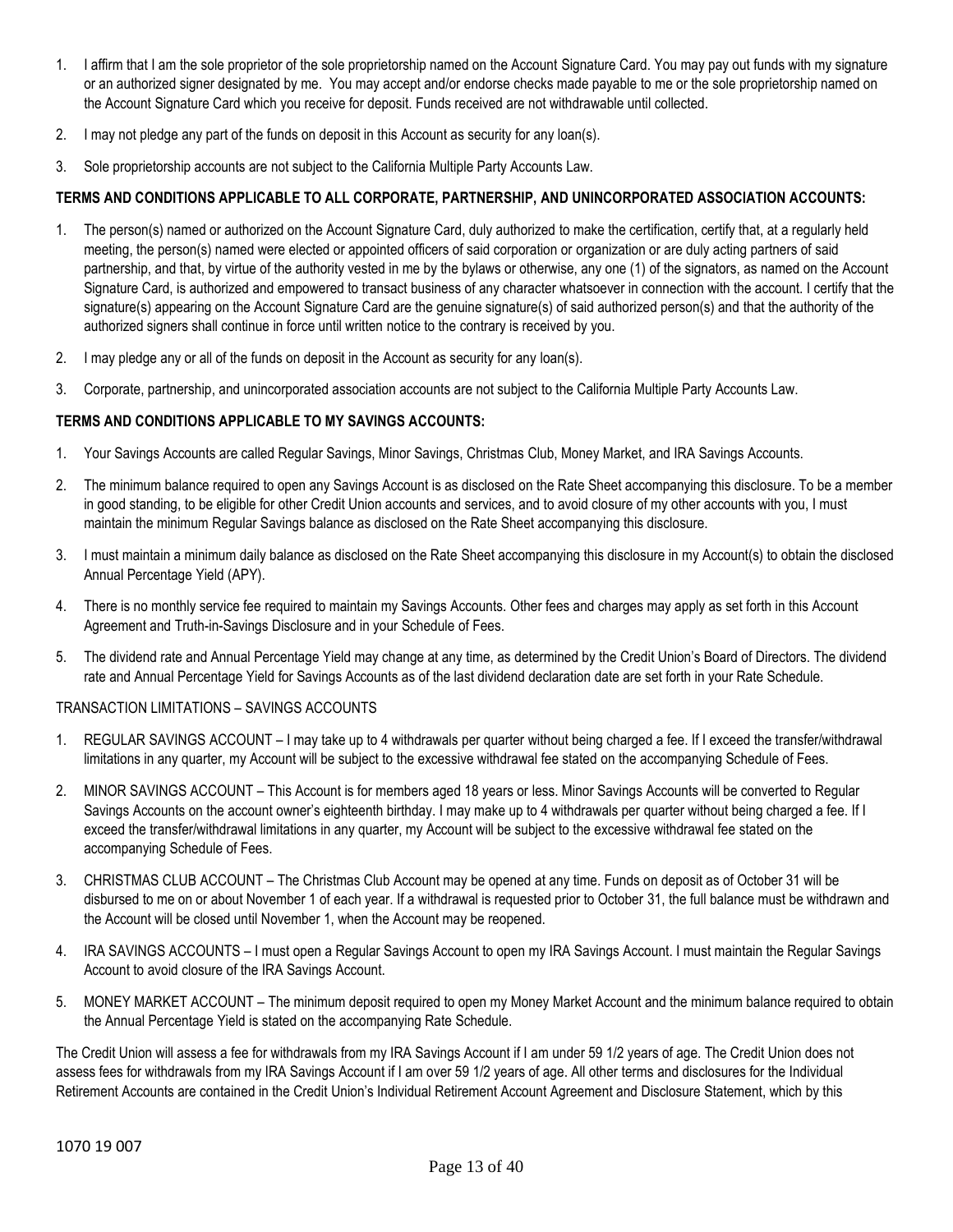reference is incorporated into this Account Disclosure in its entirety. When I open my Individual Retirement Account, the Credit Union Agreement and Disclosure Statement will be provided to me.

## **TERMS AND CONDITIONS APPLICABLE TO CHECKING ACCOUNT ONLY:**

- 1. MINIMUM DEPOSIT AND BALANCE REQUIREMENTS
	- a. MOBILE PLUS–DEBIT There is no minimum deposit required to open the Mobile Plus–Debit Account. I must maintain a minimum balance of \$300 in my Mobile Plus–Debit Account to avoid a service fee as indicated on the Schedule of Fees. The monthly fee will also be waived for all individuals under the age of 25.
	- b. MOBILE PLUS–BANKING There is no minimum deposit required to open the Mobile Plus–Banking Account. I must maintain a minimum balance of \$1,000 in my Mobile Plus–Banking Account to avoid a service fee as indicated on the Schedule of Fees. The monthly fee will also be waived for: (i) seniors over the age of 59; or (ii) a monthly electronic direct deposit to this Account; or (iii) an aggregate of \$5,000 in savings under the same membership number; or (iv) \$5,000 in loan balances under the same membership number.
	- c. MOBILE PLUS–REWARDS There is no minimum deposit required to open the Mobile Plus–Rewards Account. I must maintain a minimum balance of \$300 in my Mobile Plus-Rewards account or have a monthly electronic direct deposit to this account to avoid a service fee as indicated on the Schedule of Fees.

**Determination of rate.** The dividend rate and Annual Percentage Yield may change at any time, as determined by the Credit Union's Board of Directors. This account is a tiered-rate account. If my Average Daily Balance is \$20,000.00 or below and I meet all of the qualifications during a monthly qualification cycle, the Primary Dividend Rate listed for this account in the Rate Sheet will apply for the dividend period. If my Average Daily Balance is \$20,000.01 or greater and I meet all of the qualifications during a monthly qualification cycle, the Secondary Dividend Rate listed for this account will apply for the dividend period. Each rate will apply only to that portion of the Average Daily Balance within each balance range. For example, if my Average Daily Balance is \$25,000 and I met all of the qualifications during the monthly qualification cycle, I would receive the Primary Dividend Rate on the first \$20,000 and I would receive the Secondary Dividend Rate on the remaining \$5,000. Dividends earned at the applicable dividend rates will be disclosed as a combined Annual Percentage Yield Earned (APYE). This combined APYE will be shown on my statement each month.

### **If I do not meet all of the qualifications during a monthly qualification cycle, the Non-Qualifying Dividend Rate listed for the Mobile Plus–Rewards Account will apply to the entire balance in the account.**

The Annual Percentage Yield (APY) disclosed on the Mobile Plus–Rewards account assumes that the dividends earned in Mobile Plus– Rewards compound. The dividend rates and APY may change after the account is opened. The dividend rates and APY may change every month, as determined by the Credit Union's Board of Directors, and there is no limitation on the amount the dividend rate may change each month.

**Qualifications.** To qualify for the Mobile Plus–Rewards preferred rates and the ATM fees refund (see below), I must meet the following requirements per monthly qualification cycle:

- **Debit Card:** 12 debit card point-of-sale transactions for at least \$5 each must post and clear your account in the monthly qualification cycle.
- **Electronic Statements:** Receive my monthly account statement electronically.
- **Direct Deposit:** At least one electronic direct deposit must post to my account in the monthly qualification cycle.
- **Good Standing:** Member must not be 30 days or more past due on any credit union loan and Mobile Plus–Rewards account must be open at the end of the statement cycle.

**Compounding and crediting frequency.** Dividends will compound monthly and be credited to my account monthly. Dividends will be deposited to my account within five days of the end of the statement cycle. For example, if my statement cycle ends on November 30th, my dividends would be deposited into my account by December 5th.

**Average daily balance computation method.** Dividends are calculated by the average daily balance method which applies a periodic rate to the average daily balance in the account for the period. The average daily balance is calculated by adding the balance in the account for each day of the period and dividing that figure by the number of days in that period. The period you use is the monthly statement cycle.

**Monthly qualification cycle.** Monthly qualification cycle means a period beginning on the first day of the current statement cycle through the close of the current statement cycle. For example, if my statement cycle begins on November 1 and closes on November 30, my monthly qualification cycle would be November 1 through November 30.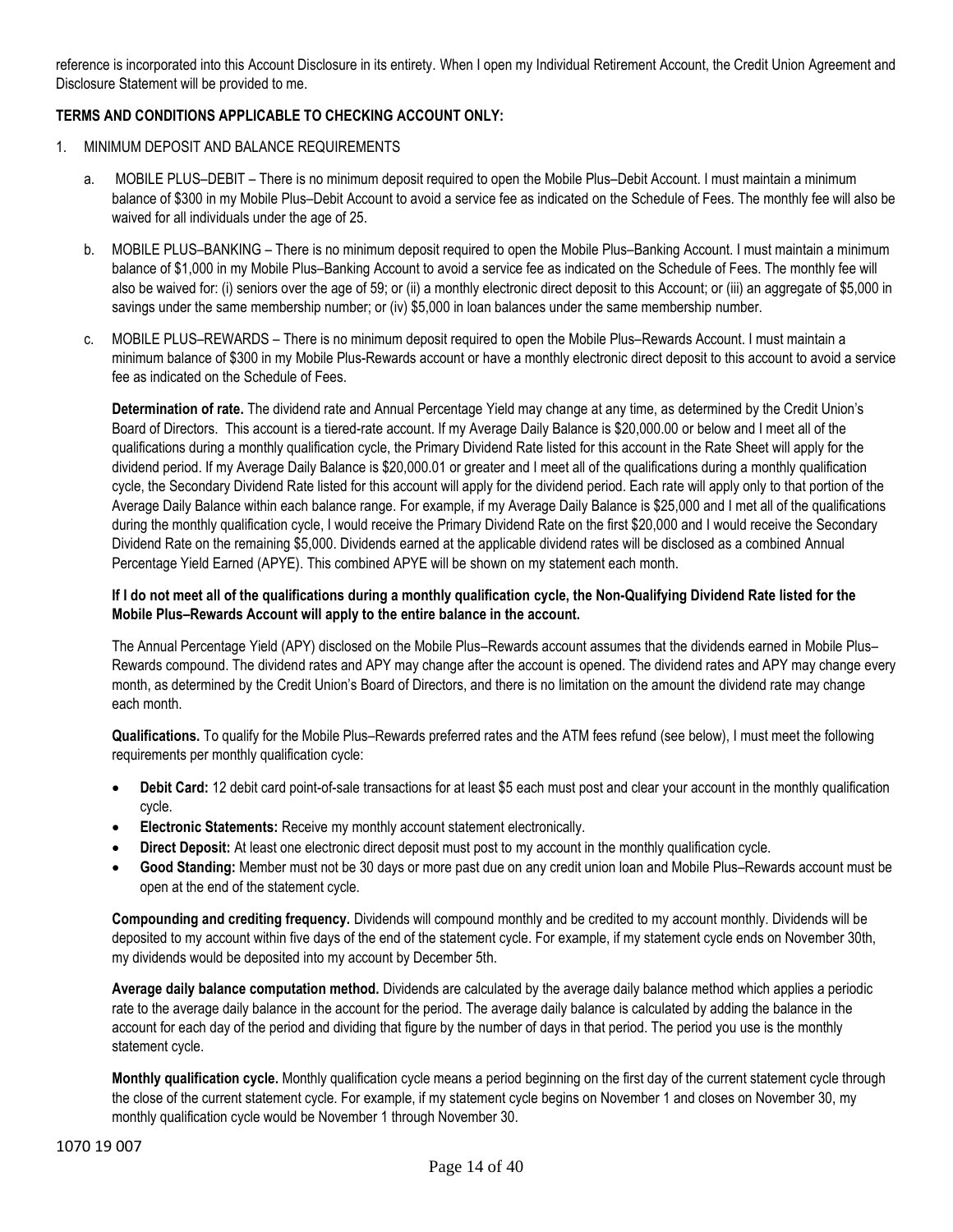**ATM fees refund.** If I meet the qualifications for a monthly qualification cycle, you will reimburse me for ATM fees imposed by other U.S. financial institutions during the monthly qualification cycle (up to \$25 per month) by depositing the reimbursement into my account within five days of the end of the statement cycle. For example, if my statement cycle ends on November 30th, my earned ATM fee refunds would be deposited into my account by December 5th. Reimbursement does not apply to any ATM related fees assessed by Kings Federal Credit Union.

**Closure of Account.** My account must be open on the date dividends and ATM fee refunds are posted to my account in order to receive credit. If my account is closed prior to the payment of dividends or refund of ATM fees, accrued dividends and ATM fee refunds will be forfeited. In the month that I close my account, I will not meet qualification requirements.

- d. ULTIMATE BANKING There is no minimum deposit or balance requirements to open or maintain the Ultimate Banking Account. My Ultimate Banking Account is subject to the monthly fee stated on the Schedule of Fees. The monthly fee will be waived for those who have been members of KFCU for over 20 years.
- e. SMALL BUSINESS CHECKING There is no minimum deposit or balance requirements to open the Small Business Checking Account. I must maintain a minimum balance of \$5,000 in my Business Checking Account to avoid a service fee as indicated on the Schedule of Fees. I will see the Credit Union's Business Account Agreement for additional terms and conditions applicable to business accounts.
- 2. You may, at your discretion, but are not obligated to nor shall you be liable for refusal to pay funds from this account(s):
	- a. When such payment would draw the account below the minimum balance for the account as established from time to time by you ("overdrafts");
	- b. If drawn by means not authorized in advance by you; or
	- c. Against checks presented over six (6) months past their dates.
- 3. You may pay and charge to my applicable account, checks drawn by and payable to any person, organization, association, or corporation whom I have authorized by providing sample MICR-encoded information identifying my account, provided there are sufficient funds in my account to pay such checks. I agree that your rights in respect to such checks shall be the same as if it were a check drawn and signed by me personally. This authority shall remain in effect until revoked by me in writing (to you and to the agency to whom the sample MICR writing was provided) and you have had a reasonable opportunity to act on it. I agree that you shall be fully protected in honoring such checks. I further agree that if any such check is dishonored, whether with or without cause, and whether intentional or inadvertent, you shall be under no liability whatsoever, even though such dishonor results in the forfeit of insurance, loss, or damage to me of any kind.
- 4. If you have made good faith payment to a holder, you may charge my Account according to:
	- a. The original terms of my check; or
	- b. The terms of my completed check unless you have notice that any such completion is improper.
- 5. Except as otherwise set forth below, I, or any other person authorized to draw on the account, may order stop payment of any check (including a line of credit check) payable against the account, provided the request is timely and affords you a reasonable opportunity to act upon it under your rules. My stop payment must include the account number, check number, exact amount, check date, and name of payee. You will not be liable for paying a check over a stop payment request if the request is incomplete or incorrect. I agree to indemnify, defend, and hold you harmless for all claims, actions, and damages related to or arising from your action in stopping payment of any check pursuant to my request. A stop payment fee will be assessed for each stop payment as set forth in your Schedule of Fees. If I give a stop payment order orally, the order shall be valid for only fourteen (14) days thereafter unless confirmed in writing. Written orders shall be valid no longer than six (6) months, but may be renewed for additional six (6) month periods by written notice given during the time that the stop payment order was effective. I have the burden of establishing the fact and amount of loss resulting from payment contrary to a binding stop payment order. I may not stop payment on completed electronic point-of-sale transactions, cashier's checks, certified checks, or checks issued or guaranteed by you.
- 6. Death, dissolution, or incompetence of me (or any of us) shall not revoke your authority to accept, pay, or collect a check or to account for proceeds of its collection until you know of the fact of death or adjudication of incompetence and have the reasonable opportunity to act on it. Even with knowledge, you may, for ten (10) days after the date of death, dissolution, or incapacity, pay or guarantee checks drawn on or prior to that date unless ordered in writing to stop payment by a person claiming an interest in the account, which you believe is made in good faith. We shall notify you if any of us die, become incapacitated, or our organization is dissolved.
- 7. If you have paid a check under circumstances giving a basis for objection by me, you shall be subrogated to the rights of:
	- a. Any holder in due course on the check against the drawer or maker;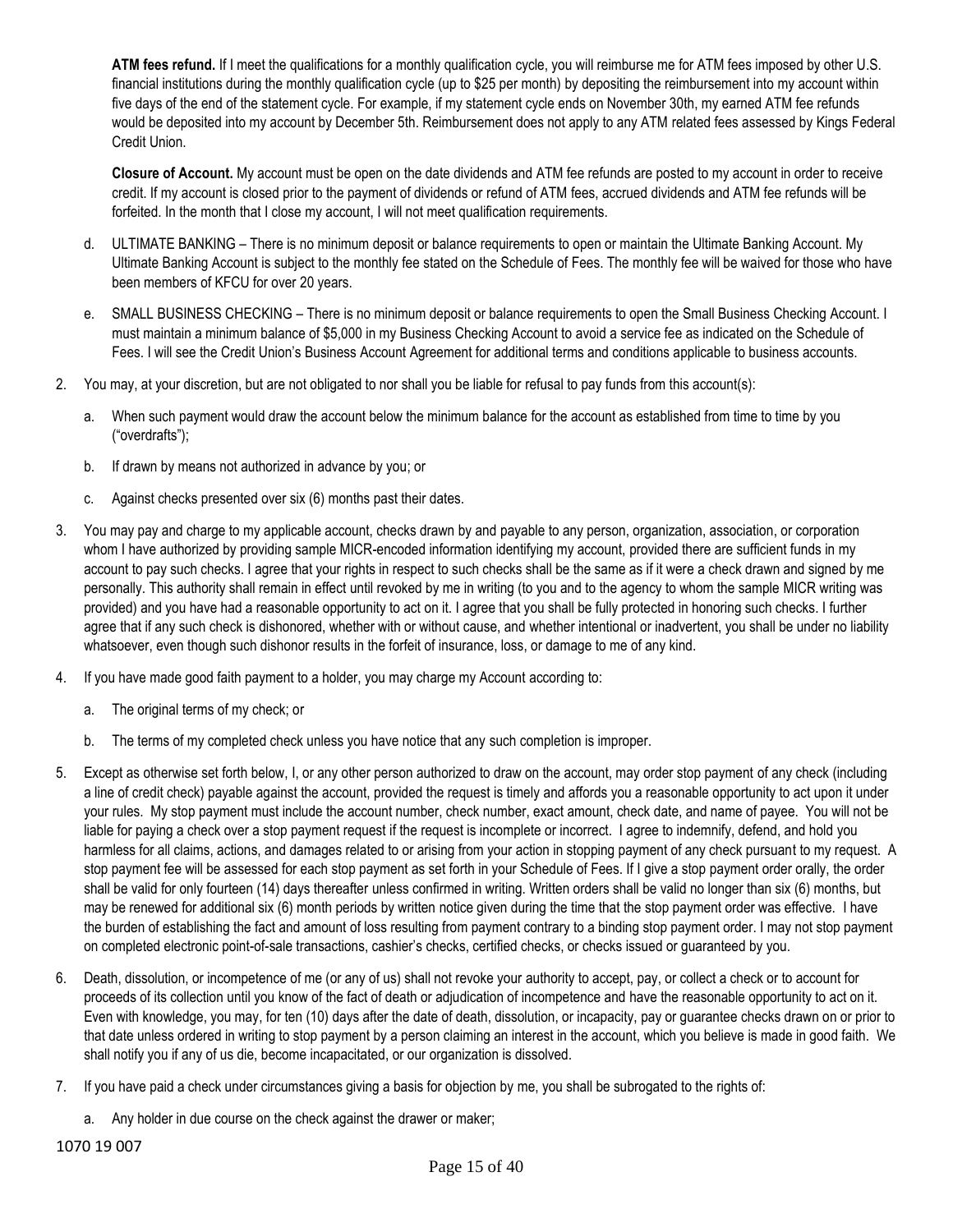- b. The payee or any other holder of the check against the drawer or maker either on the item or under the transaction out of which the item arose; and
- c. The drawer or maker against the payee or any other holder of the check with respect to the transaction out of which the check arose.
- 8. Except as otherwise set forth herein, you may, without liability, accept, pay, guarantee, or charge checks to the account in any order convenient to you.
- 9. In the event of wrongful dishonor which occurs by mistake, your liability shall be limited to actual damages I prove. In the event of a dishonor of any check, share draft, or other debit on my account, your determination of whether sufficient funds exist in my account may be made at any time between the time the item is received and the time it is returned. If you should choose to make a subsequent account balance check, you must use the last figure in deciding whether to dishonor the check, share draft, or other debit.
- 10. You are neither given notice nor otherwise affected by a restrictive endorsement of any person or entity except your immediate transferor.
- 11. I agree that, in the event I draw a check on my account with you, I will hold you harmless and indemnify you from any liability I incur due to a delay or misrouting of the check where the delay or misrouting is caused by markings placed on the check by me or a prior endorser or any person to whom I have provided access, either purposely or inadvertently, that obscure any depository endorsement placed by you or your agent.
- 12. I understand that you may authorize transactions covered by this Agreement and Disclosure that would cause my account(s) to have a negative (or further negative) balance (determined by reference to my available balance\*) using any combination of the following overdraft protection programs:
	- a. **Transfer from Other Accounts:** I understand and agree that you have the right, but you are not required, to transfer available funds from any of my accounts with you (excluding IRA accounts), including account(s) upon which I am a joint owner, to cover an overdraft and to pay applicable fees. I agree that overdrafts paid by a transfer from any of my accounts with you in excess of funds available in such accounts are payable on demand, and, if not promptly paid, may result in the closure of my account(s). Items that are returned unpaid because of insufficient clear funds will be subject to a Non-Sufficient Funds (NSF) Fee.
	- b. **Written Request:** I understand and agree that I may authorize overdraft transactions to be cleared by executing a written request specifying the source of funds to be used to cover overdrafts. If, pursuant to such written request, overdrafts are to be covered by a transfer of funds from another checking account, my savings account(s), or from a line of credit account, such transfer(s) will generally be made only if there are sufficient clear funds on deposit or sufficient available credit at the time of transfer. I agree that overdrafts paid pursuant to such written request in excess of funds in any designated overdraft source are payable on demand, and, if not promptly paid, may result in the closure of my account(s). Items that are returned unpaid because of insufficient clear funds will be subject to a Non-Sufficient Funds (NSF) Fee.
	- c. **Overdraft Protection Program:** I understand and agree that you may, but you are not required to, pay items without sufficient available funds in my account(s) in accordance with the terms and conditions of your Overdraft Protection Program. Such overdrafts will be subject to your Overdraft Protection Fee. I will see your Overdraft Protection Program Agreement for more information.
	- d. **Exception for ATM and One-Time Debit Card Transactions:** I understand and agree that you will not pay overdrafts occurring as a result of ATM or one-time Debit Card transactions unless I expressly consent (opt-in) to allow you to cover such transactions in accordance with applicable law.

\* My "available balance" is defined as the funds immediately available to me and not subject to any hold or waiting period under your Delayed Funds Availability Policy or otherwise.

- 13. You may recognize the signature of anyone who signed the Account Signature Card as authorized to transact any business on this Account including, but not limited to, the causing or making of overdrafts (for which all of us shall be liable) and endorsement of checks payable to any signer of this Account. Each account owner is jointly and severally responsible for paying any overdrafts created by us whether or not we participate in the transaction or benefit from its proceeds.
- 14. If the Account Signature Card is signed by more than one person, we hereby appoint each other as agents and attorneys-in-fact to overdraft any of our Savings or loan accounts (including accounts on which we are joint owners, except IRA accounts).
- 15. I may not pledge any or all of the funds on deposit in a checking account as security for any loan(s).
- 16. I will notify you immediately if my checks are lost or stolen. I agree that I will be responsible for losses caused by a delay in my notification to you. You recommend that I close any checking account for which checks are lost or stolen or if there have been (or there is reasonable cause to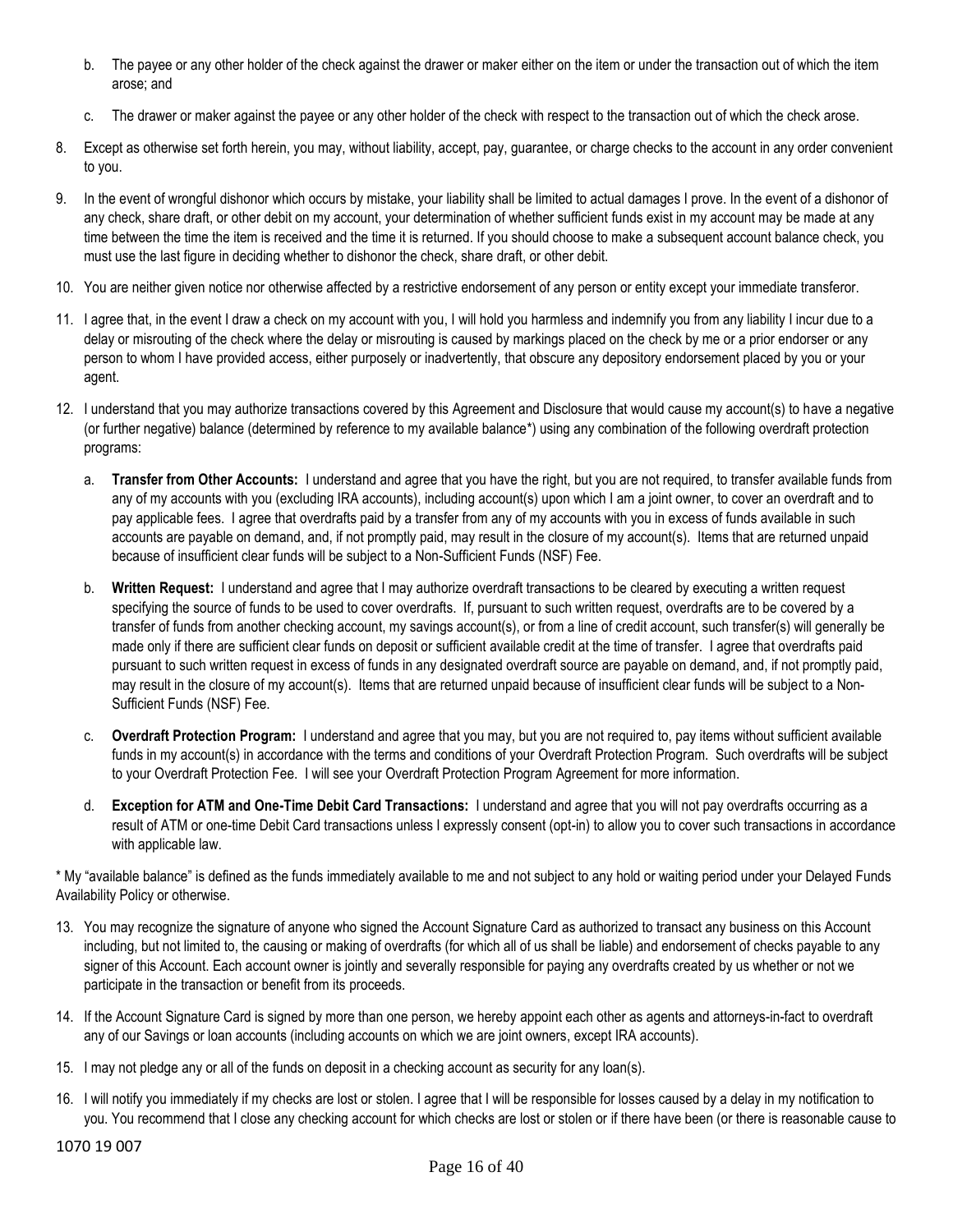believe that there may be) unauthorized transactions on my account and open a new checking account. If I refuse to do so despite this recommendation, you shall have no liability for subsequent losses on the account due to unauthorized transactions to the extent permitted by law.

- 17. If this is an ORGANIZATION account (i.e., corporate, partnership, LLC, or unincorporated association account), the persons authorized to sign on this Account certify that they are duly appointed officers or authorized signers of said organization and have the authority to transact business of any character whatsoever in connection with this Account.
- 18. As a convenience to me, you will submit my initial order and reorders for personalized checks to the printer named on the face of the order. If the printer accepts the initial order and reorders, the printer will mail the checks either directly to me or to me in care of you. I authorize you to charge my checking account for the cost of delivered checks ordered, plus applicable sales tax and shipping costs. I am responsible for verifying the accuracy of all information shown on my checks whether I order them through you or elsewhere.
- 19. This is a truncated checking account. Checks are not returned with statements. I may request and you will provide me with a legible copy of a requested item within a reasonable time. You will not charge me for the first two copies of checks I request on any statement per month. Additional copies will be subject to an assessment of a fee as set forth in your Schedule of Fees. If I have not ordered my Credit Union checks through your approved check vendors, I understand and agree that you are not responsible for the quality of any check copy that I request from you.
- 20. No dividends are paid on Checking Accounts, unless otherwise disclosed in this document.
- 21. If a transaction involves a remotely-created check, you reserve the right to accept or reject the item for deposit into any of my Accounts. If I deposit a remotely-created check into any of my Accounts, I represent and warrant to you that I have instituted procedures to ensure that these drafts are authorized by the person on whose account the remotely-created check is drawn in the amount stated on the check and to the payee stated on the check. If a remotely-created check which I have deposited into my Account is returned by the drawee-payor bank for any reason, I agree that you may debit my Account for the amount of the item, plus any applicable fees. If the debit causes my Account to be overdrawn, I agree to pay the overdrawn amount on your demand. For purposes of this Agreement, the term "remotely-created check" means a check that is not created by the paying bank and that does not bear a signature applied, or purported to be applied, by the person on whose account the check is drawn.
- 22. You may charge against my account a postdated check even though payment is made before the date of the check. However, if I notify you within a reasonable time to permit you to act and identify the check with reasonable certainty, you will not pay the check until the due date. My notice to you must be written or oral and it must include the exact amount, account number, check number, date of check, and name of payee. If oral, the notice shall be valid for fourteen (14) days. If written, the notice shall be valid for up to six (6) months, and can be renewed within six (6) months for another successive six (6) month period. A fee may be assessed for this service.
- 23. All checks written on my account must be drawn in U.S. dollars.
- 24. Checking accounts with no activity for ninety (90) days will be considered inactive and may be closed by the Credit Union.
- 25. I agree to pursue all rights I may have under any applicable insurance coverage before making a claim against you in connection with any account transaction and to provide you with all reasonable information about my insurance coverage. Your liability, if any, shall be reduced by the amount of all insurance proceeds I receive or am entitled to receive.
- 26. Except as otherwise required by applicable law, I agree that you shall have a reasonable period of time to investigate the facts and circumstances surrounding any claimed loss and that you have no obligation to provisionally credit my account.
- 27. When handling an item, your maximum liability for your failure to exercise ordinary care in handling such item shall not exceed the amount of the item. In any other case (including forgery, alteration, or other unauthorized withdrawal), your maximum liability is the lower of my actual damages proved or the amount of the forgery, alteration, or other unauthorized withdrawal. In either case, your liability for damages shall be reduced by the amount of damages that would not have been realized if I had used ordinary care. **IN NO EVENT SHALL YOU BE LIABLE FOR ANY SPECIAL, CONSEQUENTIAL, INDIRECT, OR PUNITIVE DAMAGES, INCLUDING LOST PROFITS AND/OR OPPORTUNITY, AND YOU SHALL NOT BE LIABLE FOR MY ATTORNEYS' FEES.**

## **OVERDRAFT PROTECTION AGREEMENT:**

Overdraft Protection is not a line of credit. However, if you inadvertently overdraw your account, we will have the discretion to pay the overdraft, subject to the limit of your Overdraft Protection and the amount of the overdraft fee. This courtesy of paying overdrafts requires no accountholder action. If you maintain the account in good standing and have need for this "courtesy", we may, at our sole discretion, pay the item(s) up to the authorized limit, and we will charge the account our normal Non-Sufficient Funds or Overdraft Protection charge for each item that overdraws the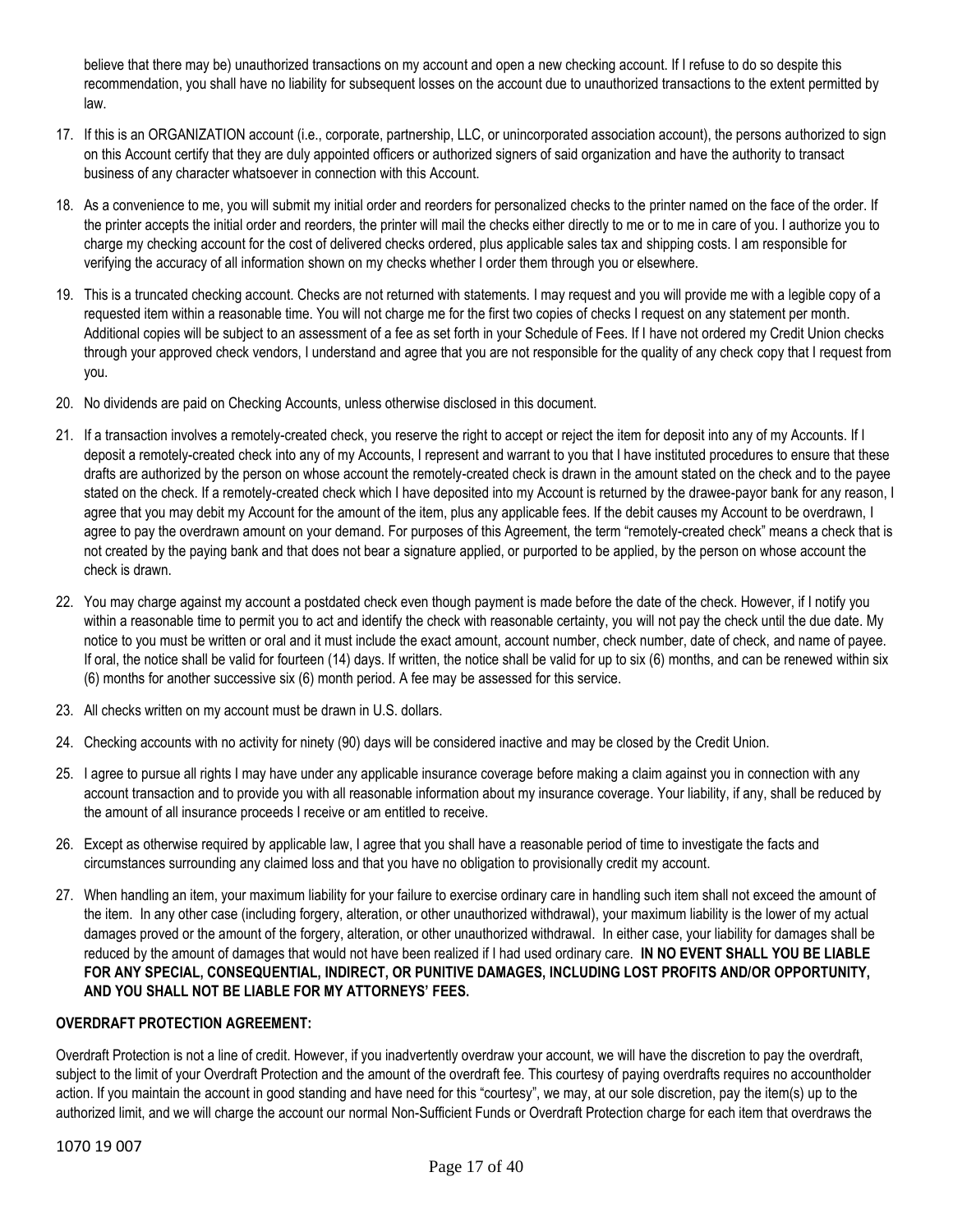account. The Credit Union is not under any legal obligation to pay overdrafts and holds no responsibility for unpaid items. Any discretionary payment by KFCU of an overdraft check (or item, such as an ACH withdrawal) does not obligate KFCU to pay any other overdraft check (or item), or to provide prior notice of its decision to refuse to pay such check (or item).

Pursuant to KFCU's commitment to always provide you with the best level of service, now and in the future, if account owners are at least 18 years of age, your account has been open for at least ninety (90) days and thereafter you maintain your account in good standing, which includes at least:

- Making regular deposits and bringing the account to a positive balance at least every 30 days;
- Having a valid Address;
- Not having caused a loss to Kings Federal Credit Union;
- There are no legal or administrative orders or levies on the account;
- Not having a (any) delinquent loan(s) with the Credit Union;
- The owner is not a party in a bankruptcy proceeding; and
- There is no apparent illegal or abusive activity on the account,

KFCU will have the discretion to pay overdrafts within the Overdraft Protection limits. This privilege will generally be limited to a maximum of \$500 overdraft (negative) balance. Any and all fees and charges, including, without limitation, the Overdraft Protection fees (as set forth in our fee schedule), will be included as part of this maximum amount. It may be possible that your account will become overdrawn in excess of the Overdraft Protection amount as a result of the assessment of a fee. The total of the discretionary Overdraft Protection (negative) balance, which includes any and all fees and charges, including all overdraft fees is due and payable upon demand.

**Overdraft Fees:** Our standard overdraft fee of \$27 will be imposed for overdrafts created by checks, ACH, ATM withdrawals, everyday debit card transactions, check cashing at the branch, or by other electronic means. There is a limit of three (3) fees per day we will charge you for overdrawing your account. KFCU will not charge an overdraft fee for items that overdraw the account and result in a negative account balance of \$5.00 or less.

While KFCU will have the discretion to pay overdrafts on accounts in good standing (as described above), any such payment is a discretionary courtesy, and not a right of the member of an obligation of KFCU and KFCU, in its sole and absolute discretion, can cease paying overdrafts at any time without prior notice of reason or cause.

**Opt In :** KFCU will not pay overdrafts for ATM or everyday debit card transactions unless KFCU has provided you with the notice required by section 1005.17(b) of Regulation E and you have opted in to the payment of these overdrafts. If you opt in for coverage, you are able to revoke your consent at any time.

**Checking Account Balance:** Your checking account has two kinds of balances: the "actual" (also referred to as the "ledger" balance) and the "available" balance. You can review both balances when you review your account online, at an ATM, by phone, or at a branch. It is important to understand how the two balances work so that you know how much money is in your account at any given time.

Your "actual/ledger" balance is the amount of money that is actually in my account at any given time. It reflects transactions that have "posted" to your account, but it does not include transactions that have been authorized and are pending. While it may seem that the actual balance is the most up-to-date display of the funds that you can spend, this is not always the case. Your account may have purchases, holds, fees, other charges, or deposits made on your account that have not yet posted and, therefore, will not appear in your actual balance.

Your "available" balance is the amount of money in your account that may be available to you to use without incurring an overdraft fee. The available balance takes into account holds placed on deposits and pending transactions (such as pending debit card purchases) that the credit union has authorized but that have not yet posted to your account. It is very important to understand that you may still overdraw your account even though the available balance appears to show there are sufficient funds to cover a transaction that you want to make. This is because your available balance may not reflect outstanding checks and automatic bill payments that you have authorized (or other outstanding transactions) but have not yet posted to your account.

**Transaction Processing:** Transactions will be processed against the available balance in the account at the time of processing. Importantly, the actual balance and available balance may differ as the available balance may be reflective of any pending ATM or debit card transactions that have not posted to the account or due to check holds. We use the available balance when determining whether a transaction will cause your account to overdraw and for charging overdraft fees. There are many ways transactions are presented for payment by merchants and we are not necessarily in control of when transactions are received. We may receive multiple deposit and withdrawal transactions on your account in many different forms throughout each business day. This means you may be charged more than one fee if we pay multiple transactions when your account is overdrawn.

I understand that items (other than ACH transactions) presented for payment on the same day will be paid chronologically, in the order they were received by you, until all items received on the same day are paid or until my Overdraft Protection Limit is reached, whichever occurs first. ACH transactions are received in "batches," which means that numerous ACH items may be received at the same time in a single batch. ACH batches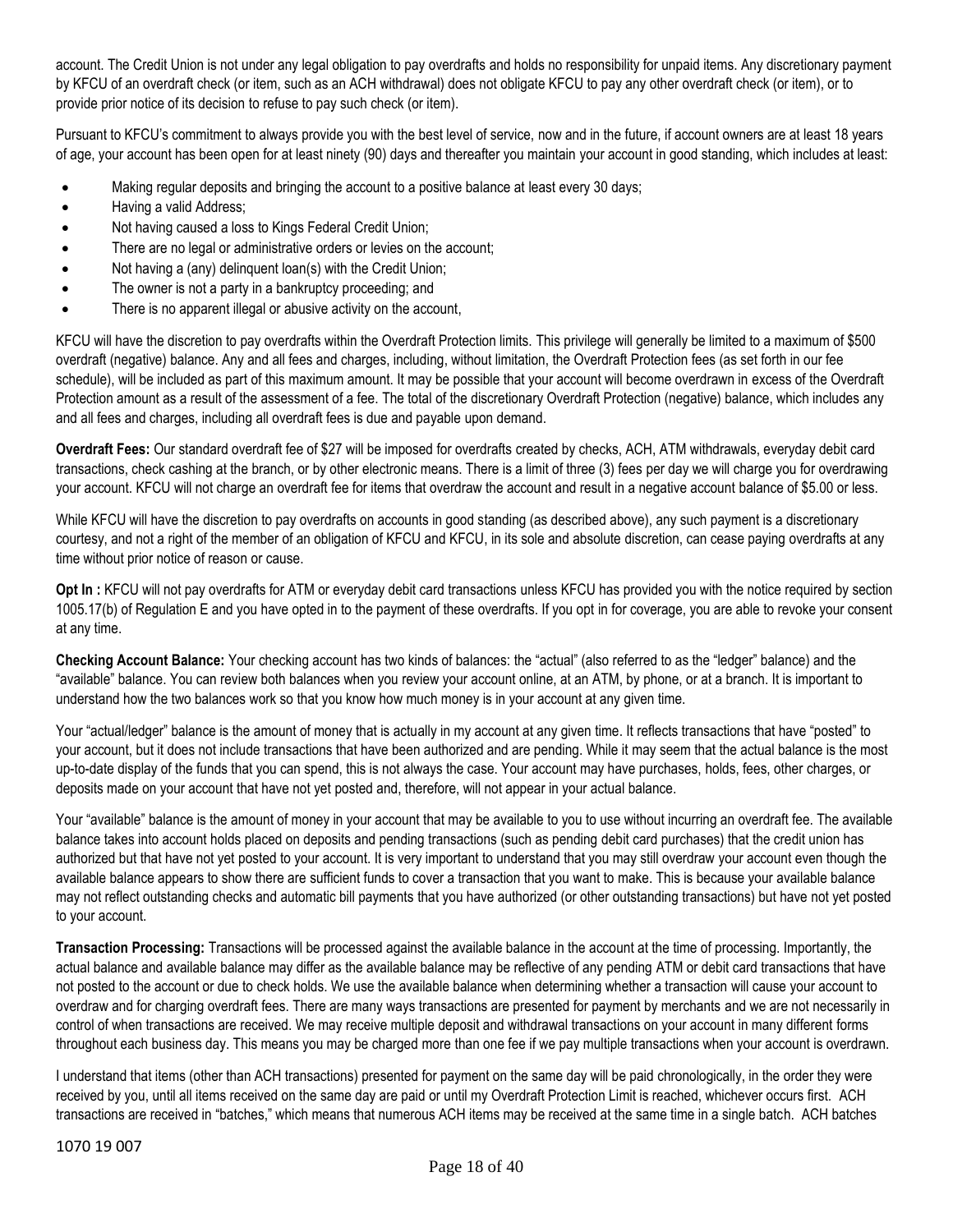may be received at various times throughout the day. ACH items are paid when received, except that ACH items within a single batch are paid chronologically, in the order in which they are presented to you in the batch. The order of payment described above means that items may not be processed in the order in which they actually occurred. I understand that the order in which items are processed can affect the total amount of fees that may be assessed against my Checking Account.

**Transfers from Other Accounts.** I agree that you have the right to transfer available funds from my other accounts I may have with you to cover the overdraft and pay permissible fees. I understand and agree that you may transfer funds to my Checking Account from any of my other account(s) with you (excluding IRA accounts), including account(s) upon which I am a joint owner, in an amount equal to the overdraft which you may pay according to the terms and conditions of this Agreement and to pay the permissible fees. In addition to any other rights that you may have, I agree that any deposits or future deposits in or other credits to any account in which I may now or in the future may have an interest are subject to your right of off-set for any liabilities, obligations, or other amounts owed to you by me (e.g., overdrafts and any related fees and charges) and such is applicable irrespective of any contribution to the account or source of funds in the account. Moreover, unless I opt-out of the Overdraft Protection Service (see below), I consent and expressly agree that the application of an offset of funds in any account includes the offset of government benefits (such as Social Security and other public benefit funds) deposited to the account from which the overdraft or related fees are paid. Each person who causes an overdraft, which is paid by you, is a maker and agrees to be individually and jointly obligated to repay the unpaid negative balance in accordance with the terms and conditions of this Agreement.

**Default.** I will be in default under the terms of this Agreement if I fail to live up to any of the terms and conditions of this Agreement or I am in default on any loan obligation with you and/or a negative balance exists in any other deposit account with you on which I am an owner. If I am in default, in addition to any other rights you may have, you may temporarily suspend overdraft privileges or terminate the Overdraft Protection Service or close my Checking Account and demand immediate payment of the entire unpaid negative balance. I also agree to pay any collection costs, attorneys' fees, and court costs which you or I shall or may incur as a result of my default.

**Termination.** You may terminate or suspend the Overdraft Protection Service at any time without prior notice. In no event shall any termination or suspension relieve me of my obligation to repay such sums already overdrafted, overdraft fees, collection costs, and attorneys' fees, if any. You can delay enforcing any of your rights under this Agreement without losing them.

**Opt Out:** Although you are not charged for using Overdraft Protection unless you have an overdraft, you may opt-out of Overdraft Protection at any time. If you do not want us to pay your overdrafts, you must tell us ("opt-out"). If you receive Social Security or other federal benefit direct deposit, you must opt-out if you do not want us to apply those funds to repay an overdraft. You may opt-out of Overdraft Protection at any time by visiting our branch or contacting us at 559-582-4438.

**Alternatives to Overdraft Protection:** We offer other ways of covering your overdrafts that may be less expensive, such as linking your checking account to another deposit account or to an overdraft line-of-credit loan. Overdraft Protection will only be activated when funds available through other overdraft arrangements have been exhausted. Contact us to learn more about your options.

**Limitations:** We may limit the number of accounts eligible for the Overdraft Protection service to one account per household.

## **TERMS AND CONDITIONS APPLICABLE TO ALL TERM SHARE (CERTIFICATE) ACCOUNTS:**

Certificates are offered in various monthly terms as disclosed on the Rate Schedule. Your certificates are called: Certificate Accounts, Minor Certificate, Traditional IRA Certificate, Roth IRA Certificate, and Coverdell Education Savings Certificate. Additional information about our Minor Certificate, Traditional IRA Certificate, Roth IRA Certificate, and Coverdell Education Savings Certificate Accounts is provided below.

## ANNUAL PERCENTAGE YIELD

Credited dividends may be withdrawn or transferred at any time without early withdrawal penalty imposed by the Credit Union. The Annual Percentage Yield is based on an assumption that dividends will remain on deposit until maturity. If I make a withdrawal from my Account, my earnings will be reduced.

#### MINIMUM BALANCE AND DEPOSIT REQUIREMENTS

The minimum deposit required to open a Certificate Account is indicated on the Rate Schedule. I must maintain the minimum balance to obtain the Annual Percentage Yield stated on the Rate Schedule and to avoid closure. There is no monthly service fee required to maintain my Term Share Certificate Account. Other fees and charges may apply as set forth in this Account Agreement and Truth-in-Savings Disclosure and in your Schedule of Fees.

#### MATURITY

My Certificate Account will mature as reflected on the Rate Schedule.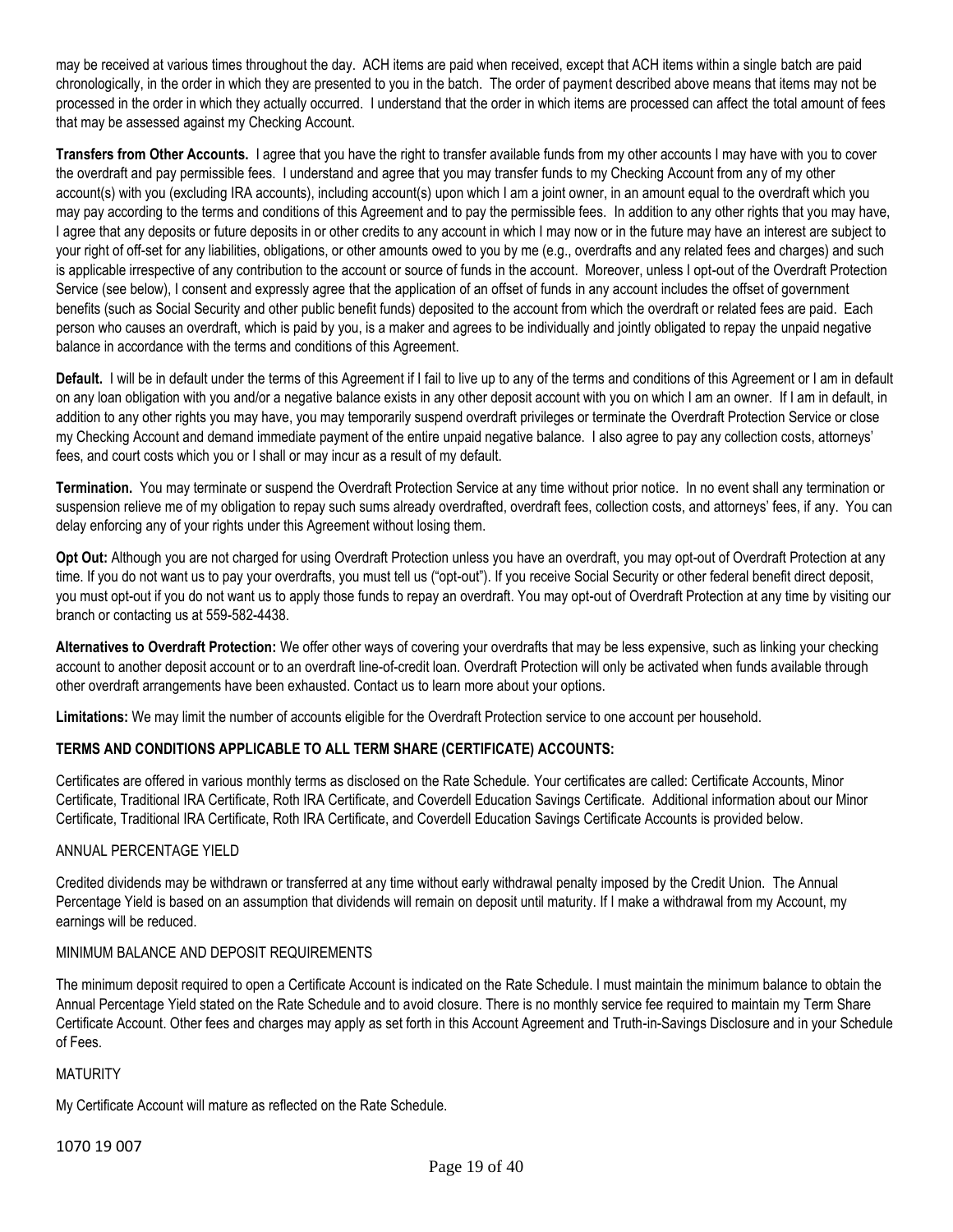#### RATE INFORMATION

Your Certificate Accounts are fixed rate accounts or variable rate accounts as designated on the Rate Schedule. The dividend rate and Annual Percentage Yield for this Account as of the last dividend declaration date are set forth in your Rate Schedule.

#### RENEWAL OF ACCOUNT/GRACE PERIOD

My Account will automatically renew at maturity as disclosed on the Certificate Maturity Notice and on the maturity date of any renewal term, unless (1) the Credit Union provides notice, at least thirty (30) days in advance of the Maturity Date, that the Account will not automatically renew; (2) I withdraw all funds in the Account prior to the Maturity Date or during the ten (10) day grace period; or (3) you or I close the Account. If I withdraw any of the principal after the grace period has expired, my Account will be assessed the penalty stated in the early withdrawal penalty section. If automatically renewed, the Account will be renewed for a term equal or closest to that of the initial term and at the dividend rate and Annual Percentage Yield in effect at that time for such a term. If automatically renewed, all funds in the Account as of the renewal date are considered to be principal.

## PLEDGE OF SHARES

The owner(s) may pledge any or all of the principal on deposit in this Account as security for any loan(s) subject to the Credit Union's then-current loan policies. Further, a pledge of funds in this Account by any owner shall be binding on all owners.

#### ACCOUNT LIMITATIONS

I may not make deposits into or withdrawals of principal from this account until the maturity date. See Early Withdrawal Penalties. I may elect to have dividends paid to another Account.

#### EARLY WITHDRAWAL PENALTY

You may impose a penalty if I withdraw any of the principal from my Account before the maturity date. The penalty imposed shall be as follows:

- 1. If the Account has a term of one year or less, I shall forfeit an amount equal to the lesser of:
	- a. all dividends for 90 days on the amount withdrawn; or
	- b. all dividends on the amount withdrawn since the date of issuance or renewal, whichever is less, with a minimum equal to 7 days' dividends.

If a withdrawal reduces the balance below the required minimum, the Account shall be closed and a loss of dividends as in (a) or (b) above, whichever is less, will be assessed on the entire amount in the Account. If the amount of the penalty exceeds the dividends earned, the principal amount of the Certificate may be used to obtain the total penalty assessed.

- 2. If the Account has a term of greater than one year, I shall forfeit an amount equal to the lesser of:
	- a. all dividends for 180 days on the amount withdrawn; or
	- b. all dividends on the amount withdrawn since the date of issuance or renewal, whichever is less, with a minimum equal to 7 days' dividends.

If a withdrawal reduces the balance below the required minimum, the Account shall be closed and a loss of dividends as in (a) or (b) above, whichever is less, will be assessed on the entire amount in the Account. If the amount of the penalty exceeds the dividends earned, the principal amount of the Certificate may be used to obtain the total penalty assessed.

#### EXCEPTIONS TO PENALTIES

The penalties stated above will not apply if: (1) The withdrawal is made subsequent to the death of any owner of the Account, or is made pursuant to the Credit Union's bylaws; (2) the Account is part of a pension plan which qualifies or is qualified to specific tax treatment under Section 401(d) or 408 of the Internal Revenue Code and withdrawal is made to effect distribution of the funds following the participant's death or disability or upon attaining not less than 70 1/2 years of age; or (3) such withdrawal is made as a result of the voluntary or involuntary liquidation of the Credit Union issuing the account.

## MINIMUM BALANCE AND DEPOSIT REQUIREMENTS

A Regular Savings Account must be opened in order to open a Certificate Account. The minimum deposit required to open a Certificate Account is stated on the Rate Schedule. I must maintain the minimum balance to obtain the Annual Percentage Yield stated on the Rate Schedule and to avoid closure.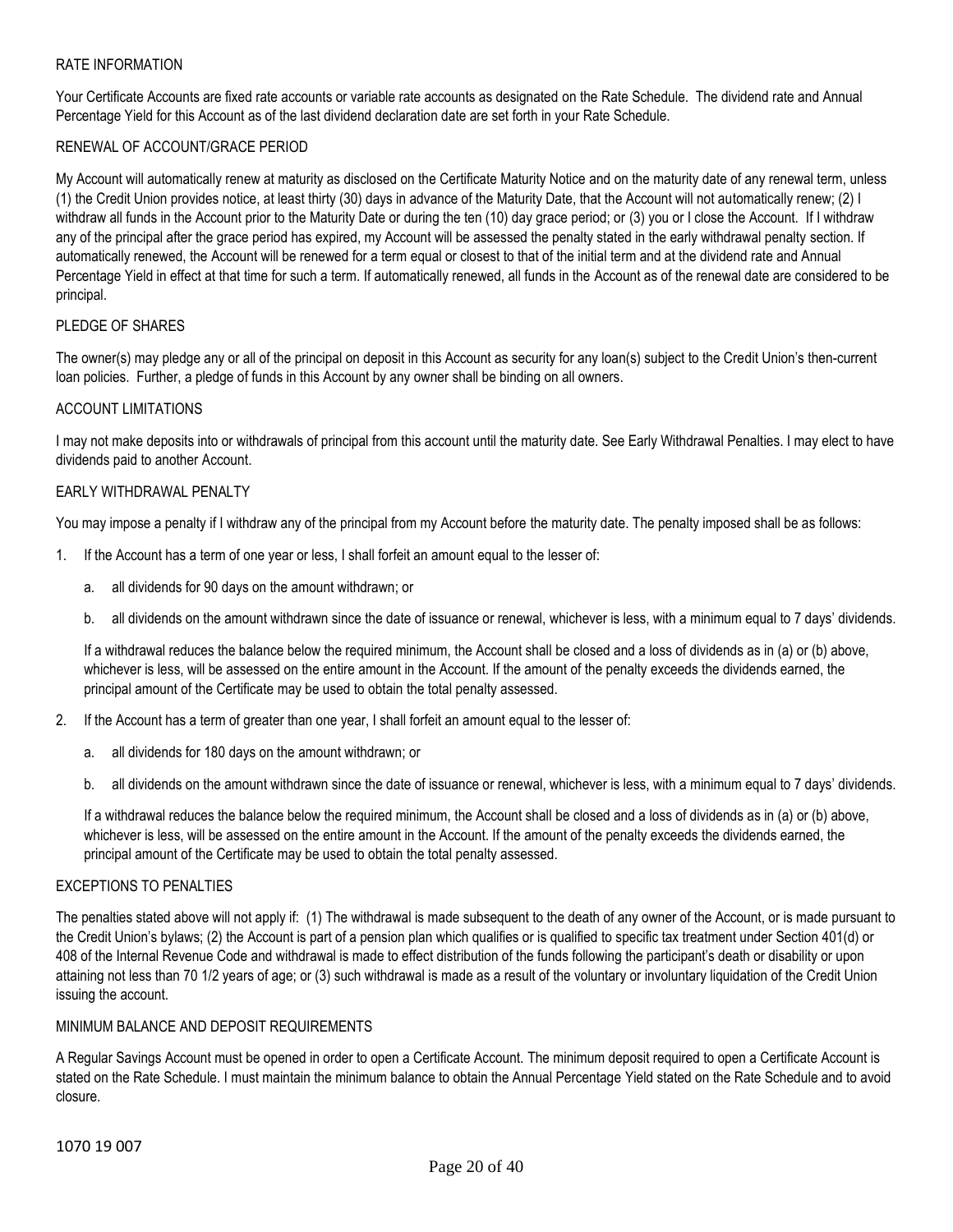## **TERMS AND CONDITIONS APPLICABLE TO MINOR CERTIFICATE ACCOUNTS**

The Credit Union offers a Minor Certificate Account to members between the ages of 0-18 years old. A Minor Savings Account must be opened in order to open a Minor Certificate Account.

#### ACCOUNT LIMITATIONS

I may make deposits into this Account anytime within the term of the Certificate. I may not make withdrawals of principal from this Account until the maturity date. See Early Withdrawal Penalty.

## **TERMS AND CONDITIONS APPLICABLE TO TRADITIONAL IRA, ROTH IRA, AND COVERDELL EDUCATION SAVINGS CERTIFICATE ACCOUNTS**

#### MINIMUM BALANCE AND DEPOSIT REQUIREMENTS

The minimum deposit required to open a Traditional IRA, Roth IRA, or Coverdell Education Savings Certificate is indicated on the IRA Rate Schedule. I must maintain the minimum balance to obtain the Annual Percentage Yield stated on the IRA Rate Schedule and to avoid closure. Early withdrawals from a Traditional IRA Share Certificate, Roth IRA Share Certificate, or Coverdale Education Savings Certificate Account may be subject to state and federal penalties.

#### ESCHEATMENT

Funds in an Individual Retirement Account will escheat to the state if I have not done any of the following for a period of more than three (3) years after the funds become payable or distributable:

- a. Increased or decreased principal:
- b. Accepted payment of principal or income (dividends);
- c. Corresponded electronically or in writing with you concerning the funds or otherwise indicated an interest therein.

#### **III. FUNDS TRANSFERS AGREEMENT AND NOTICE**

The State of California has adopted as law Article 4A of the Uniform Commercial Code and the Board of Governors of the Federal Reserve has amended Subpart B of Regulation J, both of which cover the movement of funds by means of wire transfers, Automated Clearing House (ACH) credits, and some book transfers on the Credit Union's records.

The law is intended to establish a comprehensive legal framework covering the duties, responsibilities, and liabilities of all parties involved in a funds transfer. This Funds Transfers Agreement ("Agreement") contains several notices which you are required to provide to me and establishes other terms of agreement which will apply to all funds transfers which involve me and the Credit Union. Using the Credit Union to send or receive funds transfers shall constitute my acceptance of all of the terms and conditions contained in this Agreement.

To the extent that the terms contained in this Agreement are different than those in any other agreement or terms of account, this Agreement shall control and be deemed to modify such other agreements or terms of account.

- 1. This Agreement applies to Funds Transfers as defined in the Article 4A of the Uniform Commercial Code (Division 11 of the California Uniform Commercial Code) and Subpart B of Regulation J of the Board of Governors of the Federal Reserve.
- 2. The Credit Union may establish or change cut-off times for the receipt and processing of funds transfer requests, amendments, or cancellations. Unless other times are posted for the various types of funds transfers, the cut-off time for wire transfers will be at 11:00 a.m. (Pacific Time) on each weekday that the Credit Union is open that is not a federal holiday. Payment orders, cancellations, or amendments received after the applicable cut-off time may be treated as having been received on the next following business day and processed accordingly.
- 3. ACH funds received by the Credit Union on your behalf as a same-day ACH credit payment in accordance with NACHA Operating Rules will be available by 5:00 p.m. on the day that they are received. If the Credit Union initiates (sends) a same-day ACH debit payment to a third party on my behalf, such payment must be initiated before the cut-off time for same-day ACH debit payments, which is 11:45 a.m. (Pacific Time) on each weekday that the Credit Union is open that is not a federal holiday, with settlement occurring at 2:00 p.m. (Pacific Time) on the same day. Payment orders, cancellations, or amendments received after the applicable cut-off time may be treated as having been received on the next following business day and processed accordingly. I understand that I will be charged and agree to pay the processing fee for same-day ACH debit payments set forth on your Schedule of Fees. International payments and amounts of payments in excess of \$25,000 are ineligible for same-day ACH processing and will be processed on the next business day.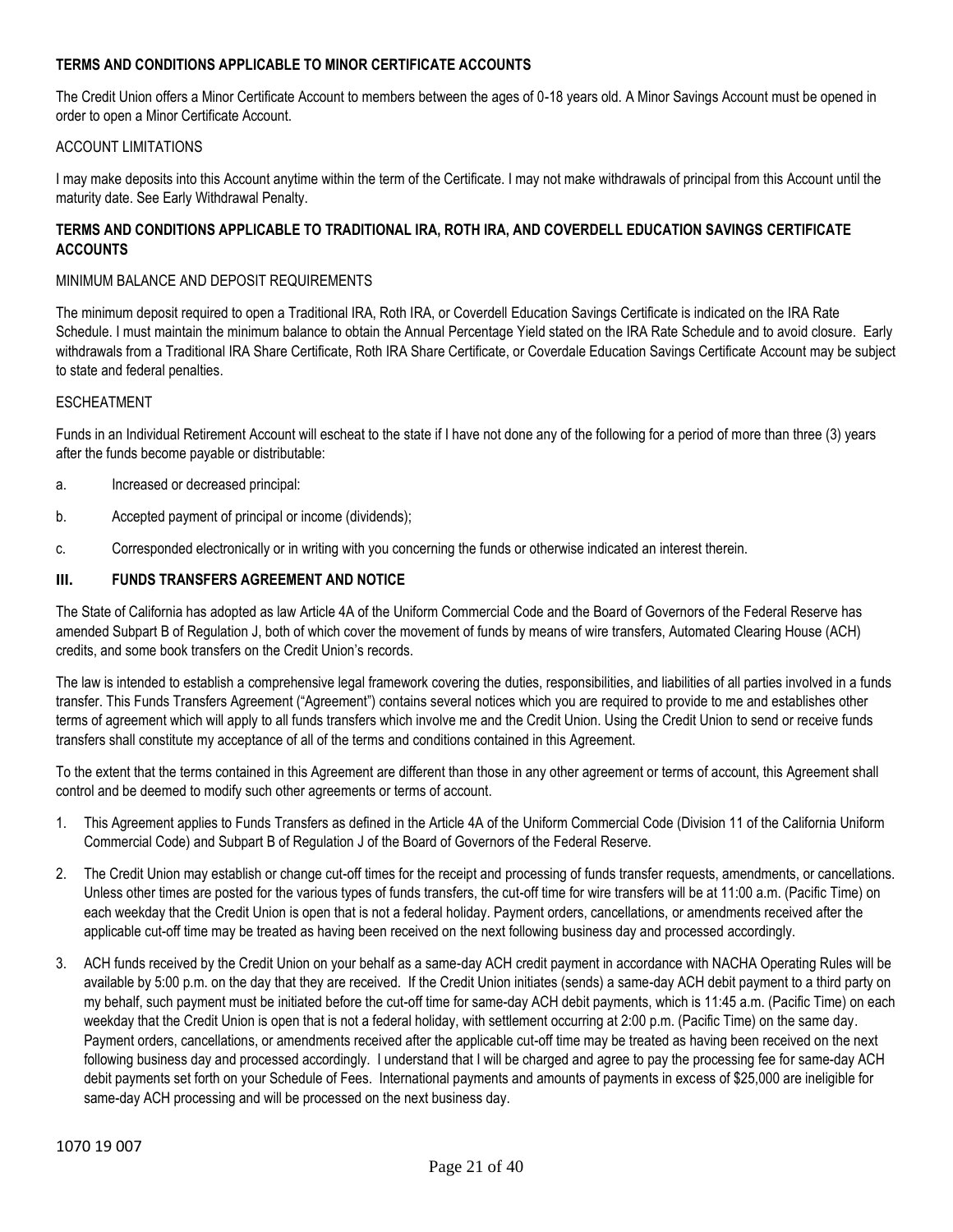- 4. The Credit Union may charge my account for the amount of any funds transfer initiated by me or by any person authorized by me as a joint tenant or other authorized party with the right of access to the account from which the funds transfer is to be made.
- 5. The Credit Union may establish, from time to time, security procedures to verify the authenticity of a payment order. I will be notified of the security procedure, if any, to be used to verify payment orders issued by me or for which my account will be liable. I agree that the authenticity of payment orders may be verified using that security procedure unless I notify the Credit Union in writing that I do not agree to that security procedure. In that event, the Credit Union shall have no obligation to accept any payment order from me or other authorized parties on the account until I and the Credit Union agree, in writing, on an alternate security procedure.
- 6. If I send or receive a wire transfer, Fedwire may be used. Regulation J is the law covering all Fedwire transactions. This means that each of our rights and liabilities in a wire transfer involving Fedwire will be governed by Regulation J and this Agreement.
- 7. If I give the Credit Union a payment order which identifies the beneficiary (recipient of the funds) by both name and identifying account number, payment may be made by the beneficiary's bank on the basis of the identifying account number, even if the number identifies a person different than the named beneficiary. This means that I will be responsible to the Credit Union if the funds transfer is completed on the basis of the identifying account number I provided the Credit Union.
- 8. If I give the Credit Union a payment order which identifies an intermediary or beneficiary's bank by both name and an identifying number, a receiving bank may rely on the number as the proper identification even if it identifies a different person or institution than the named bank. This means that I will be responsible for any loss or expense incurred by a receiving bank that executes or attempts to execute the payment order in reliance on the identifying number I provided.
- 9. The Credit Union may give me credit for Automated Clearing House (ACH) payments before it receives final settlement of the funds transfer. Any such credit is provisional until the Credit Union receives final settlement of the payment. I am hereby notified and agree that, if the Credit Union does not receive such final settlement, it is entitled to a refund from me of the amount credited to me in connection with that ACH entry. This means that the Credit Union may provide me with access to ACH funds before the Credit Union actually receives the money. However, if the Credit Union does not receive the money, then the Credit Union may reverse the entry on my account and I will be liable to repay the Credit Union.
- 10. ACH transactions are governed by operating rules of the National Automated Clearing House Association. In accordance with these rules, the Credit Union will not provide me with next day notice of receipt of ACH credit transfers to my account. I will continue to receive notices of receipt of ACH items in the periodic account statements that you provide.
- 11. If the Credit Union received a funds transfer for me or for other persons authorized to have access to my account, I agree that the Credit Union is not obligated to provide me with next day notice of the receipt of the funds transfer. The Credit Union will provide me with notification of the receipt of all funds transfers by including such items in the periodic account statements which the Credit Union provides. I may, of course, inquire between receipt of periodic statements whether or not a specific funds transfer has been received.
- 12. If the Credit Union becomes obligated under Article 4A (Division II of the California Uniform Commercial Code) to pay interest to me, I agree that the rate of interest to be paid shall be equal to the dividend rate, on a daily basis, applicable to the account at the Credit Union to which the funds transfer should have been made or from which the funds transfer was made.
- 13. The Credit Union may, in its sole discretion, reject any funds transfer request which: (1) exceeds the collected and available funds on deposit in my designated account(s); (2) is not authenticated to the Credit Union's satisfaction or which the Credit Union reasonably believes may not be authorized by me; (3) contains incorrect, incomplete, or ambiguous information; (4) involves funds subject to a lien, hold, dispute, or legal process pending their withdrawal; or (5) involves a transfer that is prohibited under applicable law, rule, or regulation. I understand and agree that the Credit Union shall incur no liability for any loss occasioned by the Credit Union's refusal to accept any funds transfer order.
- 14. The Credit Union shall have the right to charge the amount of any funds transfer request to any of my accounts at the Credit Union in the event that no account is designated or in the event that a designated account has insufficient collected funds to cover the amount of a funds transfer request, or reject such request. The Credit Union may charge a service charge for services relating to the sending or receiving of the funds transfer request. Such charge(s) are set forth in the Credit Union's Schedule of Fees and Charges, which is incorporated by this reference.
- 15. If I initiate a funds transfer request denominated in United States dollars for transfer to a foreign country, the Credit Union may transfer payment in the currency of the beneficiary bank's country at the Credit Union's buying rate of exchange to United States dollars. If the transfer is returned for any reason, I agree to accept the refund in United States dollars in the amount of the foreign money credit, based on the then-current buying rate of the bank converting the currency to United States dollars at the date of refund, less any charges and expenses incurred by the Credit Union.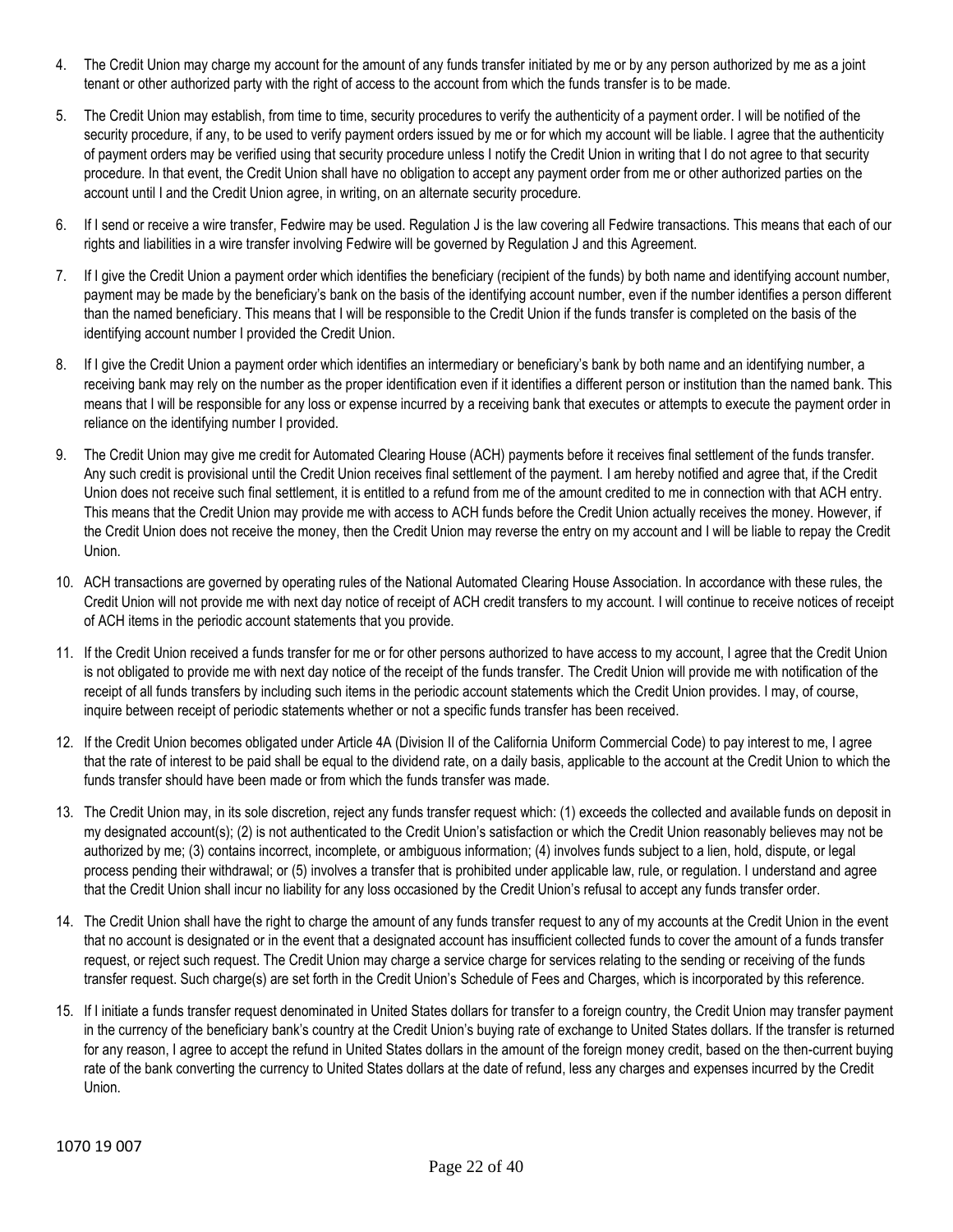- 16. Except as expressly prohibited by applicable state and federal laws and regulations, I understand and agree that the Credit Union will not be liable for any loss or liability arising from: (1) any unauthorized transfer or interest thereon (including, but not limited to, fraudulent transfers and/or a transfer which the Credit Union failed to abide by the agreed upon security procedures) which I fail to report to the Credit Union within thirty (30) days after my receipt of notification of the transfer; (2) any negligent or intentional action or inaction on the part of any person not within the Credit Union's reasonable control, including, but not limited to, the failure of other financial institutions to provide accurate or timely information; (3) the failure of other financial institutions to accept a funds transfer order; (4) my negligent or intentional action or inaction and/or breach of this Agreement; (5) any ambiguity or inaccuracy in any instruction given to the Credit Union by me or my authorized agent; (6) any error, failure, or delay in execution of any funds transfer instruction, cancellation, or amendment caused by circumstances beyond the Credit Union's reasonable control, including, but not limited to, any computer or communication facilities malfunction; or (7) the Credit Union's good faith determination not to comply with any funds transfer request. Except as otherwise provided by applicable state or federal laws or regulations, the Credit Union's liability for any negligent or intentional action or inaction in connection with any funds transfer request shall be limited to my direct loss and payment of interest. **UNDER NO CIRCUMSTANCES SHALL THE CREDIT UNION BE LIABLE FOR ANY LOST PROFITS, CONSEQUENTIAL, INDIRECT, PUNITIVE, OR SPECIAL DAMAGES WHICH I MAY SUFFER IN CONNECTION WITH THIS AGREEMENT AND/OR ANY FUNDS TRANSFER REQUEST.**
- 17. Subject to applicable state and federal laws and regulations, the Credit Union may change, add to, delete from, modify, or establish new provisions for the terms of this Agreement at any time. By thereafter using or continuing to use the Credit Union's funds transfer services, I agree to such changes, additions, deletions, modifications, and new provisions, if any.
- 18. Except as otherwise expressly provided by applicable state and federal laws and regulations, this Agreement and all transactions initiated hereunder shall be governed by and construed in accordance with the internal laws of the State of California, notwithstanding any conflict of laws doctrines of such state to the contrary.

## **IV. LIMITATION OF SERVICES POLICY**

Kings Federal Credit Union is committed to treating its employees, volunteers, and members with respect and to maintaining a workplace free from abusive conduct. Accordingly, the Credit Union has adopted the following Limitation of Services Policy to address standards of member conduct and to protect its employees, volunteers, any person on Credit Union premises (a Credit Union "invitee"), and members from abuse, harassment, and intimidation.

In the event that any member or non-member engages in any type of abusive conduct towards the Credit Union or a Credit Union employee, volunteer, invitee, or member, the CEO (or his/her designee) is authorized to apply appropriate remedial measures, in his/her sole discretion, against such individual. Any such remedial measure taken in response to abusive conduct shall be reported to the Board of Directors at the next regularly-scheduled meeting of the Board.

The remedial measures that may be imposed under this Policy shall comply with applicable law and may include the following:

- 1. Denial of services other than the right to maintain a share account and the right to vote at annual member meetings and special member meetings;
- 2. Preclusion from personal contacts with Credit Union employees or volunteers such that Credit Union services may be provided only by remote means and that communications may be limited to communication through the mail only;
- 3. Preclusion from access to Credit Union premises; and
- 4. Taking any other action deemed appropriate under the circumstances that does not violate state or federal law.

Threats of bodily harm, actual bodily harm, or any other illegal activity against any Credit Union employee, volunteer, invitee, or member will be reported to appropriate local or federal authorities. The Credit Union reserves the right to seek a restraining order against any individual who violates this Policy as permissible under applicable law.

For the purposes of this Policy, "abusive conduct" shall include, but shall not be limited to, any of the following conduct:

- 1. Any threats of or actual bodily harm or illegal activity against another member or a Credit Union employee, volunteer, or invitee;
- 2. Any form of action that may constitute harassment. For example:
	- a. Any type of harassment, including age, sexual, ethnic, or racial harassment; making racial or ethnic slurs; engaging in sexual conduct; making sexual overtures;
	- b. Inappropriate or unwanted touching;
	- c. Making sexual flirtations, advances, or propositions; engaging in verbal abuse of a sexual, racial, or ethnic nature; making graphic or degrading comments about an individual or his or her appearance;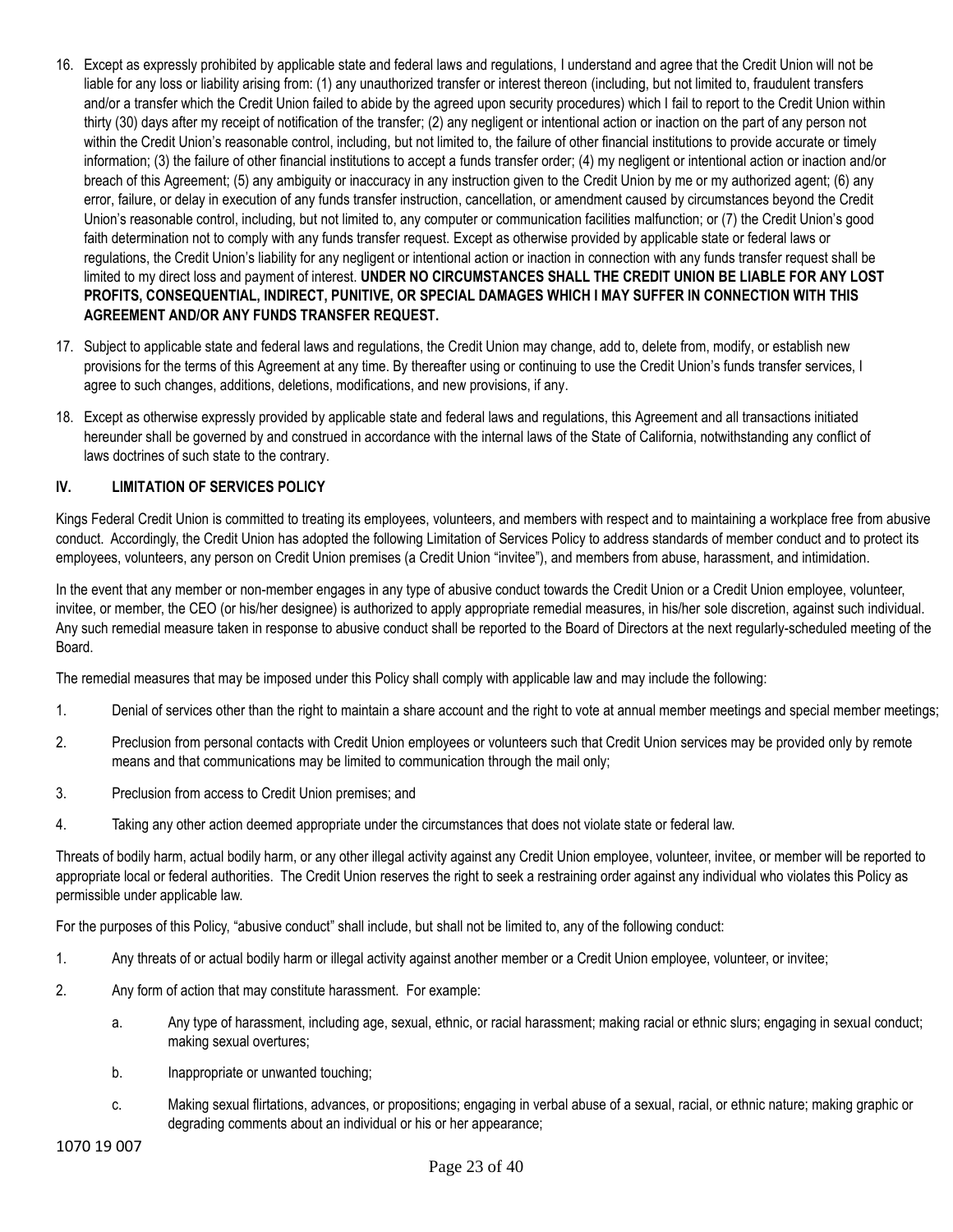- d. Displaying sexually suggestive objects or pictures.
- 3. Fighting, kicking, or other physical harm or attempted harm towards a Credit Union member, employee, volunteer, or invitee;
- 4. Making false, vicious, or malicious statements about the Credit Union or its services, operations, policies, practices, or management, or any Credit Union employee, volunteer, member, or invitee;
- 5. Cursing or using other abusive, intimidating, profane, or vulgar language while on Credit Union premises or directed towards any Credit Union employee, volunteer, member, or invitee;
- 6. Bringing or possessing firearms or weapons of any type on Credit Union premises;
- 7. Possession, sale, or use of or being under the influence of an unlawful or unauthorized substance while on Credit Union premises;
- 8. Attempting to coerce or interfere with a Credit Union employee or volunteer in the performance of his/her duties at any time;
- 9. Engaging in immoral or uncivil conduct or failure to maintain business-like relationships with Credit Union employees and volunteers, other Credit Union members, or invitees;
- 10. Conducting or attempting to conduct any fraudulent, dishonest, or deceptive activity of any kind involving the Credit Union;
- 11. Engaging in any activity that causes a monetary loss to the Credit Union;
- 12. Any posting, defacing, or removing or any notices or signs on Credit Union premises;
- 13. Appropriation or misappropriation of Credit Union or member funds or property; or
- 14. Any other act that endangers the safety, health, or wellbeing of any Credit Union employee, volunteer, member, or invitee, or engaging in any other conduct that causes a disruption of business at the Credit Union.

### **V. DISCLOSURE OF DELAYED FUNDS AVAILABILITY**

Your policy is to make funds from my cash and check deposits available to me on the first business day after the day you receive my deposit. Electronic direct deposits will be available on the day you receive the deposit. Once they are available, I can withdraw the funds in cash and you will use the funds to pay checks that I have written.

For determining the availability of my deposits, every day is a business day, except Saturdays, Sundays, and federal holidays. If I make a deposit before 3:00 p.m. PST (2:00 p.m. PST at non-proprietary ATMs and Shared Branch locations) on a business day that you are open, you will consider that day to be the day of my deposit. However, if I make a deposit after 3:00 p.m. PST (2:00 p.m. PST at non-proprietary ATMs and Shared Branch locations) on a day you are not open, you will consider that the deposit was made on the next business day you are open. Shared Branch locations are branches of other credit unions in the CU Service Center Network© that are not identified as our branches.

#### LONGER DELAYS MAY APPLY

In some cases, you will not make all of the funds that I deposit by check available to me on the first business day after the day of my deposit. Depending on the type of check that I deposit, funds may not be available until the fifth business day after the day of my deposit. However, the first \$200 of my deposits will be available on the first business day after the day of deposit.

If you are not going to make all of the funds from my deposit available on the first business day after the day of deposit, you will notify me at the time I make my deposit. You will also tell me when the funds will be available. If my deposit is not made directly to one of your employees, or if you decide to take this action after I have left the premises, you will mail me the notice by the business day after you receive my deposit.

If I will need the funds from a deposit right away, I should ask you when the funds will be available.

In addition, funds I deposit by check may be delayed for a longer period under the following circumstances:

- 1. You believe a check I deposit will not be paid.
- 2. I deposit checks totaling more than \$5,000 on any one day.
- 3. I redeposit a check that has been returned unpaid.
- 4. I have overdrawn my account repeatedly in the last six months.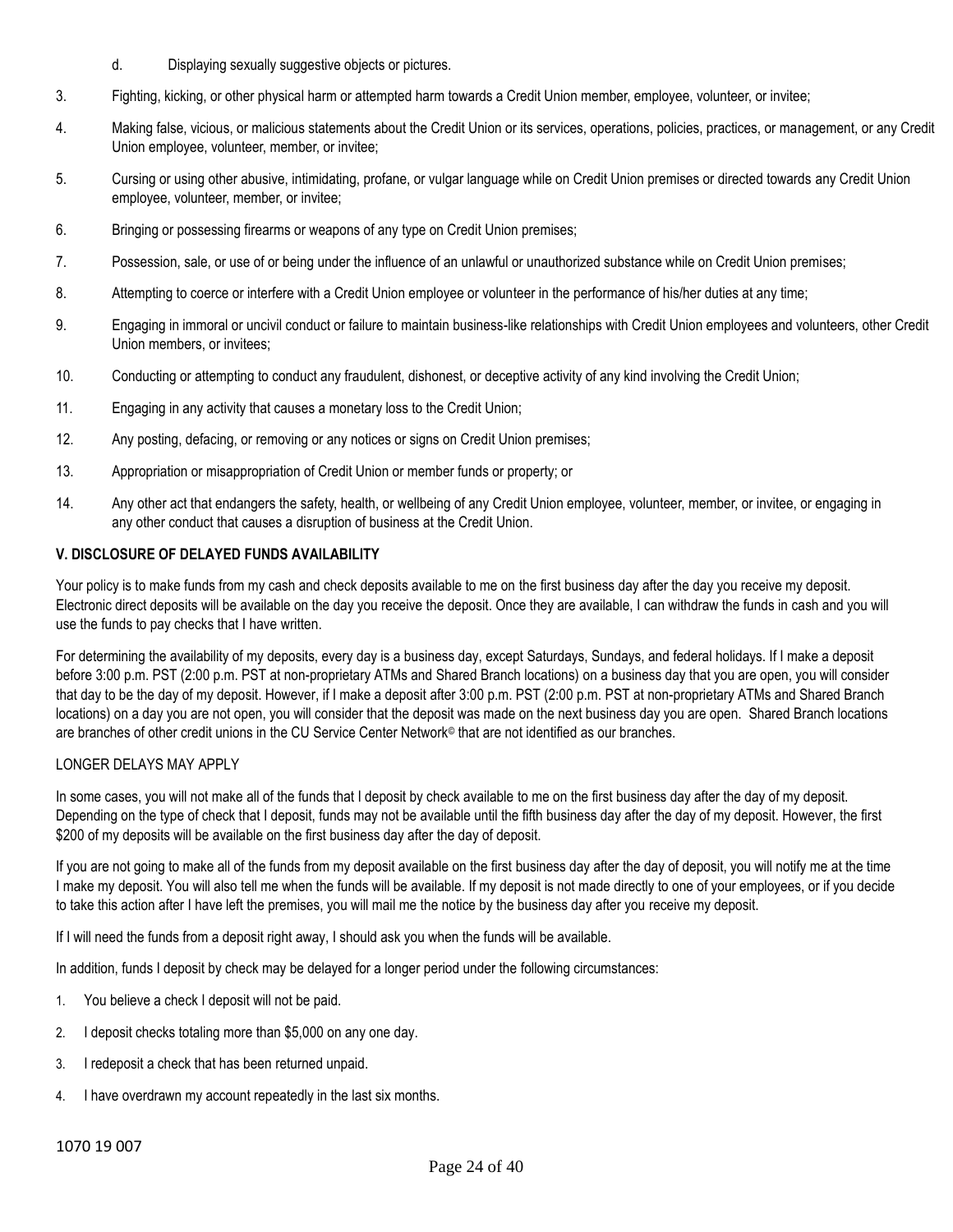5. There is an emergency, such as failure of communications or computer equipment.

You will notify me if you delay my ability to withdraw funds for any of these reasons, and you will tell me when the funds will be available. They will generally be available no later than the seventh (7th) business day after the day of my deposit.

#### SPECIAL RULES FOR NEW ACCOUNTS

If I am a new member, the following special rules will apply during the first thirty (30) days my account is open.

Funds from electronic direct deposits to my account will be available on the day you receive the deposit. Funds from deposits of cash, wire transfers, and the first \$5,000.00 of a day's total deposits of cashier's, certified, teller's, traveler's, and federal, state, and local government checks will be available on the first business day after the day of my deposit if the deposit meets certain conditions. For example, the checks must be payable to me. The excess over \$5,000.00 will be available on the ninth (9th) business day after the day of my deposit. If my deposit of these checks (other than U.S. Treasury check) is not made in person to one of your employees, the first \$5,000.00 will not be available until the second business day after the day of my deposit.

Funds from all other check deposits will be available on the thirtieth (30th) business day after the day of my deposit.

#### **Check Cashing**

If you cash a check for me that is drawn on another financial institution, you may withhold the availability of a corresponding amount of funds that are already in my account. Those funds will be available at the time funds from the check you cashed would have been available if I had deposited it.

#### **Holds on Other Funds**

If you accept for deposit a check that is drawn on another financial institution, you may make funds from the deposit available for withdrawal immediately, but delay my availability to withdraw a corresponding amount of funds that I have on deposit in another account with you. The funds in the other account would then not be available for withdrawal until the time periods that are described elsewhere in this disclosure for the type of check that I deposited.

Items made payable to parties not on my credit union account will not be credited for deposit through any ATM that accepts deposits to your account.

#### **Deposits at Automated Teller Machines (ATMs)**

Funds from any deposits (cash or checks) made payable at ATMs you own or operate will generally be available on the second business day after the day of my deposit. Funds from any deposits (cash or checks) made at ATMs you do not own or operate will be available on the fifth business day after the day of my deposit.

All ATMs that you own or operate are identified as your machines.

#### **Cash Withdrawal Limitation**

You place certain limitations on withdrawals in cash. In general, \$200 of a deposit is available for withdrawal in cash on the first business day after the day of deposit. In addition, a total \$400 of other funds becoming available on a given day is available for withdrawal in cash at or after 5:00 p.m. (Pacific Time). Any remaining funds will be available for withdrawal in cash on the following business day.

#### SPECIAL NOTICE REGARDING ENDORSEMENT STANDARDS

The federal law dealing with funds availability requires the financial institution's endorsement area on the back of a check be kept clear or unobstructed. This rule is designed to prevent unnecessary delays in processing my deposits as well as to promote speedier returns of dishonored checks. Only the 1-1/2 inch space from the "trailing edge" (the left edge of the check when it is facing me) can be used by me for endorsements or any other markings.

You will not be responsible for any damages incurred in the event I deposit an item which is subsequently returned unpaid by the paying bank and that return is "late" due to markings on the check caused by me or a prior endorser on the back of the check.

In the event that I draw a check on my checking or loan account with you, I am responsible for any delay or misrouting of the check caused by markings placed on the check by me that obscure any depository endorsements placed by you or your agent and I agree to hold you harmless and indemnify you from any liability due to such delay or misrouting.

#### **- SECTION TWO –**

#### **ELECTRONIC SERVICES DISCLOSURE**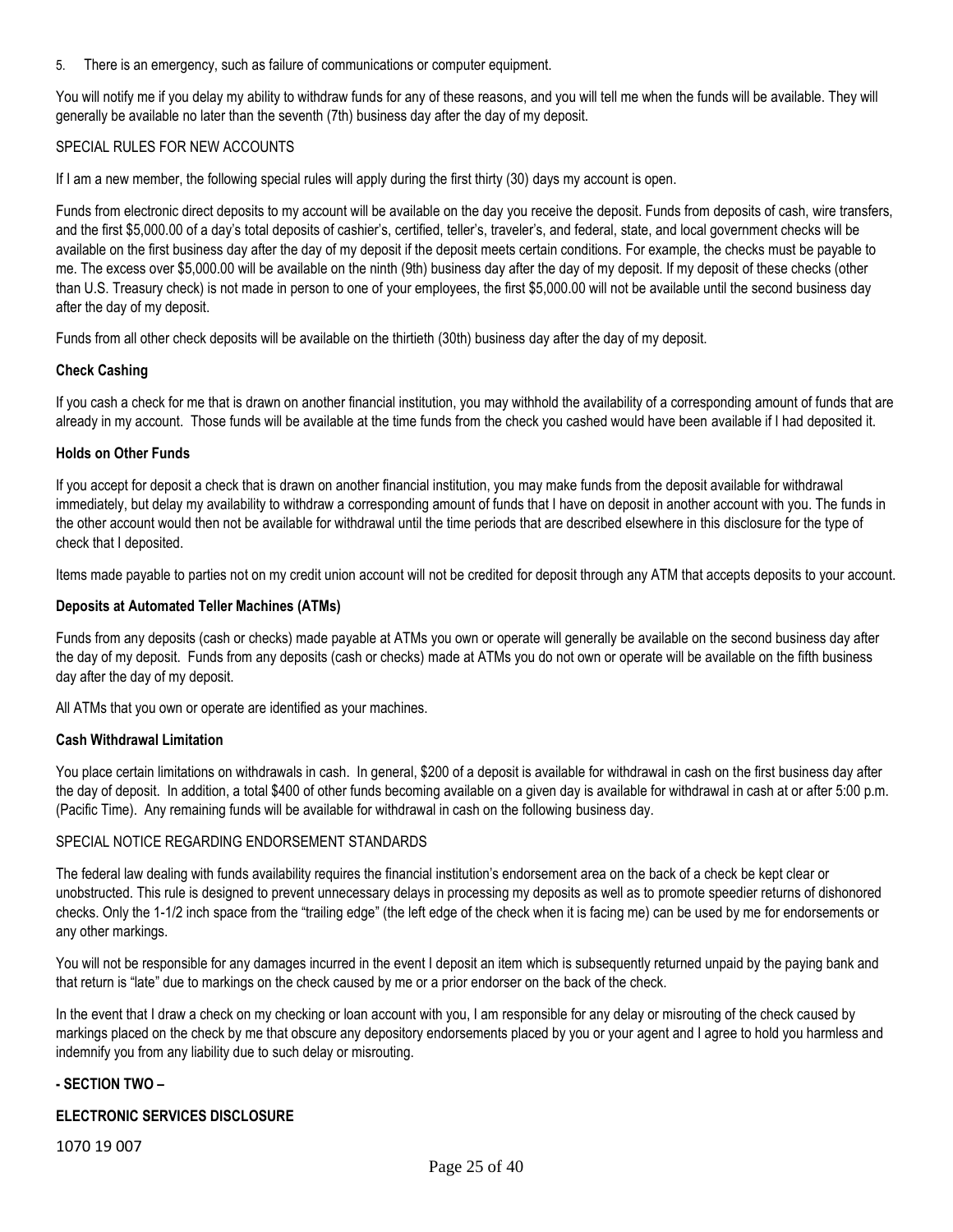In this Disclosure and Agreement, the words "I," "me," "mine," "my," "us," and "our" mean each and all of those who apply for and/or use any of the electronic services described in this Disclosure and Agreement. The words "you," "your," "Credit Union," and "KFCU" mean Kings Federal Credit Union. My acceptance, retention, activation, or use of a VISA Debit Card or other electronic service under this Disclosure and Agreement, constitutes an agreement between me and you as described below.

This Disclosure and Agreement is given in compliance with the Electronic Funds Transfer Act (15 U.S.C. Section 1693, et seq.) and Regulation E (12 CFR 1005, et seq.) to inform me of certain terms and conditions of the electronic funds transfer services I have requested.

At the present time, you provide several types of services that may be accomplished by electronic transfer: preauthorized deposits of net paycheck, payroll deductions, preauthorized deposits of pension checks and Federal Recurring Payments (for example, Social Security payments), Point-of-Sale transactions, Automated Teller Machines (ATMs) and other shared ATM network electronic fund transaction services, VISA Debit Card (Debit Card), Audio Response Service, KFCU Anytime Access (Home Banking), and Bill Payment Service. Disclosure information applicable to all electronic services offered by you is given below, with certain specific disclosure information for each service following in separate sections. I understand and agree that the agreements, terms, conditions, rules, and regulations applicable to my Checking Account, Savings Account, VISA Credit Card Account, and any other applicable account, remain in full force and effect and continue to be applicable, except as specifically modified by this Disclosure and Agreement.

## **GENERAL DISCLOSURES APPLICABLE TO ALL ELECTRONIC SERVICES**

**Business Day Disclosure:** Your business days are Monday through Friday. Your business hours are 8:30 a.m. to 5:30 p.m. Monday – Thursday and 8:30 a.m. to 6:00 p.m. Friday. Holidays are not included. ATMs are generally open, but not always accessible, 24 hours a day, 7 days a week. Audio Response Service and KFCU Anytime Access will generally be available for my convenience 24 hours a day, 7 days a week. KFCU Anytime Access may be temporarily unavailable due to Credit Union system maintenance or technical difficulties including those of the Internet Service Provider and Internet software.

**Disclosure of Account Information to Third Parties:** You will disclose information to third parties about my account or transactions I make:

- 1. When it is necessary to complete an electronic transaction;
- 2. In order to verify the existence and condition of my account for a third party, such as a credit bureau or merchant;
- 3. In order to comply with a government agency, court order, or any legal process;
- 4. If I give you written permission; or
- 5. As otherwise permitted under applicable law.

### **In Case of Errors or Questions About My Electronic Services Transaction, you require that I give notice only at the telephone number or address disclosed below:**

| Telephone you at: | (559) 582-4438                                      |
|-------------------|-----------------------------------------------------|
| or write you at:  | Kings Federal Credit Union<br>1415 West Lacey Blvd. |
|                   | Hanford, CA 93230                                   |
|                   | <b>ATTENTION: Support Services Dept.</b>            |

as soon as I can if I think my statement or receipt is wrong or if I need more information about a transaction listed on the statement or receipt. You must hear from me no later than 60 days after you sent me the FIRST statement on which the problem or error appeared. I must:

- 1. Tell you my name and account number;
- 2. Describe the error or the transaction I am unsure about and explain as clearly as I can why I believe it is an error or why I need more information; and
- 3. Tell you the dollar amount of the suspected error.

If I tell you orally, you will require that I send you my complaint or question in writing within 10 business days.

You will determine whether an error occurred within ten (10) business days after you hear from me and will correct any error promptly. If you need more time however, you may take up to forty five (45) days to investigate my complaint or question. If you decide to do this, you will credit my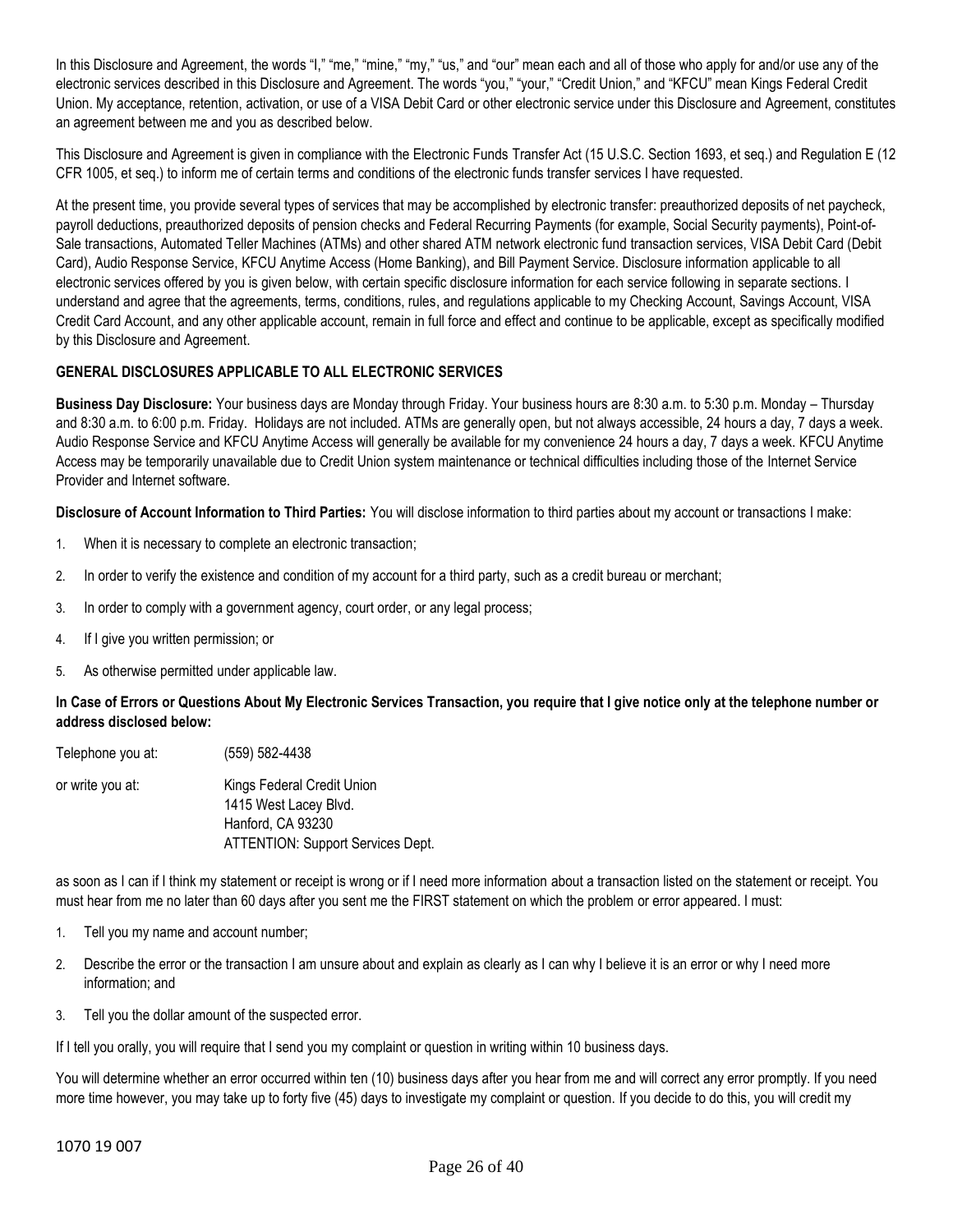account within ten (10) business days for the amount I think is in error, so that I will have the use of the money during the time it takes you to complete your investigation.

If you ask me to put my complaint or question in writing and you do not receive it within ten (10) business days, you may not credit my account.

EXCEPTION: You have up to twenty (20) business days to provisionally credit my account if the notice of error involves an electronic fund transfer to or from an account within thirty days after the first deposit to the account was made (a new account). For new account transactions, or foreigninitiated transactions, or resulting from point-of-sale VISA Debit Card transactions (including all debit card transactions, those for cash only, at merchants' POS terminals, and also including mail and telephone orders), you may take up to 90 calendar days to complete your investigation.

VISA DEBIT CARD EXCEPTION: You will provide provisional credit within five (5) business days of notification for unauthorized point-of-sale transfers.

If you decide there was no error, you will send me a written explanation within three (3) business days after you finish your investigation. I may ask for copies of the documents that you used in your investigation.

If an Automated Clearing House (ACH) transaction (preauthorized recurring transfer) takes place that I did not authorize (never authorized, or previously authorized but cancelled, or authorized but for a different amount or different date), you must hear from me as soon as I am aware of the unauthorized transfer, or within sixty (60) days of the posting date on the periodic statement showing the unauthorized or erroneous entry. If I tell you orally, you require me to give or send you a signed "ACH Stop Payment and/or Claim of Unauthorized Transaction."

**YOUR LIABILITY FOR FAILURE TO MAKE OR COMPLETE ELECTRONIC FUNDS TRANSACTIONS:** If you do not properly complete an electronic funds transaction to or from my Account on time or in the correct amount according to your agreement with me, you will be liable for my losses and damages. However, there are some exceptions. You will not be liable, for instance, if:

- 1. Circumstances beyond your control (such as fire, flood or earthquake, electronic failure or malfunction of our central data processing facility, etc.), prevent the transaction, despite reasonable precautions;
- 2. Through no fault of yours, I do not have enough money in my account (or sufficient collected funds) to make a transaction;
- 3. The funds in my account are subject to an uncollected funds hold, legal process or other circumstances restricting such transaction or payment;
- 4. If you have received incorrect or incomplete information from me or from third parties (e.g. the U.S. Treasury, an automated clearing house, or a terminal owner);
- 5. The ATM, Point-of-Sale terminal, Audio Response Service, or other electronic service systems contemplated hereunder was not working properly and I knew about this breakdown when I started the transaction;
- 6. The ATM where I was making the transaction did not have enough cash, or cash in the denominations I requested;
- 7. My VISA Debit Card or VISA Debit Card PIN Code or Audio Response Service or KFCU Anytime Access Personal Security Code (PSC) has been reported lost or stolen, my Card has expired, is damaged so that the ATM cannot read the encoding strip, is inactive due to non-use, is retained by you at my request, or because my PIN Code or PSC has been reported lost or stolen or repeatedly entered incorrectly;
- 8. The transaction would exceed my Line of Credit limit;
- 9. If my failure to complete the transaction is done to protect the security of my account and/or the electronic terminal system;
- 10. There may be other exceptions not specifically disclosed here.

**EMAIL COMMUNICATIONS:** I may communicate with you via electronic mail (email); however, I may only email you general questions and not account information questions. You may not respond to account information-related questions sent to you via email. Also, I should not send you any confidential account or other information via email. I understand that I may not perform transactions on my account via email. I cannot request a stop payment or report an unauthorized transaction via email. Given that these types of requests/transactions require expeditious handling. I must make these requests by calling or mailing a letter to you as noted in this Disclosure and Agreement. I agree that you may take a reasonable amount of time to act on any email you actually receive from me. I agree that you are not responsible for any deficiencies in the accuracy, completeness, availability, or timeliness of information contained in any email communication or any decision I make using such information. You will only respond to emails from the email address you have on file for me. If I change my email address, I will notify you in writing.

**CHARGES FOR ELECTRONIC FUNDS TRANSACTION SERVICES:** All fees and charges associated with my electronic funds transactions are disclosed in your Schedule of Fees, which accompanies this Disclosure and Agreement. A stop payment placed on a preauthorized electronic payment is subject to a fee for each stop payment order I give. If I request a copy of the documentation relative to an ATM or Point-of-Sale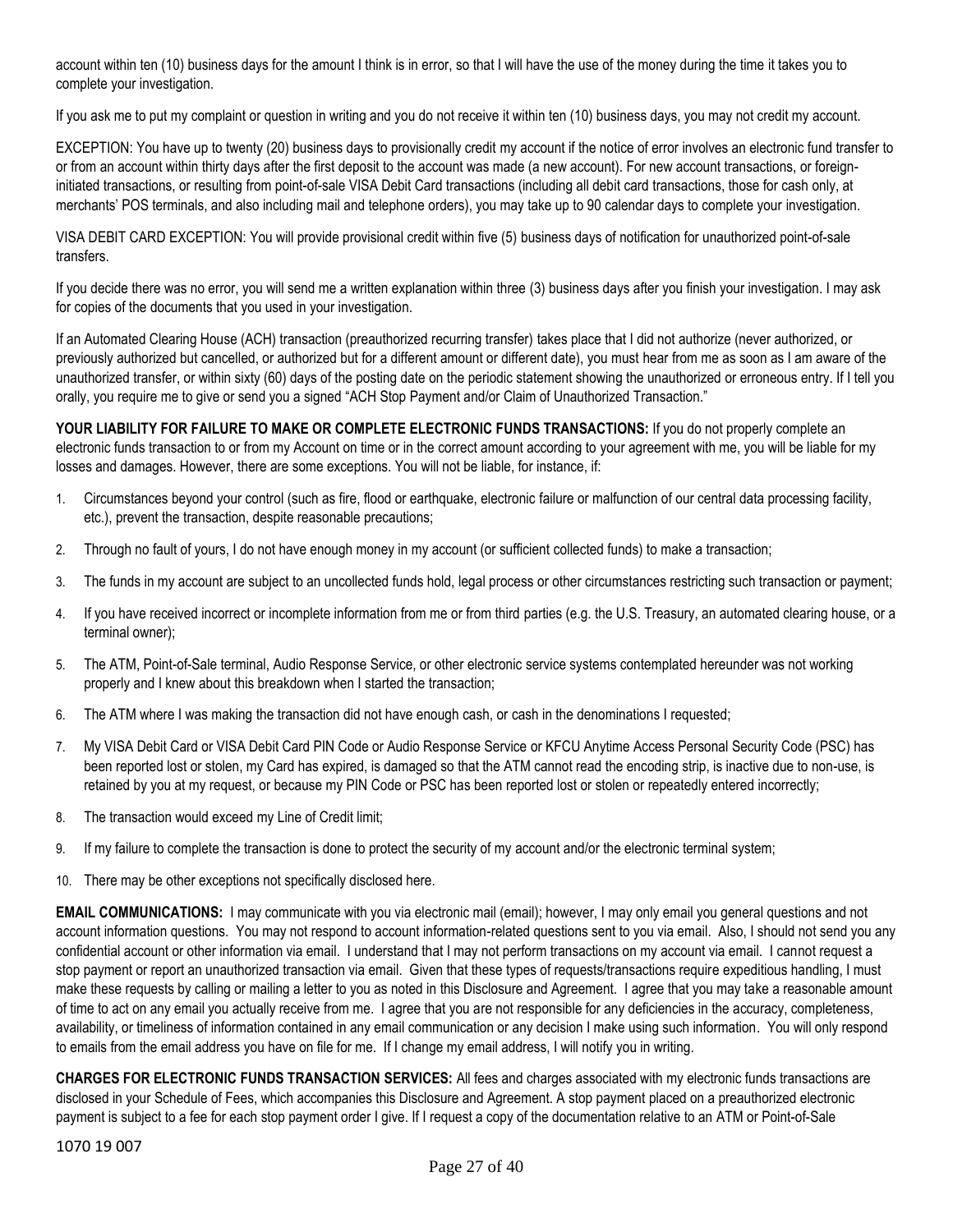transaction (except if the documentation is for resolution of a billing error), a fee equal to your reasonable cost of reproduction will be charged. All requests must be in writing. Any fees and charges will be deducted from my Checking or Savings Account. In addition, transactions at certain ATMs on the systems which are not owned by the Credit Union may be subject to a service fee charged by the owner of the terminal and/or any national, regional, or local network utilized to effect the transaction.

**CHANGE IN TERMS:** You may change the terms and fees and charges for the services indicated in this Disclosure and Agreement and may amend, modify, add to, or delete from this Disclosure and Agreement from time to time. If I have an account with you through which electronic transactions are being processed, I will receive written notice at least 21 days prior to the effective date of the change(s), or as otherwise provided by law and I will be deemed to have accepted such changes unless I cease utilizing your Electronic Services subsequent to receiving such notice and before the effective date of such changes..

**DISCLOSURE OF DELAYED FUNDS AVAILABILITY:** You may place a hold for uncollected funds on an item I deposit. This could delay my ability to withdraw such funds. For further details, see the "Disclosure of Funds Availability Policy" or contact a Credit Union officer.

**TERMINATION OF ELECTRONIC SERVICES:** I may, by written request, terminate any of the electronic services provided for in this Disclosure and Agreement. You may terminate my right to make electronic funds transactions at any time upon written notice and may reinstate such services at your discretion. If I ask you to terminate my account, the use of the VISA Debit Cards, or other access device, I will remain liable for subsequent authorized transactions performed on my account occurring prior to or after such termination.

**ACCOUNT ACCESS:** My Account, the Card(s), or any other access device or method (including ACH and electronic check transactions) may not be used for any illegal activity or transaction. I understand that I may not utilize my Account, the Card(s), or any other access device or method for the purchase of any goods or services on the Internet that involve online gambling of any sort. Prohibited activity and transactions include, but are not be limited to, any quasi-cash or online gambling transaction, electronic commerce gambling transaction conducted over an open network, and any betting transaction including the purchase of lottery tickets or casino gaming chips or off-track betting or wagering. You may deny authorization of any transactions identified as gambling or that you reasonably suspect may involve gambling activity. However, in the event that a transaction described in this paragraph is approved and processed, I will still be responsible for such charges.

**COLLECTIONS:** I agree that you shall be entitled to recover any money owed by me to you as a result of my use of, or the use of anyone I have provided access to, any of your electronic services, and I agree to repay any amounts that create an overdrawn balance immediately upon demand. I may be charged an overdraft fee, as disclosed in your Schedule of Fees and Charges, if permissible under applicable law. I grant you a security interest in my present and future shares on deposit and you have the right to apply such shares against any amounts owed to you by me (e.g., overdrafts and any related fees and charges). If any legal action is required to collect amounts I owe, I agree to pay all costs of collection, including reasonable attorneys' fees, court costs, and other charges incurred by enforcing your rights under this Disclosure and Agreement.

**INDEMNIFICATION:** To the extent permitted by law, I agree to indemnify, defend, and hold you and your directors, officers, employees, and agents harmless from and against any damage, expense, loss, or liability of any kind that you may incur, including, but not limited to, attorneys' fees and court costs that result, directly or indirectly, in whole or in part, from my use of any electronic service governed by this Disclosure and Agreement.

RELATIONSHIP TO OTHER DISCLOSURES: The information in this Disclosure and Agreement applies only to the electronic service transactions described herein. Provisions in other disclosure documents, as may be revised from time to time, remain effective for all other aspects of the account involved.

GOVERNING LAW: I understand and agree that this Disclosure and Agreement and all questions relating to its validity, interpretation, performance, and enforcement shall be governed by and construed in accordance with the internal laws of the State of California, notwithstanding any conflict-oflaws doctrines of such state or other jurisdiction to the contrary. I also agree to submit to the personal jurisdiction of the courts of the State of California.

**COPY RECEIVED.** I acknowledge receipt of a copy of this Disclosure and Agreement.

## **ADDITIONAL DISCLOSURES APPLICABLE TO PREAUTHORIZED DEPOSIT OF NET PAYCHECK, PAYROLL DEDUCTIONS, PENSION CHECKS, AND FEDERAL RECURRING PAYMENTS**

If I have arranged to have preauthorized electronic deposits of my net paycheck, payroll deductions, pension checks, or Federal Recurring Payments (for example, Social Security payments), the following information applies to me:

**ACCOUNT ACCESS:** Preauthorized deposits may be made to my Checking or Savings Account(s).

**NOTIFICATION OF PREAUTHORIZED DEPOSITS:** If I have arranged with a third party (for example, the Social Security Administration) to make preauthorized deposits to my Account at least once every 60 days, that third party making preauthorized deposits may have agreed to notify me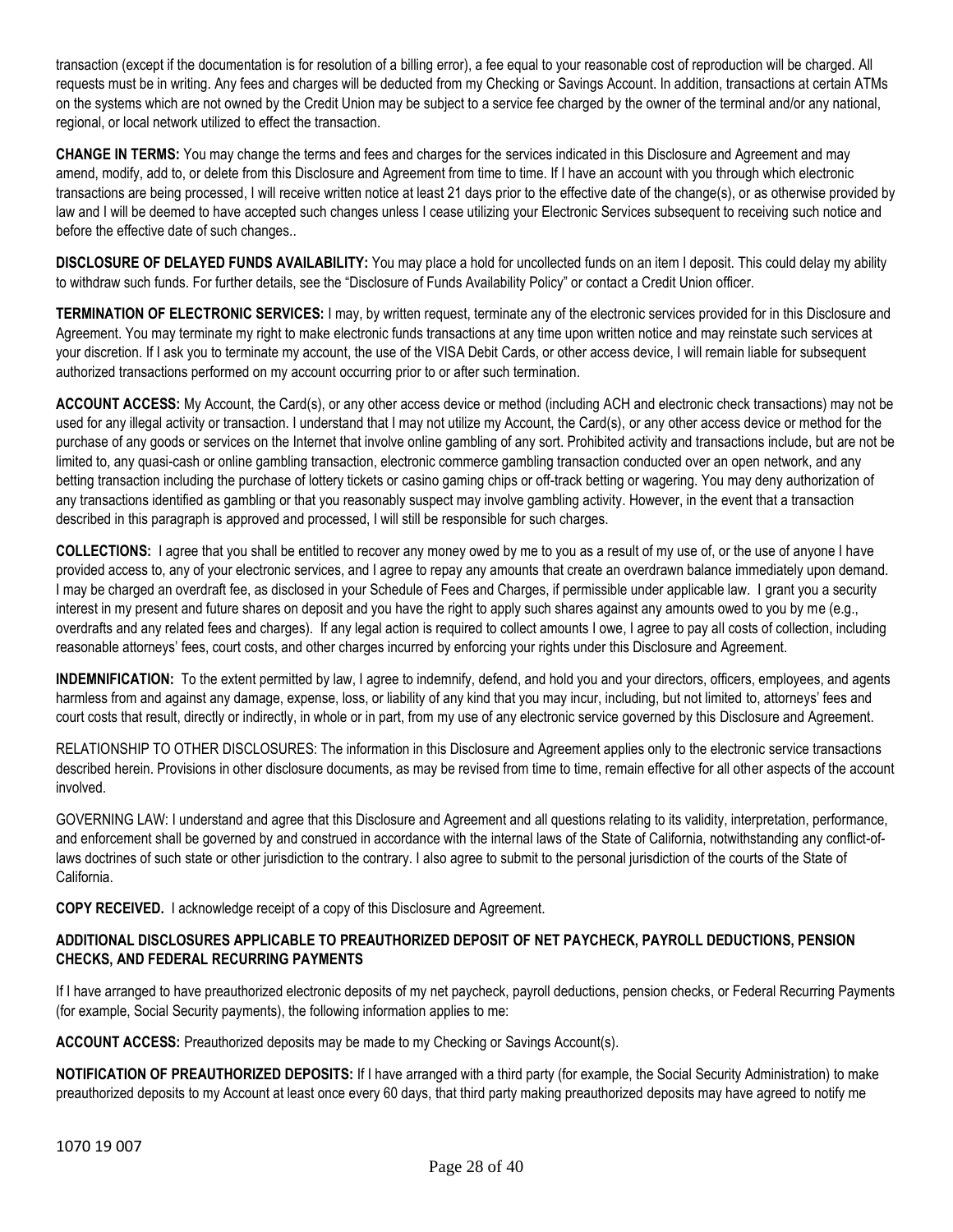every time the party sends you money to deposit to my Account. If I have not made such an arrangement, I may telephone you at (559) 582-4438 and you will advise me whether or not the preauthorized deposit has been made.

**DOCUMENTATION OF PREAUTHORIZED DEPOSITS:** Generally, I will receive a monthly account statement for each month in which a preauthorized deposit is made, but at least quarterly if no preauthorized deposits are made. However, if the only electronic service I have with you is preauthorized deposits, then you reserve the right to send me only a quarterly statement.

## **ADDITIONAL DISCLOSURES APPLICABLE TO PREAUTHORIZED PAYMENT SERVICES**

If I have requested a preauthorized payment to a third party from my Credit Union Checking Account, the following information applies to me:

**ACCOUNT ACCESS:** Preauthorized payments may be made from my Checking or Savings Account. (Limit 3 per month from Savings).

### **RIGHT TO RECEIVE DOCUMENTATION OF PREAUTHORIZED PAYMENT**

**Initial Authorization:** I can get copies of the preauthorized payment documentation from the third party being paid at the time I give them the initial authorization.

**Notice of Varying Amounts:** If my preauthorized payment may vary in amount, the party who will receive the payment is required to tell me 10 days before such payment when it will be made and how much it will be. I may agree with the person being paid to receive this notice only when the payment will differ by more than a certain amount from the previous payment, or when the amount would fall outside certain limits that I set.

**Periodic Statement:** I will receive a monthly account statement for each month in which a transfer is made, but at least a quarterly statement if no transfers are made.

**RIGHT TO STOP PREAUTHORIZED PAYMENT:** If I want to stop any of the preauthorized payments or revoke an entire preauthorized payment authorization, I must call you at (559) 582-4438 or write you at KINGS FEDERAL CREDIT UNION, 1415 West Lacey Blvd., Hanford, CA 93230, Attention: Support Services Department in time for you to receive my request 3 business days or more before the next payment is scheduled to be made. If I call, you will also require me to put my request in writing and get it to you within 14 days after my call. An oral request ceases to be binding after 14 days if I have not provided you with my required written confirmation of my request. You will charge me for each request I give pursuant to your Schedule of Fees. A stop payment request will apply only to that particular payment. If I have given you a request to revoke the entire preauthorized payment authorization, I understand and agree that I must also promptly contact the third party to cancel (revoke) the entire preauthorized payment authorization and provide you with a copy of my written revocation notice to the third party.

**YOUR LIABILITY FOR FAILURE TO STOP PAYMENT:** If I order you to stop one of my preauthorized payments 3 business days or more before the transfer is scheduled, and you do not do so, you will be liable for my losses or damages, to the extent provided for by law.

**LIABILITY FOR UNAUTHORIZED ELECTRONIC PAYMENTS:** I may be liable for unauthorized transfers made from my account by a third party. If I believe such a transfer has occurred, I must follow the procedures outlined in the "General Disclosures Applicable to All Electronic Services" section for resolving errors. Please also refer to the section entitled "Additional Disclosures Applicable to VISA Debit Card Electronic Fund Transactions, Point-of-Sale, Touch Tone Teller, KFCU Anytime Access Home Banking, and Electronic Check Transactions."

## **ADDITIONAL DISCLOSURES APPLICABLE TO AUDIO RESPONSE SERVICE**

I must be a member in good standing with the Credit Union to have 24 hour access to my accounts through your Audio Response System. All transactions are posted to my Account(s) at the time I make them.

**TYPES OF AVAILABLE TRANSACTIONS:** I may use my Audio Response Service to perform the following transactions:

- Obtain account and loan balances;
- Obtain clearance of specific checks;
- Transfer funds between my Savings and Checking Accounts; and
- Make loan payments

All payments and deposits are subject to later verification by you.

# **LIMITATIONS ON FREQUENCY AND DOLLAR AMOUNT OF TRANSACTIONS.**

(1) Account withdrawals by check through your Audio Response Service are limited to the extent of collected funds available in my account and/or funds available from my line of credit account.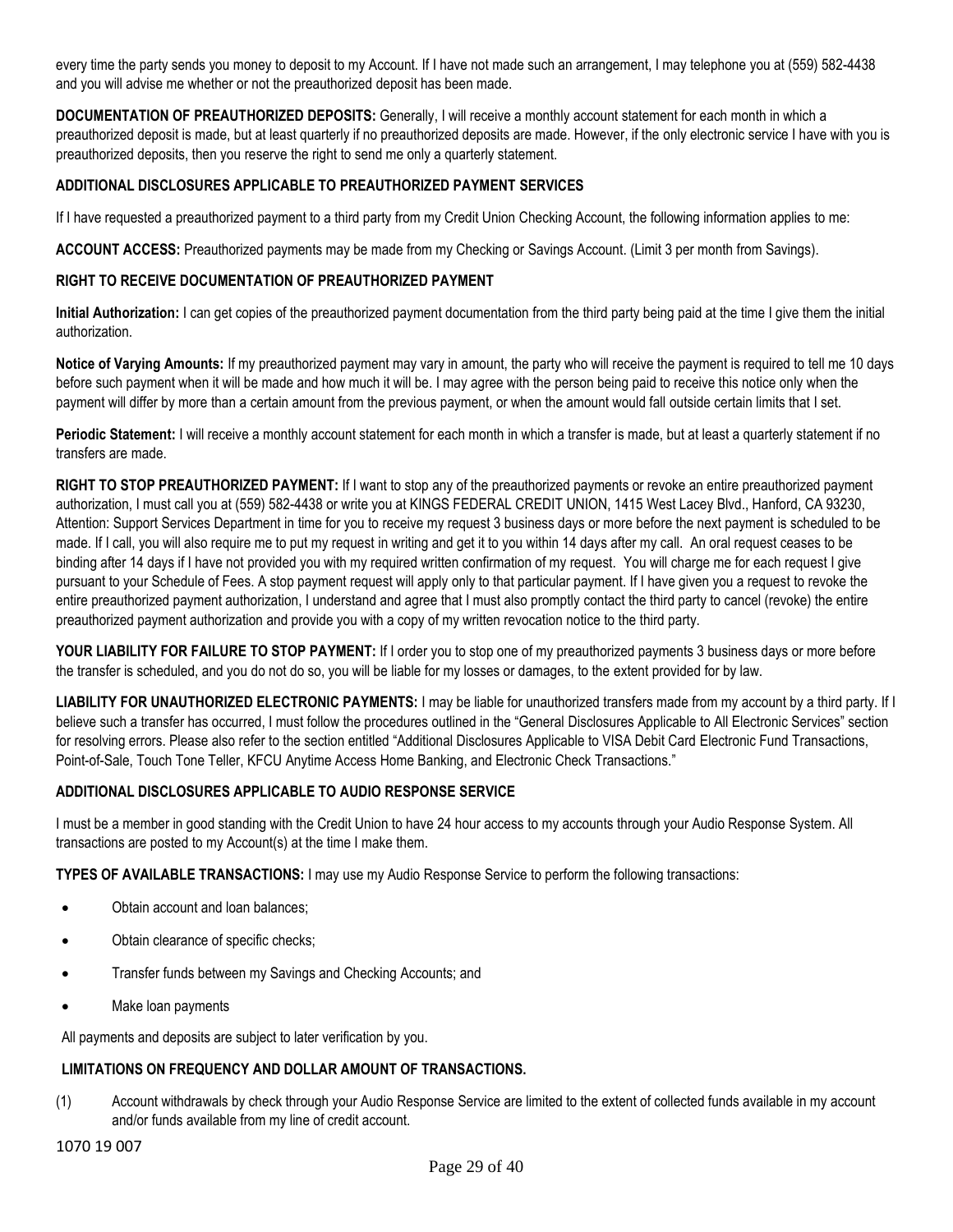- (2) For security reasons, any amounts over \$5,000 are subject to verification.
- (3) In the event my Audio Response Service PIN is lost or stolen, there may be restrictions on transactions I can make on the Audio Response Service.

**AUDIO RESPONSE SERVICE PERSONAL IDENTIFICATION NUMBER (PIN):** I understand that I cannot use the Audio Response Service system without an identification number, which you refer to as an Audio Response Service PIN. I am responsible for the safekeeping of my PIN and for all transactions by use of the Audio Response Service system through the use of the PIN. I will notify you immediately and send written confirmation if my Audio Response Service PIN is disclosed to anyone other than the joint owner of my account. I understand and agree that I must change the PIN immediately to prevent transactions on my account if anyone not authorized by me has access to the Audio Response Service PIN. If I disclose my Audio Response Service PIN to anyone, however, I understand that I have given them access to my account via the Audio Response Service and that I am responsible for any such transactions. I further understand that my Audio Response Service PIN is not transferable and I will not disclose the Audio Response Service PIN or permit any unauthorized use thereof.

## **ADDITIONAL DISCLOSURES APPLICABLE TO HOME BANKING "KFCU ANYTIME ACCESS"**

KFCU Anytime Access is your computer banking service that allows access to my accounts without assistance from your staff by using the Credit Union website and my own selected KFCU Anytime Access PIN.

**Minimum System Requirements.** In order to conduct transactions through the Service with you, I must satisfy the required hardware and software requirements posted by the Credit Union from time-to-time.

**I UNDERSTAND THAT THE CREDIT UNION DOES NOT MAKE ANY WARRANTIES ON EQUIPMENT, HARDWARE, SOFTWARE, OR INTERNET PROVIDER SERVICE, OR ANY PART OF THEM, EXPRESSED OR IMPLIED, INCLUDING, WITHOUT LIMITATION, ANY WARRANTIES OF MERCHANTABILITY OR FITNESS FOR A PARTICULAR PURPOSE. THE CREDIT UNION IS NOT RESPONSIBLE FOR ANY LOSS, INJURY, OR DAMAGES, WHETHER DIRECT, INDIRECT, SPECIAL, OR CONSEQUENTIAL, CAUSED BY THE INTERNET PROVIDER, ANY RELATED SOFTWARE, OR THE CREDIT UNION'S USE OF ANY OF THEM OR ARISING IN ANY WAY FROM THE INSTALLATION, USE, OR MAINTENANCE OF MY PERSONAL COMPUTER HARDWARE, SOFTWARE, OR OTHER EQUIPMENT.**

**Account Access.** KFCU Anytime Access is available for my Savings Accounts (with the exception of IRA accounts), Checking Accounts, Money Market Accounts, Personal Line of Credit Accounts, and loan account(s) (with the exception of VISA) using my PIN specific to this Service.

#### TRANSACTIONS AVAILABLE

I may use the KFCU Anytime Access service to perform the following transactions:

- Obtain account/loan balance and history information
- Obtain last dividend date and amount;
- Obtain clearance of specific checks;
- Transfers funds between my Checking, Savings, and Loan Accounts;
- Make loan payments;
- E-mail Credit Union and schedule future transfers;
- Make Check Deposits
- Pay bills through Bill Pay from checking; and
- Obtain copies of paid checks.

**Balance Inquiries.** Balance information available through KFCU Anytime Access may not be accurate because the balance information may not reflect all recent transactions. For accurate balance information, contact the Credit Union at (559) 582-4438.

#### **Limitations on Frequency and Dollar Amount of Transactions.**

- 1. Withdrawals from my Savings Account(s) or Checking Account(s) or loan advances on my Personal Line of Credit, whether by check or transfer to other accounts, are not limited in terms of minimum or maximum dollar amounts per transaction except as listed below.
- 2. All withdrawals and transfers from a Savings or Checking Account are limited to the extent of clear funds available in the Account.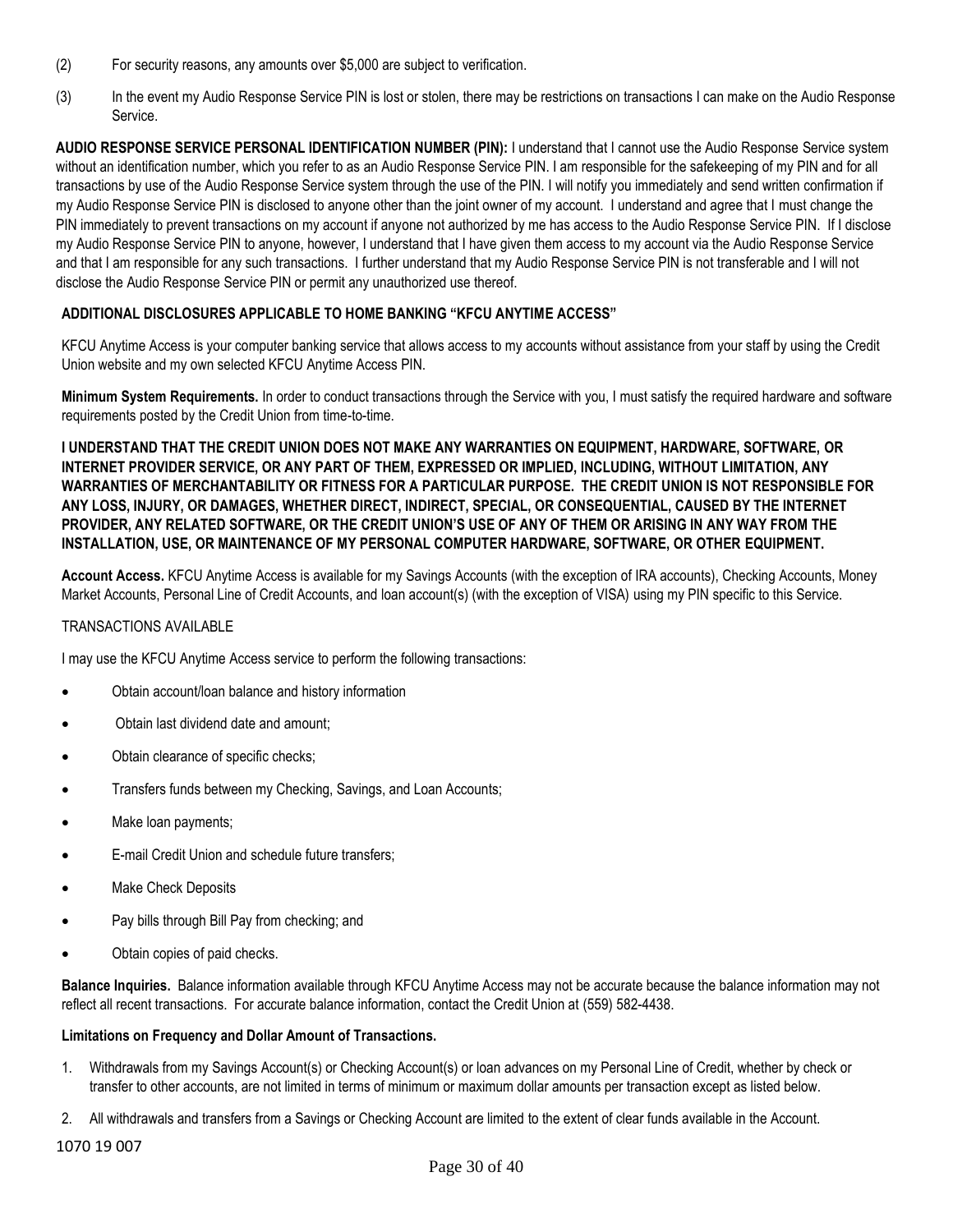- 3. All loan advances are limited to the amount available from the Personal Line of Credit and must be processed in increments of \$25.00.
- 4. There is no charge for KFCU Anytime Access.

**Authorization.** I authorize you to charge my designated account(s) for any transactions accomplished through the use of the KFCU Anytime Access Service, including the amount of any recurring payment that I make, and all charges as shown in the Schedule of Fees and Charges. I authorize you to transfer funds electronically between my designated account(s) according to my instructions initiated through KFCU Anytime Access.

**Eligibility.** I understand that in order to use KFCU Anytime Access, I must have an account in good standing and have a Security Code with you.

**KFCU Anytime Access PIN.** I understand that I cannot use KFCU Anytime Access without a member identification number which you refer to as a Security Code. I AGREE THAT THE USE OF THE SECURITY CODE CONSTITUTES A REASONABLE SECURITY PROCEDURE FOR ANY TRANSACTION.

I am responsible for the safekeeping of my Security Code and for all transactions made by use of KFCU Anytime Access. I will notify you immediately by phone and send written confirmation if my Security Code is disclosed to anyone other than the joint owner of my account or to another third party to whom I intentionally disclosed it. If I disclose my Security Code to anyone (including, without limitation, an account aggregate service provider), however, I understand and agree that I have given them access to my account via KFCU Anytime Access and I am responsible for any such transaction. I understand and agree that I must change the Security Code immediately to prevent transactions on my account if anyone not authorized by me has access to my Security Code. I further understand and agree that my Security Code is not transferable and I will not disclose it or permit any unauthorized use thereof.

If I voluntarily subscribe to a third party account aggregation service where my selected Credit Union deposit and loan account(s) as well as my accounts at other financial/investment institutions may be accessed on a website, I may be requested to give my Credit Union Security Code to the aggregate service provider. I understand that by doing so, I am providing the aggregate service provider access to my account(s) at the Credit Union.

You recommend that I change my Security Code regularly and that my Security Code contain at least seven (7) characters including numbers and letters and that I do not use a Security Code that could be easily guessed, such as my birthdate, last name, or other information that may be publicly available. You are entitled to act on instructions received under my Security Code. For security purposes, I must keep my Security Code and account information confidential. This means that I should memorize my Security Code and not write it down. If, through my own negligence or otherwise, I make my Security Code available to an unauthorized third party, I agree to notify you immediately. In such a case, I understand that you may terminate my access to the Anytime Access Service to protect the security of the Service and my Account.

The Credit Union will never contact me and ask me to provide my PINs, passwords, or Security Codes. If I am contacted by anyone claiming to be a representative of the Credit Union who asks me to provide any PIN, password, or Security Code, I understand that I should not provide my PIN, password, or Security Code and I will contact you at (559) 582-4438 immediately to report the incident.

The Credit Union recommends that I purchase and utilize anti-malware software as a defense against key loggers and certain forms of attacks by unauthorized third parties seeking access to or control over my account. Anti-malware is a term that is commonly used to describe various software products that may also be referred to as anti-virus or anti-spyware. Anti-malware software is used to attempt to prevent, detect, block, and remove adware, spyware, and other forms of malware such as key loggers.

The Credit Union recommends that commercial (business) Anytime Access users should perform an internal internet banking risk assessment and controls evaluation periodically.

Joint Accounts. If I utilize the Service to access my Accounts which are jointly owned, transactions performed on any such account by electronic means where my Security Code is utilized shall be considered authorized by me.

## **ADDITIONAL DISCLOSURES APPLICABLE TO MOBILE BANKING AND REMOTE DEPOSIT CAPTURE**

This Agreement contains the terms and conditions for the use of the Kings Federal Credit Union Mobile Remote Deposit Capture and/or other remote deposit capture services that Kings Federal Credit Union or its affiliates ("KFCU," "us," or "we") may provide to you ("you" or "we"). Other agreements that you have entered into with KFCU, including Depository Agreement and Disclosures governing your KFCU account, are incorporated by reference and made part of this Agreement. By accepting this Agreement, you agree to the terms set forth within and agreed to be subject to restrictions as set forth in this Agreement. This Agreement applies to Mobile Remote Deposit Capture ("Service") which includes image transmission of paper negotiable instruments as defined as an eligible item.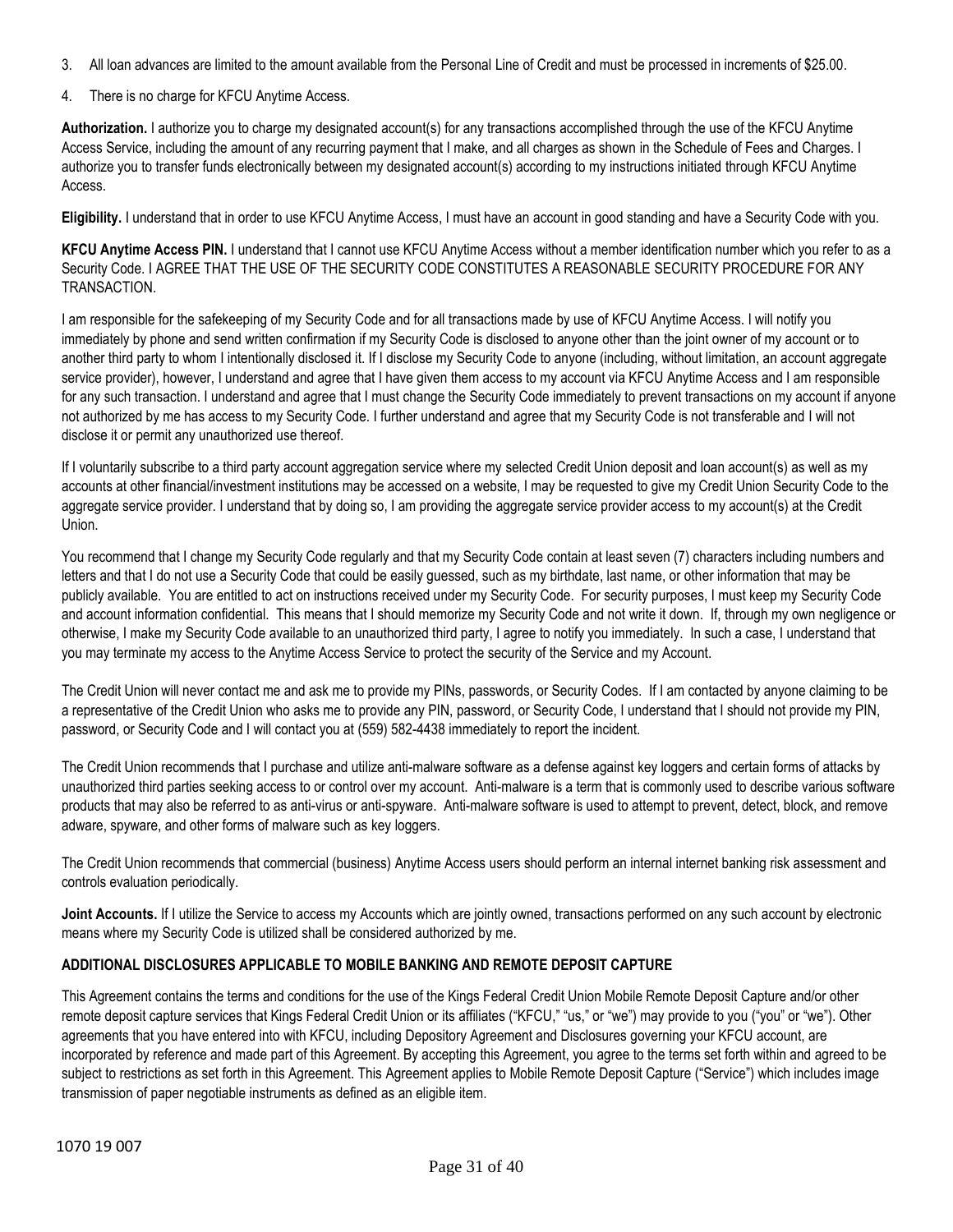**General terms/Service.** This Service is designed to allow you to make a deposit to your checking, savings, and money market accounts from home or other remote locations by taking images of checks and delivering images and the associated deposit information to KFCU. You may use the Service only for non-business, personal use in accordance with this Agreement. This Agreement applies to consumer accounts only.

Acceptance of these terms. Your use of the Service constitutes your acceptance of this Agreement. This Agreement is subject to change as determined by KFCU and we will notify you of any material changes through previously agreed upon communication methods including electronic communication. Your continued use of this Service will indicate your acceptance of the revised Agreement. Further, KFCU reserves the right, at its sole discretion, to change, modify, add, or remove portions from the Service.

**Limitations on Service.** When using the Service, you may experience technical or other difficulties. We do not assume responsibility for any technical or other difficulties or any resulting damages that you may incur. The Service has qualification requirements and we reserve the right to change the qualifications at any time without prior notice. We reserve the right to change, suspend, or discontinue the Service, in whole or in part, or your use of the Service, in whole or in part, immediately and at any time without prior notice.

**Limits.** Mobile Remote Deposit Capture are limited to:

- \$5,000.00 per item deposit
- \$5,000.00 per day

If we permit deposits in excess of these limits, they are still subject to the terms of this Agreement and we are not obligated to allow such a deposit at other times. We may adjust these limits at any time without prior notice.

**Eligibility.** To be eligible for the Service, you must satisfy the following requirements:

- Download, install, and utilize the Mobiliti™ application for Kings Federal Credit Union;
- Have a Credit Union checking or savings account in good standing;
- Be at least 18 years of age or older;
- Be current on all loans:
- Have no charged-off share accounts or loans;
- Be a member of KFCU for at least 90 days;
- Provide the Credit Union with a valid and current mailing address; and
- Have no more than 3 overdrafts or returned deposited items in the past 12 months.

Termination of the Services or abuse/misuse of the Service may result in the removal of mobile access (i.e., termination of your access to the Service) by the Credit Union.

**Ineligible Accounts.** The Credit Union does not allow Mobile Remote Deposit Capture for the following account types: Business Accounts, Retirement Accounts, or Share Certificates.

**Eligible Items.** You agree to image and deposit only "checks" as that term is defined in Federal Reserve Regulation CC ("Reg CC"). You agree that the image of the check transmitted to KFCU shall be deemed an "item" within the meaning of Article 4 of the Uniform Commercial Code.

**Ineligible Items.** You agree that you will not use the Service to scan and deposit any of the checks or other items listed below:

- Checks or items payable to any person or entity other than you.
- Checks or items payable to you and another party who is not a joint on the account.
- Checks payable to a business, organization, or estate.
- Third party checks (e.g., a check payable to someone else, endorsed and signed over to you)
- Checks that are incomplete (e.g., any item that does not contain the signature of the maker, endorsement signature(s), or other required information).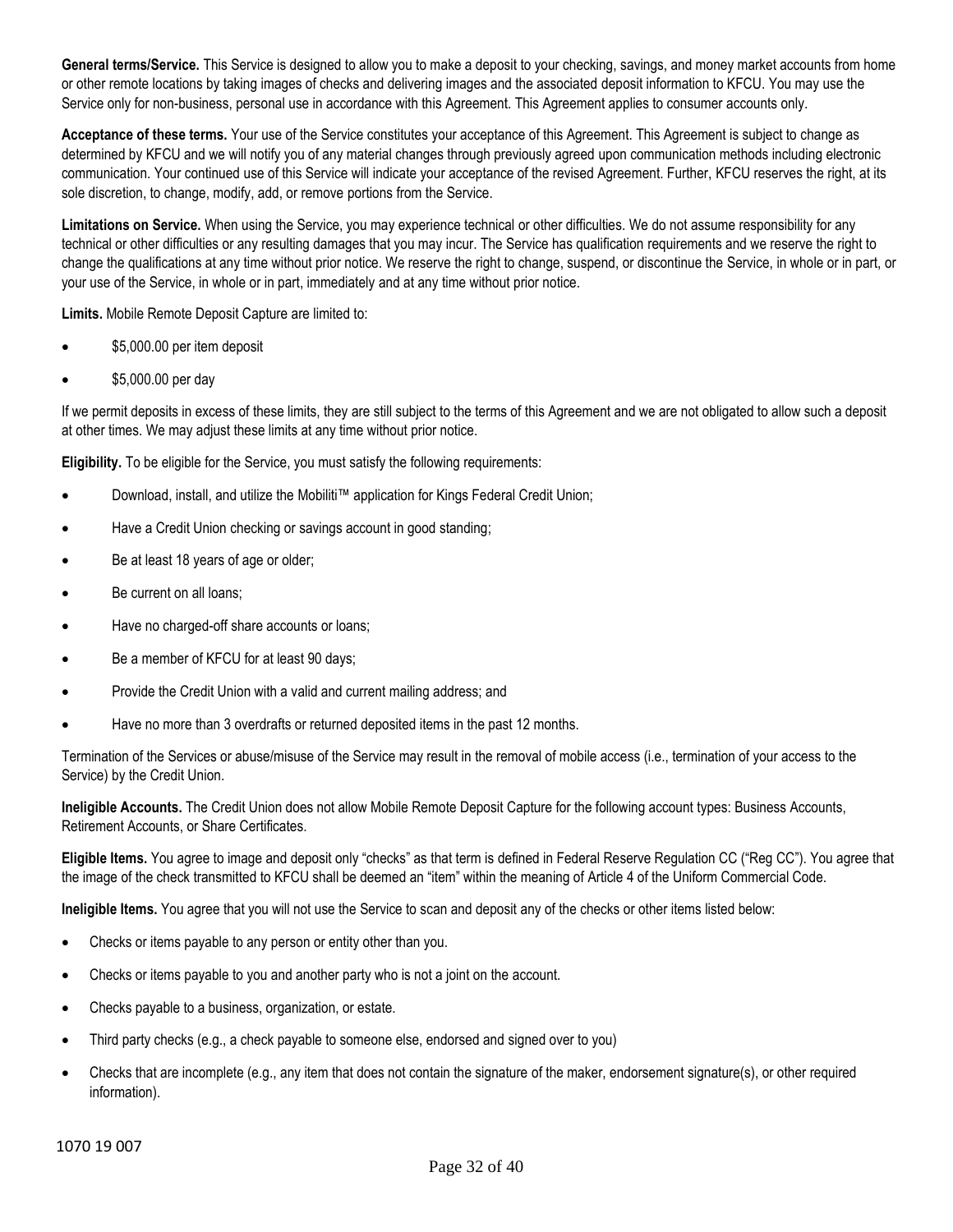- Check or items containing an obvious alteration to any of the fields on the front of the check or item, or which you know or suspect, or should know or suspect, are fraudulent or otherwise not authorized by the owner of the account on which the check or item is drawn.
- Checks or items previously converted to a substitute check, as defined by Reg CC.
- Check or items drawn on a financial institution located outside the United States.
- Checks or items that are remotely created checks as defined in Reg CC.
- Checks or items not payable in United States Currency.
- Checks payable to "Cash," "Kings Federal Credit Union," or "KFCU."
- Starter or counter checks.
- Money orders, travelers checks, or Amex gift cheques
- Checks or items dated more than 6 months prior to the date of the deposit.
- Checks or items that are post-dated and deposited prior to the date on that item.
- Checks that have previously been returned unpaid for any reason.
- Checks prohibited by KFCU current procedures relating to the Service or which are otherwise deemed unacceptable, in KFCU's sole and absolute discretion.

**Image Submission.** The image submitted must be clear and legible and must include: Date, Pay to the order of, Name of Payee, Specific amount, and Signature. The image quality must meet the standards, as amended from time to time, established by the American National Standards Institute, the Board of Governors of the Federal Reserve, or any other regulatory agency, clearing house or association. Items not meeting specific standards as determined by system identification and or Credit Union standards are subject to rejection. If you have endorsed an item that has been rejected for submission through Service, that item must be presented in person at one of our locations.

**Endorsements.** All checks submitted for deposit must be endorsed with the following restrictive endorsement: "For Mobile Deposit Only at KFCU" with your signature or as otherwise instructed by KFCU. The Credit Union will not accept third party checks through mobile deposit capture. All Endorsements must be in either blue or black ink as required for processing.

**Receipt of Deposit.** All images processed for deposit through Service will be treated as "deposits" under your current Account Agreement with us and will be subject to all terms of the Account Agreement. When we receive an image through the Service, the system will notify you to of receipt of the image. Receipt of the image does not mean that the item contains no errors and may not be rejected. We reserve the right, at our sole and absolute discretion, to reject any image for deposit into your account. The manner in which the items are cleared, presented for payment, and collected shall be in KFCU's sole discretion subject to the Depository Agreement and Disclosures governing your account. You will be notified of all rejections. We are not responsible for images or items which we do not receive. Items that are received after 1:00 pm Pacific Time will be processed on the next business day.

**Retention of the Negotiable Instrument.** You must securely retain the original checks(s) (deposited items) for a period of no less than 60 days. You agree that you will never re-present the original check unless specifically requested by the Credit Union. In the event that an item cannot be read through the Service process, the Credit Union may request the payee to submit the paper item for processing. After the end of the retention period, the original items should be destroyed writing "VOID" on the front of the check and then destroying it by crosscut shredding.

**Errors.** Notify us at 559-582-4438 as soon as possible, if you believe your statement is incorrect, or if you need more information about a transaction listed on the statement. You agree to notify KFCU of any suspected errors regarding items deposited through the Service right away, and in no event later than 60 days after the item FIRST appears on your periodic KFCU account statement. If you do not notify us within 60 days from the date your statement was sent to you, you may not be compensated for any loss.

**Risk of Loss.** In the event of a system failure or interruption, your data may be lost or destroyed. Any remote deposit that you initiated, were in the process of completing, or completed shortly before a system failure or interruption should be verified by you through means other than online to ensure the accuracy and completeness of such transaction(s). You assume the risk of loss of your data during any system failure or interruption and the responsibility to verify the accuracy and completeness of any remote deposit so affected.

**Hardware and Software.** In order to use the Service, you must obtain and maintain, at your expense, compatible hardware and software as specified by KFCU from time to time. See kingsfcu.com for current hardware and software specifications. KFCU is not responsible for any third party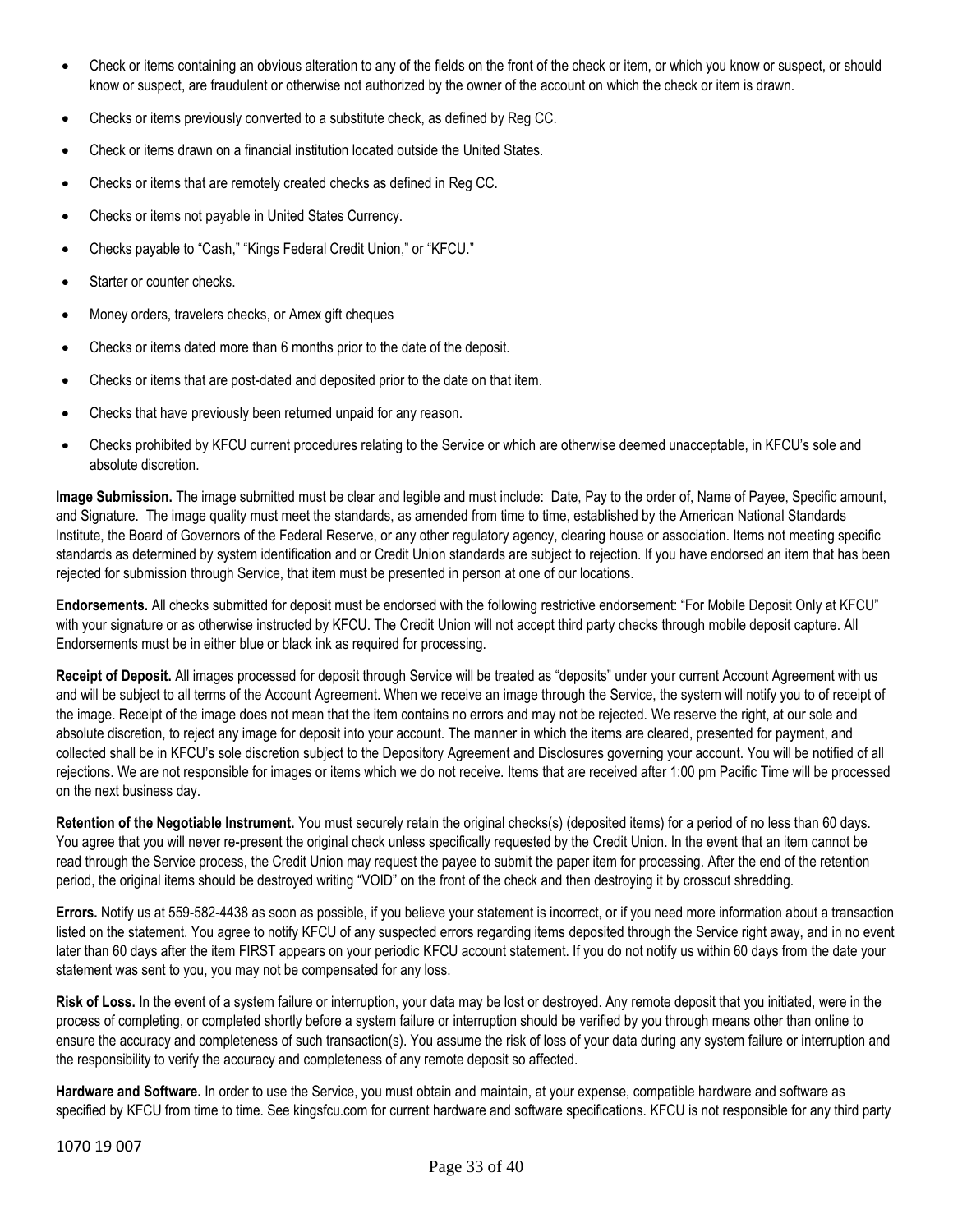software you may need to use the Service. Any such software is accepted by you "as is" and is subject to the terms and conditions of the software agreement you enter into directly with the third party software provider at time of download and installation.

**Ownership & License.** You agree that KFCU retains all ownership and proprietary rights in the Service, associated content, technology, and website(s). Your use of the Service is subject to and conditioned upon your complete compliance with this Agreement. Without limiting the effect of the foregoing, any breach of this Agreement immediately terminates your right to use the Service. Without limiting the restriction of the foregoing, you may not use the Service (i) in any anti-competitive manner, (ii) for any purpose which would be contrary to KFCU's business interest, or (iii) to KFCU's actual or potential economic disadvantage in any aspect. You may use the Service only for non-business, personal use in accordance with this Agreement. You may not copy, reproduce, distribute, or create derivative works from the content and agree not to reverse engineer or reverse compile any of the technology used to provide the Service.

**DISCLAIMER OF WARRANTIES.** YOU AGREE YOUR USE OF THE SERVICE AND ALL INFORMATION AND CONTENT (INCLUDING THAT OF THIRD PARTIES) IS AT YOUR RISK AND IS PROVIDED ON AN "AS IS" AND "AS AVAILABLE" BASIS. WE DISCLAIM ALL WARRANTIES OF ANY KIND AS TO THE USE OF THE SERVICES, WHETHER EXPRESS OR IMPLIED, INCLUDING, BUT NOT LIMITED TO, THE IMPLIED WARRANTIES OF MERCHANTABILITY, FITNESS FOR A PARTICULAR PURPOSE, AND NONINFRINGEMENT. WE MAKE NO WARRANTY THAT THE SERVICE:

- (i) WILL MEET YOUR REQUIREMENTS;
- (ii) WILL BE UNINTERRUPTED, TIMELY, SECURE, OR ERROR-FREE;
- (iii) THE RESULTS THAT MAY BE OBTAINED FROM THE SERVICE WILL BE ACCURATE OR RELIABLE; OR
- (iv) ANY ERRORS IN THE SERVICE OR TECHNOLOGY WILL BE CORRECTED.

**LIMITATION OF LIABILITY. YOU AGREE THAT WE WILL NOT BE LIABLE FOR ANY DIRECT, INDIRECT, INCIDENTAL, SPECIAL, CONSEQUENTIAL, OR EXEMPLARY DAMAGES, INCLUDING, BUT NOT LIMITED TO, DAMAGES FOR LOSS OF PROFITS, GOODWILL, USE, DATA, OR OTHER LOSSES RESULTING FROM THE USE OR THE INABILITY TO USE THE SERVICE INCURRED BY YOU OR ANY THIRD PARTY ARISING FROM OR RELATED TO THE USE OF, INABILITY TO USE, OR THE TERMINATION OF THE USE OF THIS SERVICE, REGARDLESS OF THE FORM OF ACTION OR CLAIM (WHETHER CONTRACT, TORT, STRICT LIABILITY, OR OTHERWISE), EVEN IF KFCU HAS BEEN INFORMED OF THE POSSIBILITY THEREOF.**

#### **USER WARRANTIES AND INDEMNIFICATION.** You warrant to KFCU that:

- a. You will only transmit eligible items that are properly endorsed;
- b. Images will meet the image quality standards;
- c. You will not transmit duplicate items;
- d. You will not deposit or represent the original item;
- e. All information you provide to KFCU is accurate and true; and
- f. You will comply with this Agreement and all applicable rules, laws, and regulations.

You agree to indemnify and hold harmless KFCU from any loss for breach of this warranty provision.

**Other terms.** You may not assign this Agreement. This Agreement is entered into in Hanford, CA, and shall be governed by the applicable laws of the State of California and of the United States. A determination that any provision of this Agreement is unenforceable or invalid shall not render any other provision of this Agreement unenforceable or invalid.

#### **ADDITIONAL DISCLOSURES APPLICABLE TO BILL PAY SERVICE SYSTEM REQUIREMENTS**

To use Bill Pay I must have a computer, modem, Internet Service, browser, my account number, and a PIN or Access Code.

#### **RIGHT TO STOP PAYMENT OF PREAUTHORIZED TRANSFERS AND RIGHT TO RECEIVE NOTICE OF VARYING AMOUNTS**

a. Right to stop payment and procedure for doing so.

If I have told you in advance to make regular payments out of my account, I can also stop any of these payments. Here's how: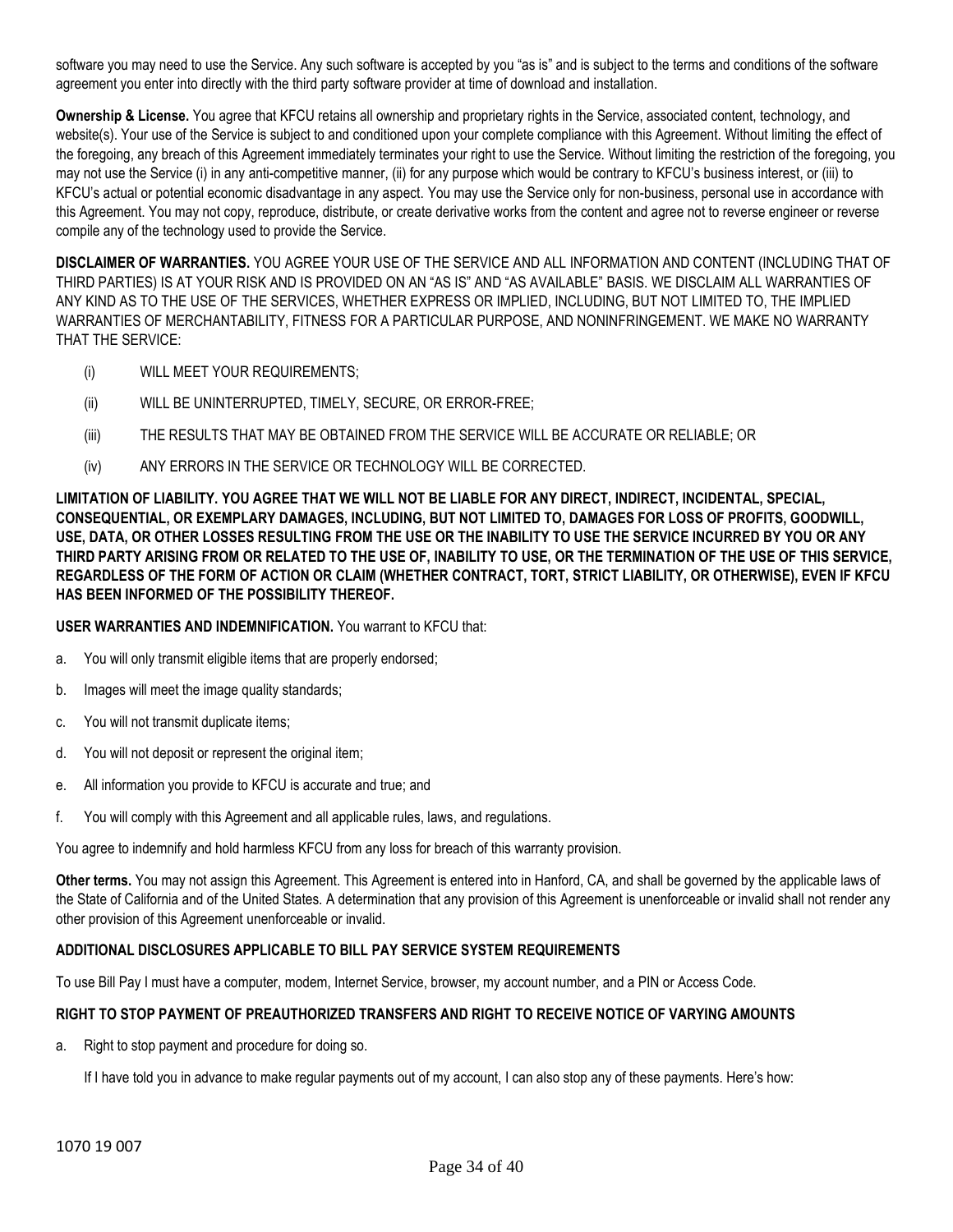Call you at (559) 582-4438 for Bill Pay services or write to us at 1415 W. Lacey Boulevard, Hanford, CA 93230, in time for you to receive my request three (3) business days or more before the payment is scheduled to be made. If I call, you may also require me to put my request in writing and get it to me within fourteen (14) days after I call.

b. Notice of varying amounts.

If these regular payments vary in amount, the person I am going to pay will tell me ten (10) days before each payment, when it will be made and how much it will be. I may choose instead to get this notice only when the payment would differ by more than a certain amount from the previous payment, or when the amount would fall outside certain limits that I set.

### **TRANSACTIONS AVAILABLE**

I may use my Bill Pay Service to perform the following transactions:

- **Add/Edit Merchants:** Merchant refers to the entity to which I pay bills. The merchant can be a company, organization, or individual. The Add/Edit Merchant feature allows me to add merchants to delete merchants from or edit merchant information on my personal list of merchants.
- **Make nonrecurring payments from my Checking Account:** This feature allows me to schedule one-time payments to merchants. This feature enables me to specify the amount of the payment and the processing date.
- **Make recurring payments from my Checking Account:** This feature allows me to schedule recurring payments to merchants.
- **View History:** View History permits me to see payments made over a specified time period.

### **LIMITATIONS ON TRANSACTIONS**

The following are limitations to the use of the Credit Union's Bill Pay Service:

- The maximum I may withdraw by check is \$10,000 during any 24-hour period;
- Bill payments can only be made from my Checking Account;
- Payments cannot be made for tax payments, court-ordered payments, or payments to payees outside of the United States;
- If I close the designated bill payment Checking Account, all scheduled payments will be stopped;
- I cannot stop a payment if the payment has already been processed; and
- I can schedule payments 24 hours a day, seven days a week; however, payments scheduled on a Saturday, Sunday, or holiday will be processed within one to two business days.

#### **METHODS AND RESTRICTIONS**

Payments are made to my payee either electronically via the Automated Clearing House (ACH) or by check or laser draft. The method of payment depends upon the processing method that can be accommodated by the payee or by the bill payment service provider.

It is important that I take into consideration what method of bill payment will be used when scheduling bill payments to ensure payment deadlines are met. If the payee accepts electronic bill payment, the payment may take up to four (4) business days to process. If the payee does not accept electronic bill payment, the payment will be sent in a check form, and may take up to ten (10) business days to process.

## **MEMBER RESPONSIBILITIES**

I am responsible for:

- Any late payment, late fees, interest payments, and service fees charged by merchant(s);
- Any overdraft, NSF, or stop payment fees charged by the Credit Union as a result of these transactions;
- Data input of payee information (payment amount(s), name, address, and any other pertinent information);
- Written notification to the Credit Union in the event I wish to cancel this service; and
- I must allow sufficient time for bill payments to be processed so that the funds can be delivered to the merchant on or before the due date.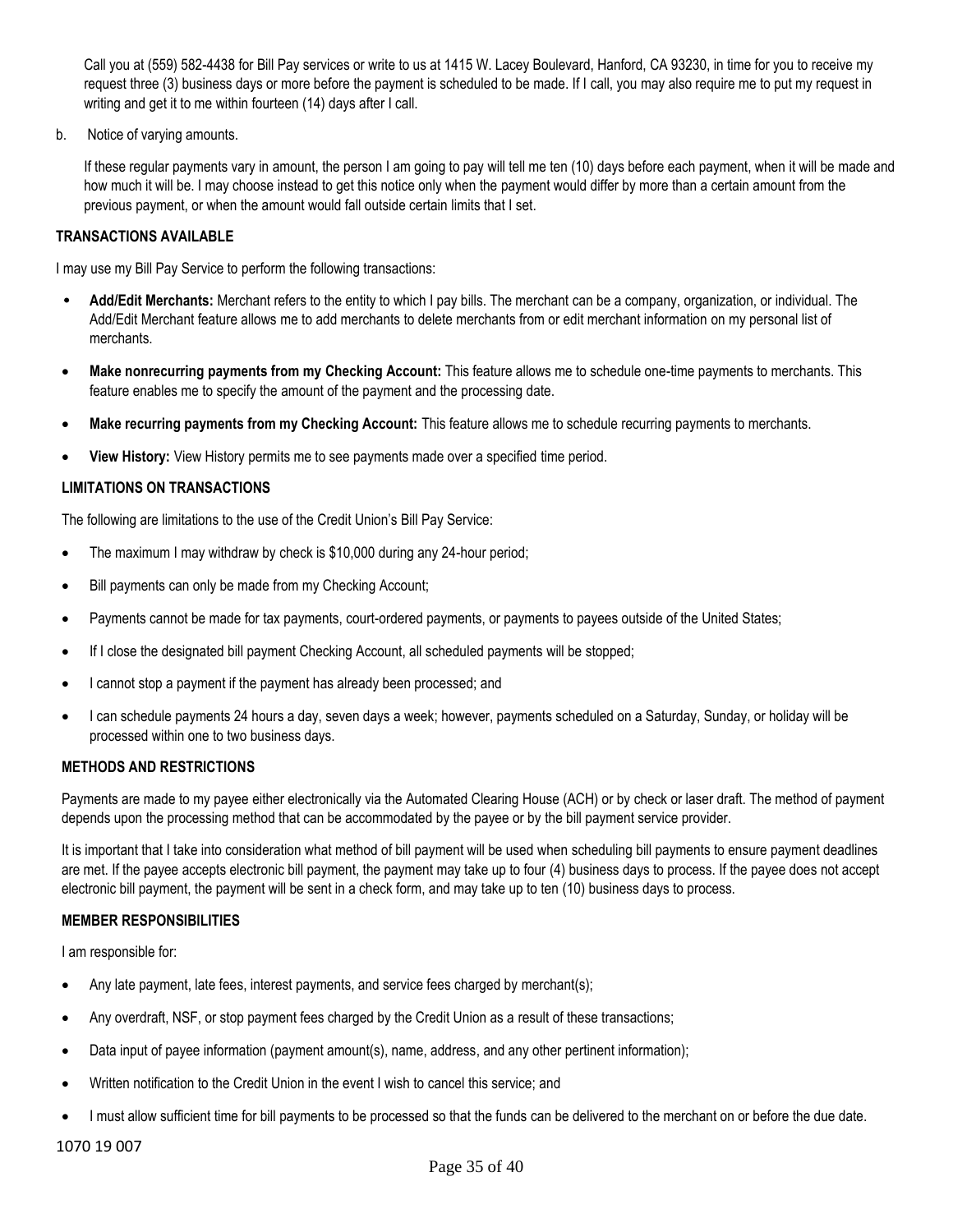## **ADDITIONAL DISCLOSURES APPLICABLE TO ATM ELECTRONIC FUND TRANSACTIONS**

If I requested you to issue to me a VISA Debit Card to be used to transact business at any of your proprietary ATMs or any Shared Network ATMs, were approved for the Card, and have activated a Personal Identification Number (PIN) I have selected, the following information applies to me:

**TYPES OF AVAILABLE TRANSACTIONS & LIMITS ON TRANSACTIONS:** Types of available transactions are listed below. Transaction types and services may be limited on certain ATMs on the systems which are not owned by you (non-proprietary ATMs) (such as, for example, withdrawal limits). All ATMs that you own or operate are identified as your own machines. If a transaction or service type is not available, the attempted transaction will generally be refused as an "invalid transaction." In addition, transactions at certain ATMs on the systems which are not owned by you may be subject to a service fee charged by the owner of the terminal.

Transactions, including deposits, performed at your ATMs are processed on the same business day if they are completed before 2:00 p.m. at your Branch ATMs, Monday through Friday, Pacific Standard Time, and will generally be available on the second business day after the day of my deposit. Transactions after that time or on Saturdays, Sundays, or Holidays may be processed on the first business day following the transaction. Transactions not performed at your ATMs are processed within two business days. Funds from any deposits (cash or checks) made at ATMs you do not own or operate will be available on the fifth business day after the day of my deposit.

**ACCOUNT ACCESS:** The ATM services which you make available to me and which are covered by this Disclosure and Agreement are:

- 1. Deposits to my Savings Account(s) and Checking Account(s) at your proprietary (Credit Union owned) ATMs or the Co-op ATM network;
- 2. Withdrawals from my Savings Account(s) and Checking Account(s) at your proprietary ATMs and other shared network ATMs;
- 3. Transfers between my Savings Account(s) to my Checking Account(s) within the same member number; and
- 4. Balance inquiries at your proprietary ATMs and at other shared network ATMs.

You reserve the right to offer additional services in the future and if so, I will be notified of them.

Unless otherwise noted, the above services are generally available at ATMs on the Star®, Cirrus®, and CO-OP® Shared Network Systems. Services, however, may be restricted on certain ATMs on the systems that are not owned by you. In such case, an attempted transaction may be refused by the Shared Network ATMs.

I understand and agree that you accept funds deposited at ATMs subject to your verification and collection, and receipts issued by an ATM are binding only after verification. Funds deposited by check may be unavailable for withdrawal until collected by you. The delay will depend on your policies as permitted by law, and I will refer to your Disclosure of Funds Availability Policy for details.

By using my ATM Card or VISA Debit Card in conjunction with my PIN at an ATM, I authorize you to provide account balance information or to make withdrawals and transfers into or from my accounts with you, in accordance with the instructions given to the ATM. Furthermore, I authorize you to make advances on my line of credit account.

If I authorize you to issue an ATM Card or VISA Debit Card (or any other access device) to any third party, or if I permit any person to use my Card, I understand that I, thereby, authorize that person to withdraw funds from any account (including my line of credit account) which can be accessed using the ATM Card or VISA Debit Card.

**Balance Inquiries.** Balance information available through the ATM may not be accurate because the balance information may not reflect transactions that occurred within the past 72 hours. For accurate balance information, contact the Credit Union at (559) 582-4438.

**ATM Fees.** You may charge an ATM Foreign Transaction Fee for any transactions at ATMs not owned by you or the CO-OP® Network. In addition, when I use an ATM not owned by you, I may be charged a fee by the ATM operator and/or any network used (and I may be charged a fee for a balance inquiry even if I do not complete a fund transfer).

#### **LIMITATIONS ON FREQUENCY AND DOLLAR AMOUNT OF TRANSACTIONS:**

- 1. Withdrawals from most ATMs are limited to a maximum of \$300.00 per day. Note, however, that withdrawal limitations may vary at individual machines on other shared network ATMs. You reserve the right to adjust my maximum per day cash disbursement levels, from time to time, in your sole discretion.
- 2. In addition, I am limited to a maximum of \$300.00 in withdrawals each 24 hours.
- 3. Minimum withdrawal amounts and increment amounts may vary depending on the system or machine I access. For example, the minimum withdrawal and increment amount at Shared Network machines is generally \$20.00.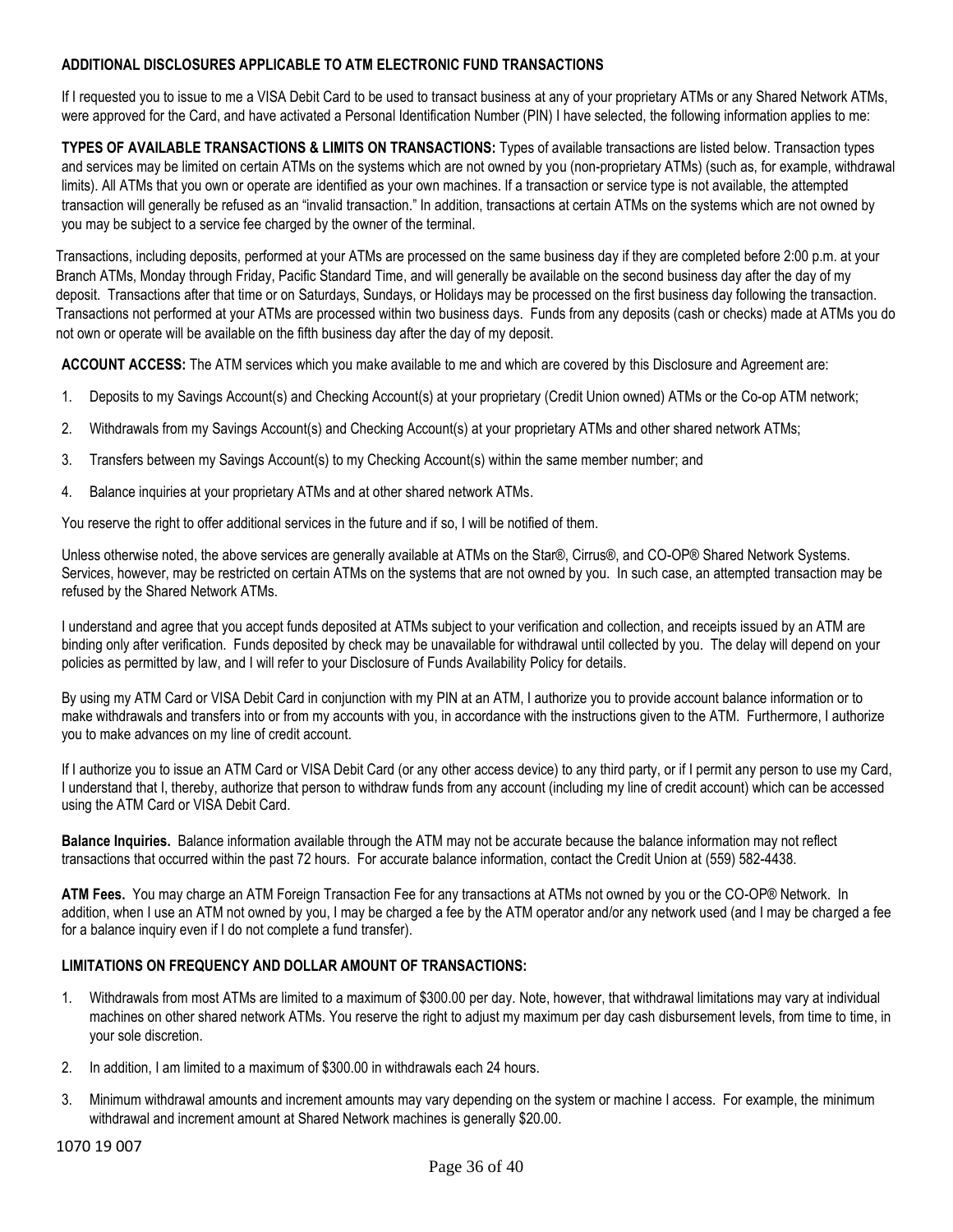4. For security reasons, in the event my ATM Card, VISA Debit Card, or VISA Credit Card or the PIN is lost or stolen, there may be restrictions on transactions I can make on the ATM System.

**MY VISA DEBIT CARD:** A VISA Debit Card and a Personal Identification Number (PIN) will be used each time I use an ATM or Point-of-Sale terminal. I have the right to select my own PIN or change my existing PIN at any of your branches. The following conditions must be observed for both the privacy and protection of my account and the system:

- 1. KEEP MY CARD IN A SAFE PLACE AND PERMIT NO UNAUTHORIZED PERSON TO USE IT;
- 2. I MUST NOT (A) TELL ANY UNAUTHORIZED PERSON MY PIN, (B) WRITE MY PIN ON MY CARD, (C) WRITE MY PIN ON A SEPARATE PIECE OF PAPER AND KEEP IT IN MY PURSE OR WALLET WITH MY CARD, OR (D) OTHERWISE MAKE IT AVAILABLE (THROUGH THEFT, MY OWN NEGLIGENCE, OR OTHERWISE) TO ANYONE ELSE;
- 3. I MUST TELL YOU IMMEDIATELY OF ANY LOSS OR THEFT OF MY CARD AND/OR PIN.
- 4. IF I AUTHORIZE YOU TO ISSUE A CARD (OR ANY OTHER ACCESS DEVICE) TO ANYONE ELSE, I AUTHORIZE THAT INDIVIDUAL TO WITHDRAW FUNDS FROM ANY ACCOUNT WHICH CAN BE ACCESSED BY THE CARD, REGARDLESS OF WHETHER THAT INDIVIDUAL IS AUTHORIZED TO WITHDRAW MONEY FROM THE ACCOUNT BY ANY MEANS OTHER THAN BY USE OF THE CARD. IF I GIVE MY CARD OR PIN TO ANYONE, ANY WITHDRAWAL OR TRANSFER BY THAT PERSON WILL BE CONSIDERED TO BE AUTHORIZED BY ME.

**SAFETY AT THE ATM:** I understand that I should use caution at all times when using an ATM. Some precautions I can take are: observe the area for anything unusual or suspicious; lock my vehicle when I leave it; have my Visa Debit Card in my hand as I approach the machine; avoid reaching into my wallet or purse in front of the ATM; avoid counting my cash at the ATM when using a drive-up ATM; lock the doors and roll up all but the driver's side window. If I feel unsafe for any reason, I should leave the area immediately. If someone follows me after using the ATM, I should quickly go to a safe area that is well populated and well lit. I should report any incident to the police as soon as possible.

**PERSONAL IDENTIFICATION NUMBER:** I agree to memorize my PlN(s) and will not write it on the card(s) or anywhere else. If I forget the number, I should contact you and you will re-PIN or order a PIN mailer for a fee disclosed on our Schedule of Fees.

**OWNERSHIP OF THE VISA DEBIT CARD:** The Card remains your property and I agree to surrender the Card to you upon demand. You may cancel, modify, or restrict the use of any Card upon proper notice or without notice if my account is: (a) overdrawn; (b) if you are aware that I have violated any term of this Disclosure and Agreement, whether or not you suffer a loss; or (c) where necessary to maintain or restore the security of my account(s) or the ATM or POS system. You also reserve the right to recall the Card(s) through retrieval by any of the ATMs.

MAKING ELECTRONIC FUND TRANSACTIONS: I agree to follow the instructions posted or otherwise given by you or any ATM Network or POS terminal concerning use of the machines.

#### **ADDITIONAL DISCLOSURES APPLICABLE TO VISA DEBIT CARD WHEN USED FOR POINT-OF-SALE (POS) TRANSACTIONS**

**TYPES OF AVAILABLE TRANSACTIONS AND LIMITS ON TRANSACTIONS:** By use of my ATM Card or VISA Debit Card at a point-of-sale terminal, I authorize you to make withdrawals from my designated checking account for cash advances and/or purchases.

**ACCOUNT ACCESS:** I may use my Card to withdraw cash from my designated checking account by way of a cash advance from merchants, financial institutions, or others who honor the Card(s) and/or pay for purchases from merchants, financial institutions, and others who honor the Card(s).

When I use my VISA Debit Card to pay for goods or services at a merchant or point-of-sale terminal, or to obtain cash, I use it as a debit card and it works like a check written on my account. My VISA Debit Card is not a credit card, which means that I cannot defer payment of my VISA Debit Card transactions.

I must follow the merchant's, financial institution's, or other person or entity who honors the card's rules and instructions and I may be asked to enter my PIN or sign a sales slip. Some merchants may impose a fee for VISA Debit Card use and you will not be liable for that fee or if the merchant, financial institution, or other person or entity refuses to accept your VISA Debit Card or VISA Debit Card number.

I understand that some participating merchants (such as hotels, car rental companies, restaurants, or gas stations) may initiate electronic notices seeking validation of the Card and/or approval of the anticipated purchase amount. Such an anticipated purchase amount may exceed the amount of the actual purchase transaction. You may place a hold against my designated checking account for the anticipated amount. The hold may remain in effect from the time the notice is received by you up to the time the merchant draft or other item is presented. The amount of the actual purchase transaction is then deducted from my designated checking account.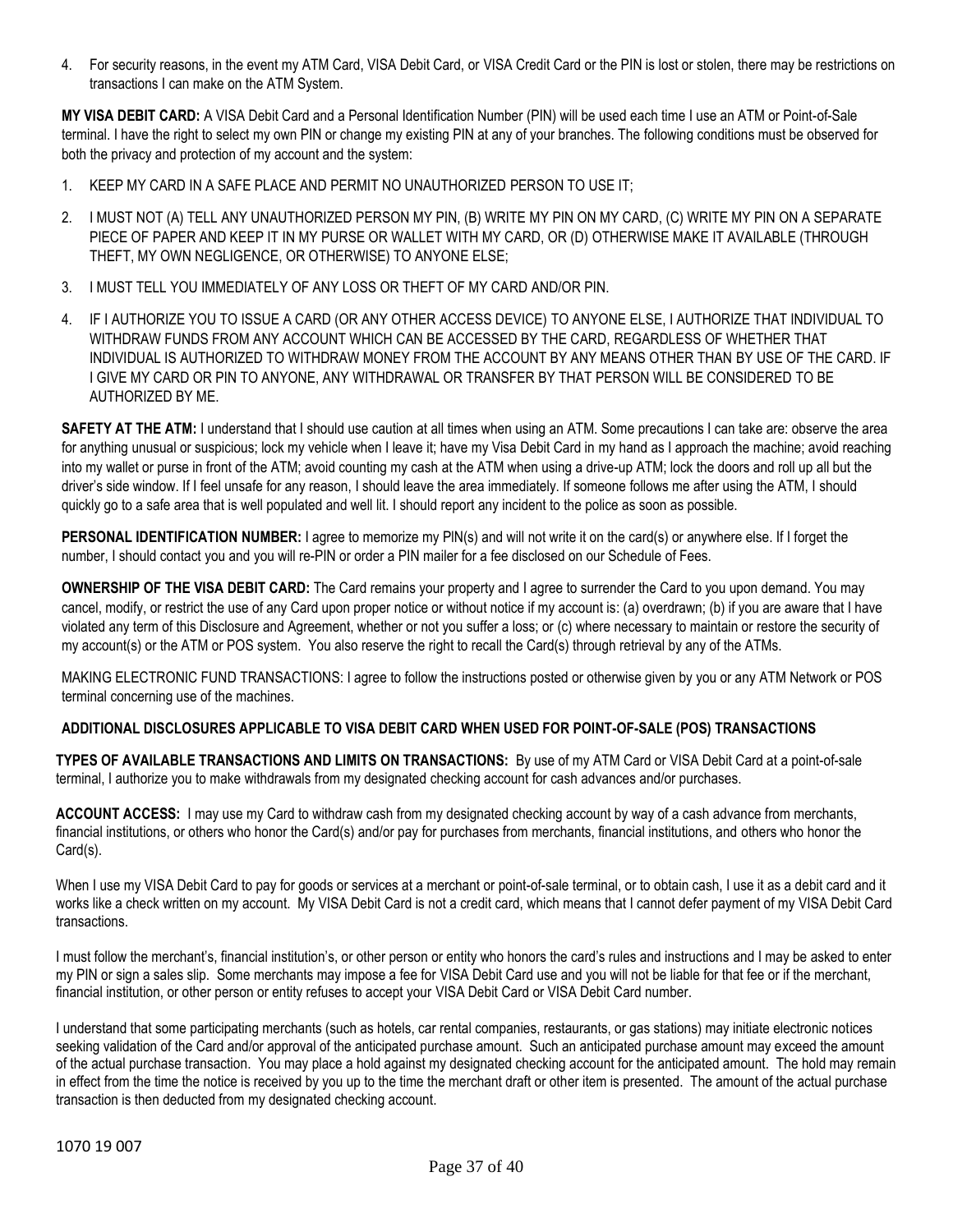I may not stop payment on a VISA Debit Card transaction. Furthermore, in the event of a dispute, I may have to settle directly with the merchant, financial institution, or other person or entity that honored the Card. If the merchant misrepresents the quality, price, or warranty of the goods or services which I paid for with my VISA Debit Card, I agree to indemnify you from and against any and all damages, costs, liabilities, and expenses (including attorneys' fees and expenses) which may result, directly or indirectly, from such misrepresentation. If I breach or do not fulfill the terms of this Disclosure and Agreement with you, I also agree to indemnify you from and against any and all damages, costs, liabilities, and expenses (including attorneys' fees and expenses) which may result, directly or indirectly, therefrom.

**LIMITATIONS ON FREQUENCY AND DOLLAR AMOUNTS OF TRANSACTIONS:** I may make cash advances and purchases only to the extent that I have available funds in my designated checking account plus available funds in my designated overdraft sources. Purchase transactions with a VISA Debit Card are limited to \$2,000.00 each 24-hours. For security reasons, there may be limits on the number of these transactions that may be authorized.

**RETURNS AND ADJUSTMENTS (VISA DEBITCARDS):** Merchants and others who honor VISA Debit Cards may give credit for returns or adjustments, and they will do so by sending you a credit slip that you will post to my designated checking account.

**FOREIGN TRANSACTIONS (VISA DEBIT CARDS):** Purchases, cash advances, and credits made in foreign currencies will be billed to my Account in U.S. dollars. The conversion to U.S. dollars will be made in accordance with VISA operating regulations for international transactions. The exchange rate between the transaction currency and the billing currency used for processing international transactions is a rate selected by VISA from the range of rates available in wholesale currency markets for the applicable central processing date, which rate may vary from the rate VISA itself receives, or the government-mandated rate in effect for the applicable central processing date. The conversion rate may be different than the rate on the day of the transaction or date of the posting of the account. When a credit to the account does not fully offset a charge to the account due to changes in the rate, I am responsible for the difference.

**Notice Regarding Non-VISA Pinless Debit Card Transactions:** You allow non**-**VISA debit transaction processing. This means I may use my VISA Debit Card on a PIN-Debit Network\* (a non-VISA network) without using a PIN to authenticate my transactions.

The non-VISA debit networks for which such transactions are allowed is CO-OP, Star, and CIRRUS systems. Examples of the types of actions I may be required to make to initiate a transaction on a Pin-Debit Network include initiating a payment directly with the biller (possibly via telephone, Internet, or kiosk locations), responding to a logo displayed at a payment site and choosing to direct payment through that network, and having my identity verified using known information derived from an existing relationship with us instead of through the use of a PIN. Please be advised that the terms and conditions of my agreement with you relating to VISA debit transactions do not apply to non-VISA debit transactions. For example, the additional limits on liability (sometimes referred to as VISA's zero-liability program) and the streamlined error resolution procedures offered on VISA Debit Card transactions are not applicable to transactions processed on a PIN-Debit Network. If you have any questions about non-Visa debit transactions, please call us at (559) 582-4438.

\*VISA rules generally define PIN-Debit Network as a non-VISA debit network that typically authenticates transactions by use of a personal identification number (PIN) but that is not generally known for having a card program.

## **ADDITIONAL DISCLOSURES APPLICABLE TO ELECTRONIC CHECK TRANSACTIONS**

If I have authorized a one-time transfer of funds from my account via automated clearing house (ACH) where I have provided a paper check or check information to a merchant or other payee in person or by telephone to capture the routing, Account, and serial numbers to electronically initiate the transfer (an "Electronic Check Transaction"), the following applies to me:

**TYPES OF AVAILABLE TRANSACTIONS:** I may authorize a merchant or other payee to make a one-time Electronic Check Transaction from my Checking Account using information from my check to (1) pay for purchases or (2) pay bills. I may also authorize a merchant or other payee to debit my Checking Account for returned check fees or returned debit entry fees.

I may make such a payment via ACH where I have provided a paper check to enable the merchant or other payee to capture the routing, account, and serial numbers to initiate the transfer whether the check is blank, partially completed, or fully completed and signed; whether the check is presented at POS or is mailed to a merchant or other payee or lockbox and later converted to an EFT; whether the check is retained by the consumer, the merchant, other payee, or the payee's financial institution; or I have provided the merchant or payee with the routing, account, and serial numbers by telephone to make a payment or a purchase.

**ACCOUNT ACCESS:** Electronic Check Transactions may be made from my Checking Account only.

**LIMITATIONS ON DOLLAR AMOUNTS OF TRANSACTIONS:** I may make Electronic Check Transactions only to the extent that I have available clear funds in my Checking Accounts or available funds in my designated overdraft sources.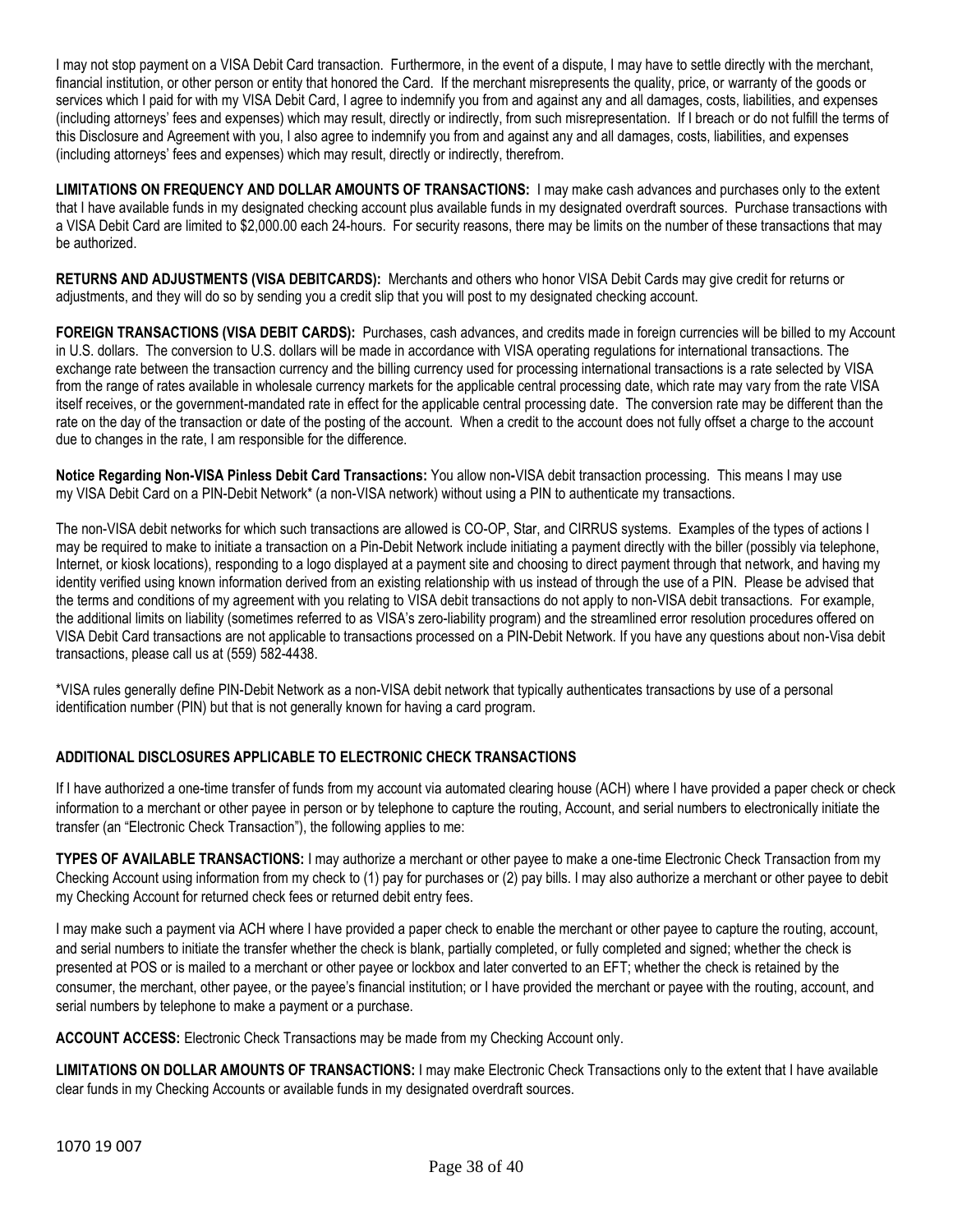**REMOTELY-CREATED CHECKS:** If the Electronic Check Transaction involves a remotely-created check, you reserve the right to accept or reject the item for deposit into any of my Accounts. If I deposit a remotely-created check into any of my Accounts, I represent and warrant to you that I have instituted procedures to ensure that these drafts are authorized by the person on whose account the remotely-created check is drawn in the amount stated on the check and to the payee stated on the check. If a remotely-created check, which I have deposited into my Account, is returned by the drawee-payor bank for any reason, I agree that you may debit my Account for the amount of the item, plus any applicable fees. If the debit causes my Account to be overdrawn, I agree to pay the overdrawn amount on your demand. For purposes of this Agreement, the term "remotely-created check" means a check that is not created by the paying bank and that does not bear a signature applied, or purported to be applied, by the person on whose account the check is drawn.

## **ADDITIONAL DISCLOSURES APPLICABLE TO VISA CREDIT CARD**

If I requested the Credit Union to issue me a VISA Credit Card to be used in connection with advances on my Credit Union VISA Credit Card, then the following applies to me.

**TYPES OF AVAILABLE TRANSACTIONS AND LIMITS ON TRANSACTIONS:** By use of my VISA Credit Card at any VISA Network ATM with my PIN, I authorize you to charge my VISA account in accordance with instructions I give the ATM.

**WHEN USING THE VISA CREDIT CARD AT A VISA NETWORK ATM:** I may, with my PIN make cash advances from my credit card account only. I will not be able to access my other accounts via the VISA Network ATM. You may offer additional services in the future, and if so, I will be notified of them.

## **ADDITIONAL DISCLOSURES APPLICABLE TO VISA DEBIT CARD ELECTRONIC FUND TRANSACTIONS, POINT-OF-SALE, TOUCH TONE TELLER KFCU ANYTIME ACCESS HOME BANKING, AND ELECTRONIC CHECK TRANSACTIONS.**

## **RIGHT TO RECEIVE DOCUMENTATION OF TRANSACTIONS:**

**Transaction Receipt**. I can receive a receipt at the time I use an ATM or when I make a purchase using a POS terminal. I should retain this receipt to compare with my statement from you.

**Periodic Statement**: I will receive a monthly statement (unless there are no transfers in a particular month) for the account(s) which I have accessed by electronic transfer, which will show the calendar date that I initiated the transfer, the type of transfer and the type of account(s) accessed by the transfer, and the amount of transfers occurring in that statement period. I will get a statement at least quarterly.

**KFCU Anytime Access Transaction.** I may print a record of any individual transaction conducted through the Service at any time after the transaction is completed. I may also subsequently contact you to request a paper receipt for any such transaction provided it is no more than three (3) months old. A fee may be charged for such paper copy, subject to your Schedule of Fees and Charges.

**MY LIABILITY FOR UNAUTHORIZED TRANSACTIONS AND ADVISABILITY OF PROMPT REPORTING:** I will tell you AT ONCE if I believe my checks, account number, VISA Debit Card, VISA Credit Card, or my Audio Response PIN, KFCU Anytime Access Security Code, or VISA Debit Card PIN (collectively "check(s), account number, Card(s), and/or PIN(s)") has been lost or stolen or if I believe that an electronic fund transfer has been made without my permission using information from my check. Telephoning is the best way of keeping my possible losses down. A written notification to you should follow my telephone call. I could lose all the money in my account (plus my maximum overdraft line of credit). However, if I believe my check(s), account number, Card(s), and/or PIN(s) has been lost or stolen, and I tell you within 2 business days after I learn of the loss or theft, I can lose no more than \$50.00 if someone used my check(s) (in an Electronic Check Transaction), account number, my Card(s), and/or PIN(s) without my permission.

If I do NOT tell you within 2 business days after I learn of the loss or theft of my check(s), account number, Card(s), and/or PIN(s) and you can prove I could have stopped someone from using my check(s), account number, Card(s), and/or PIN(s) without my permission if I had told you, I could lose as much as \$500.00.

If I am using a VISA consumer card, including credit or Debit Card, for transactions that take place on the VISA network system, I understand that VISA Operating Rules and Regulations provide for \$0 liability for losses from unauthorized (fraudulent) activity. This does not apply to VISA commercial cards, ATM transactions using a PIN, or non-VISA PIN-Debit Network transactions.

Also, if my statement shows transfers that I did not make, including those made by Card, PIN, Security Code, or other means, I must tell you at once. If I DO NOT tell you within 60 days after the statement was mailed to me, I may not get back any money I lost after the 60 days if you can prove that I could have stopped someone from taking the money if I had told you in time. I should also call the number or write to the address listed in this section of this brochure if I believe a transfer has been made using the information from my check without my permission.

If a good reason (such as a long trip or hospital stay) kept me from telling you, you will extend the time periods.